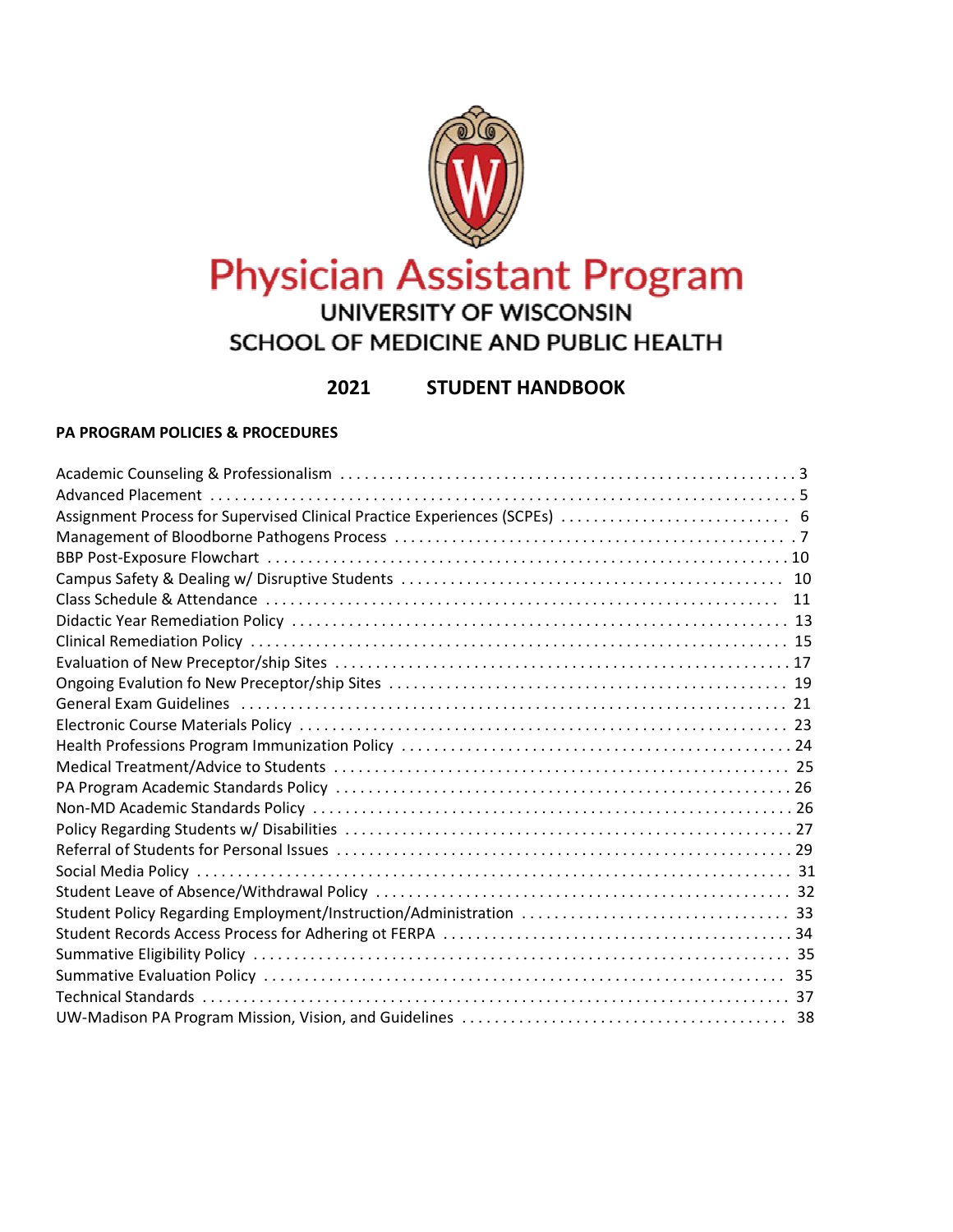## **SMPH POlICIES & PROCEDURES**

## **UW POLICIES**

## **RESOURCES**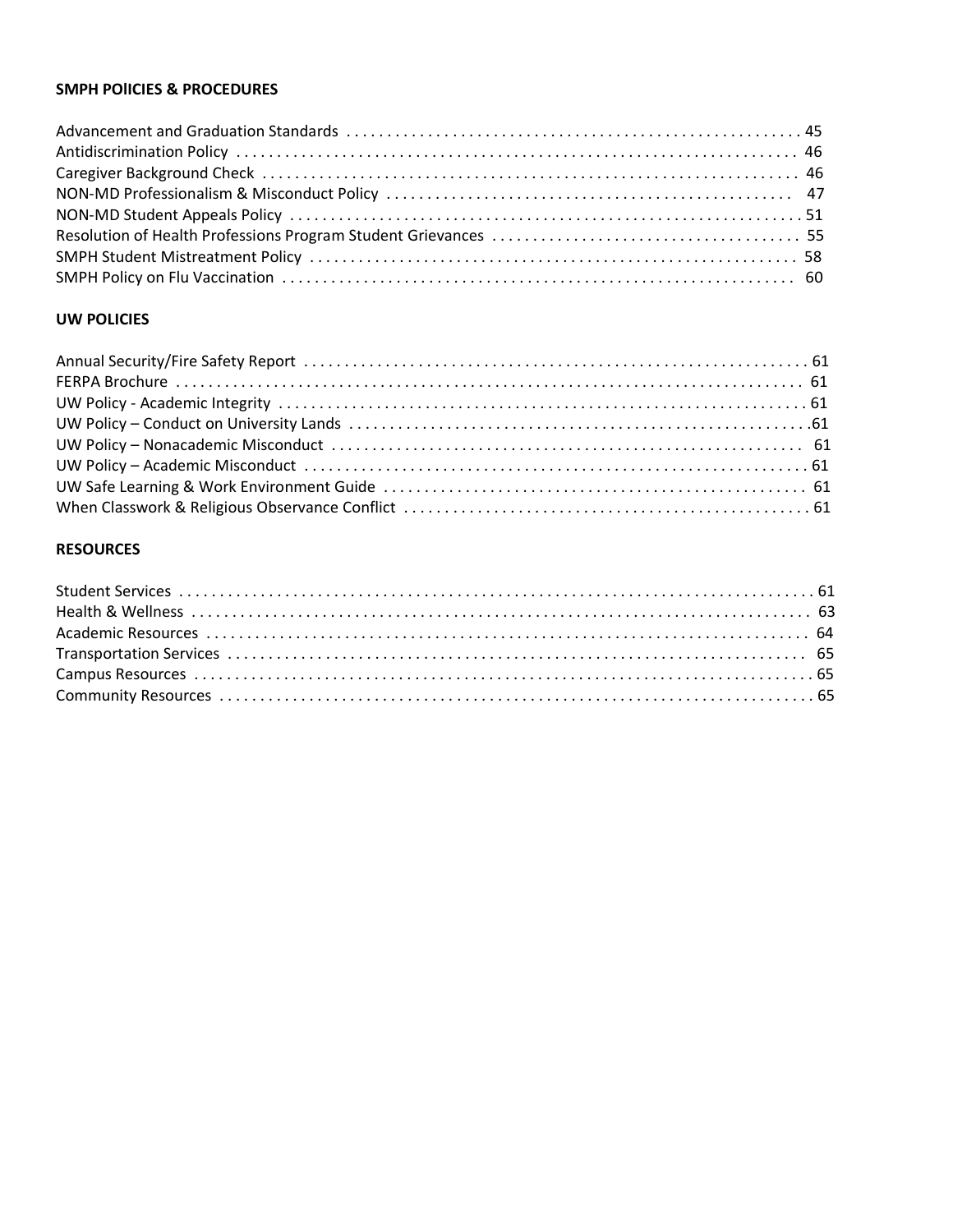## **Academic Counseling & Professionalism Evaluation Policy**

Purpose and Background**:**

This policy has been written to ensure there is a formalized system in place for academic counseling, monitoring and documenting student progress of PA students by principal faculty members. Every effort will be made through formal and informal mentoring to consistently discuss academic progress to ensure success of the student in meeting all academic requirements of the program for graduation.

**\_\_\_\_\_\_\_\_\_\_\_\_\_\_\_\_\_\_\_\_\_\_\_\_\_\_\_\_\_\_\_\_\_\_\_\_\_\_\_\_\_\_\_\_\_\_\_\_\_\_\_\_\_\_\_\_\_\_\_\_\_\_\_\_\_\_\_\_\_\_\_\_\_\_\_\_\_\_\_\_\_\_\_\_\_\_\_\_\_\_\_\_\_\_\_\_**

Students in the UW-Madison Physician Assistant Program are part of a professional training program whose graduates assume a high level of responsibility as providers of health care. Physician Assistant students are expected to uphold and abide to the highest standards of professional behavior and ethics. PA professional competencies are covered in the PA curriculum.

UW-Madison PA students, believing that professional development is a student's responsibility as much as it is the PA program's responsibility, develop a *Code of Conduct* that represents each class's guiding professional and ethical behavior throughout their PA education. The *Code of Conduct* uniquely embraces the core values, professional and ethical behavior to which all members of the class aspire.

Academic counseling, monitoring and documenting student academic and nonacademic progress (professionalism) are requirements according to the Accreditation Review Commission on Education for the Physician Assistant (ARC-PA) Standards,  $5<sup>th</sup>$  edition. The following standards are included in sections A (Administration) and B (Curriculum & Instruction):

- A2.05 Principal faculty and the program director must be responsible for, and actively participate in the processes of: e) academic counseling of students
- A3.02 The program must define, publish, make readily available and consistently apply its policies and practices to all students.
- A3.15 The program must define, publish, consistently apply and make readily available to students upon admission:
	- a) any required academic standards
	- b) requirements for progression in and completion of the program
- B4.02 The program must monitor and document the progress of each student in a timely manner and according to its defined and published policies and procedures, to identify and address any deficiency in meeting program competencies in:
	- e) professional behaviors.

All student policies, including the *Academic Counseling and Professionalism Evaluation Policy, are* available to students in the Student Handbook on the UW PA Website, under Resources for Current Students. PA students must sign and turn in a *Statement of Review* by the end of the first week of classes confirming they have read, understand, and have had a chance to ask questions pertaining to posted policies.

Students who believe they have been treated unfairly have a right to a prompt hearing of the grievance. Please refer to the *Appeals and Grievance Policy* for more information.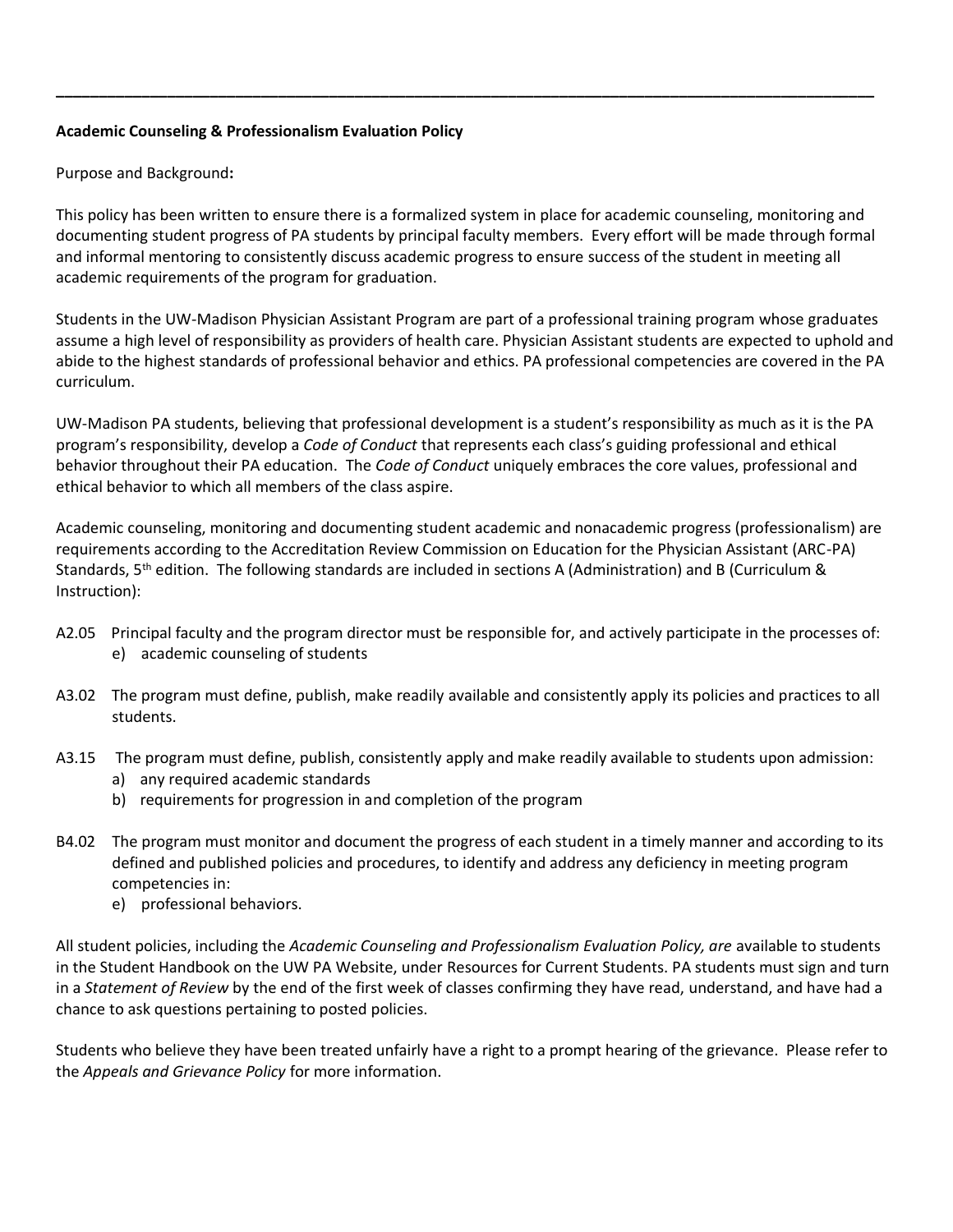## Policy Statement:

- A. Formalized academic counseling and student professionalism evaluation will proceed as follows:
	- 1. Upon matriculation into the program, students are assigned a faculty mentor.
	- 2. During the first summer semester, mentors will meet with mentees to establish a professional relationship. At this time, academic counseling will occur, and faculty will provide the student with and review all of the components of the Professionalism Evaluation.
	- 3. During each semester thereafter during the didactic component of the program, mentors and mentees will meet approximately one third of the way through each semester. During these meetings, academic counseling will occur, and professionalism will be discussed.
	- 4. Academic counseling during the didactic component will include but is not limited to discussion of overall academic progress, current course grades and trends, overall GPA, study habits and test-taking skills.
	- 5. Evaluation of professionalism during the didactic component of the program will proceed as follows:
		- a. The professionalism self-evaluation form is required for each student to complete in Exxat.
		- b. The Professionalism Feedback form will be sent for each didactic student to all appropriate faculty (two weeks prior to mentor/mentee meeting).
		- c. Faculty must complete all student evaluations within one week.
		- d. Mentors will review the evaluations PRIOR to mentor/mentee meeting.
		- e. Meeting will then be held, and professionalism will be discussed using all evaluations (professionalism remediation will be implemented as necessary).
		- f. Following the meeting, mentors will complete a communication log in Exxat where professionalism is documented.
	- 6. During the clinical component of the program, mentors and mentees will meet during End of Rotation (EOR I-IV). During these meetings, students will be advised academically, and professionalism will be discussed. Academic counseling will include but is not limited to discussion of overall academic progress, current course grades and trends, overall GPA, study habits and test-taking skills, Exxat goals, progression and preparation for summative evaluation, preparation for PANCE, and/or questions or concerns raised by faculty or student.
	- 7. Evaluation of professionalism during the clinical component of the program will proceed as follows:
		- a. Midpoint, Self and Preceptor evaluations for each student and rotation are available in Exxat; each of these forms evaluate specific behaviors of professionalism.
		- b. The mentor-mentee meeting will then be held during EOR and professionalism will be discussed (professionalism remediation will be implemented as necessary).
	- 8. Although the above constitutes the formalized way professionalism is evaluated in a consistent, regular fashion, gross violations, or significant concerns regarding professionalism during either the didactic or clinical components of the program are grounds for immediate evaluation and action, which may include remediation, probation, or dismissal of the student from the program. According to the *Nonacademic Conduct/Misconduct Policy*, this is a decision of the PA Program Promotion and Progress Committee. **Please note, depending on the gravity of the infraction, the decision of the Promotion and Progress Committee can be for dismissal without consideration for remediation or probation.** The *Nonacademic Conduct/Misconduct Policy* is located in the Student Handbook and is available to the student throughout their PA education.
	- 9. As appropriate, any concerns that arise during mentor/mentee meetings will be brought to the attention of both the program director and faculty during faculty meetings, or to the PA Program Promotion and Progress Committee.
- B. The approach to addressing concerns regarding professionalism outside of the formalized protocol outlined above will be as follows:
	- 1. To provide a means to immediately confront issues of professionalism and to deter reoccurrence, when a faculty or staff member encounters a student who is behaving in a manner deemed as unprofessional (as outlined in our Behavioral Indicators of Professionalism form APPENDIX I), he/she may attempt to address the issue with the student immediately. If the faculty/staff member feels the issue is satisfactorily resolved, then no further action is required.
	- 2. Alternatively, if the faculty/staff member feels the issue is not satisfactorily resolved, or if there is a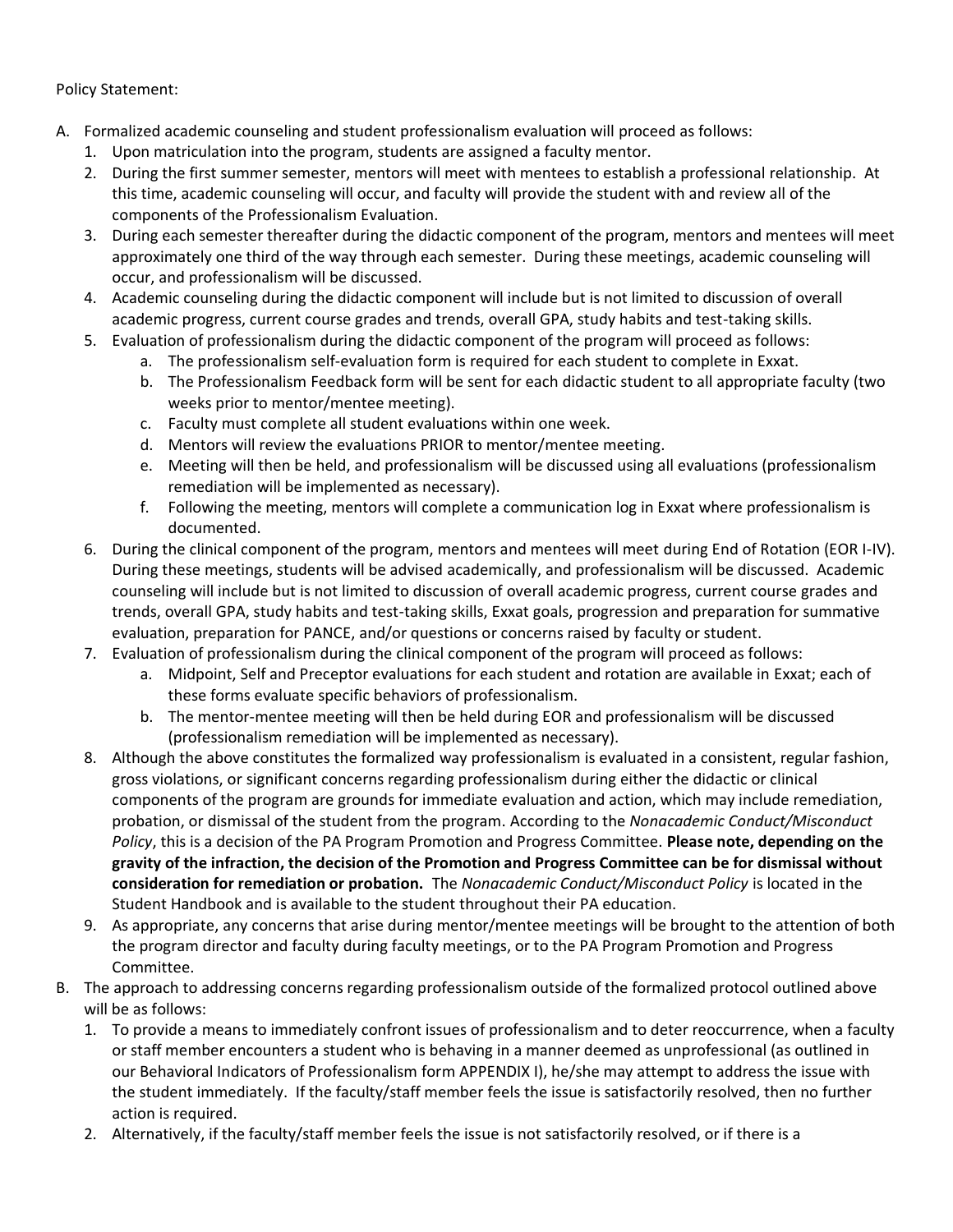reoccurrence of the behavior, or if it is felt that the infringement is to a sufficient degree as to warrant such, said faculty/staff member may call on the Promotion and Progress Committee (see APPENDIX II) to address the professionalism concern.

- 3. The Promotion and Progress Committee (PPC) will convene ASAP, and no later than 72 hours, exclusive of weekends and holidays or other extenuating circumstances, of which the student will be informed. The student will have the opportunity to meet and present their case to the PPC as it relates to the specific professionalism issue and to answer questions from the PPC. The faculty/staff member who called on the committee is required to be present.
- 4. At the conclusion of the meeting, the PPC will determine the course of action to ensue. The behavior(s) of concern and the proceedings of the meeting will be documented and placed in the student's central file.
- 5. If the student feels they have been treated unfairly, he/she may appeal the decision of the PPC according to the *Student Appeals and Grievances Policy,* located on OASIS.

With promotion for graduation, students are deemed by the University of Wisconsin-Madison Promotion and Progress Committee to have met all requirements to enter practice as a Physician Assistant, including competence in the domain of professionalism.

**\_\_\_\_\_\_\_\_\_\_\_\_\_\_\_\_\_\_\_\_\_\_\_\_\_\_\_\_\_\_\_\_\_\_\_\_\_\_\_\_\_\_\_\_\_\_\_\_\_\_\_\_\_\_\_\_\_\_\_\_\_\_\_\_\_\_\_\_\_\_\_\_\_\_\_\_\_\_\_\_\_\_\_\_\_\_\_\_\_\_\_\_\_\_\_\_**

## **Advanced Placement**

Background:

Per ARC-PA accreditation standards A3.13c, A3.16a-c and A3.17a (5th ed.) the program *must* define, publish and make *readily available* to *prospective students* admission information to include policies and procedures concerning awarding or granting *advanced placement.* 

The PA Program will follow the *Health Profession Student Transfer Policy*, which outlines that transfer students are generally not accepted by UW SMPH Health Profession Programs except in rare instances, to be considered on a case-by-case basis.

Within the PA Program, advanced placement will be considered in exceptional circumstances upon request of a student's PA program of origin and on a case-by-case basis.

Requests will be considered by a sub-committee of the Promotion & Progress Committee and will include review of the following:

- CASPA application and supplementary materials
	- Student must be competitive with the current applicant pool and meet basic requirements of admission to UW-Madison:
		- Application fee and submission of Record of Residence
		- Required immunizations and background check
		- Health insurance
		- Submission of updated transcripts
- Academic preparation and performance at PA program of origin
- Clinical preparation and performance at PA program of origin
- PACKRAT scores and summative evaluations, as available
- Recommendation(s) from PA program of origin

The sub-committee will make a recommendation to the Faculty/Staff Committee as a whole for final approval. PA students following typical admission to and acceptance within the UW-Madison PA Program will not be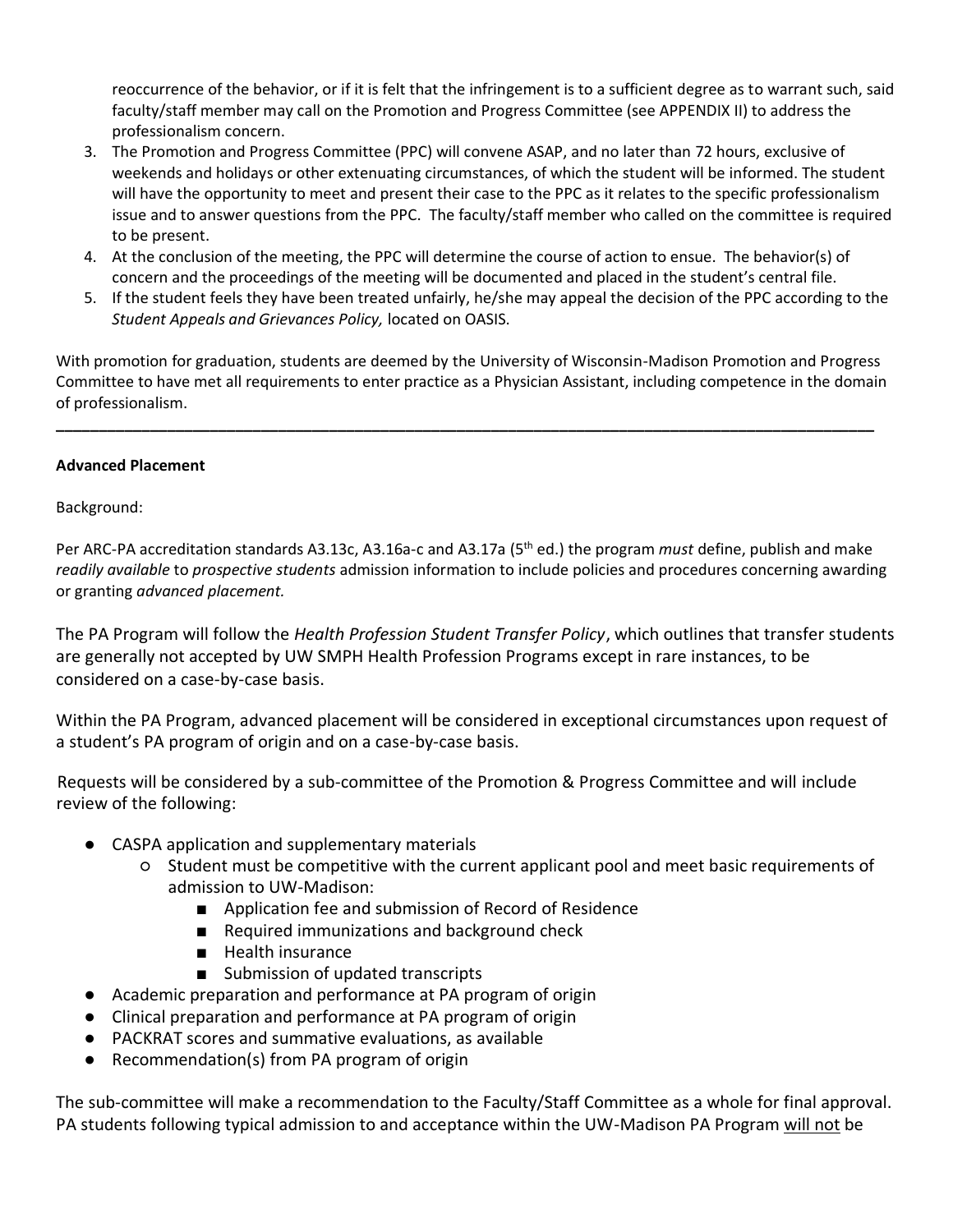## **Assignment Process for Supervised Clinical Practice Experiences (SCPEs)**:

Purpose**:**

This process will provide the Physician Assistant (PA) Program clinical year students with general guidelines for the site assignment process.

**\_\_\_\_\_\_\_\_\_\_\_\_\_\_\_\_\_\_\_\_\_\_\_\_\_\_\_\_\_\_\_\_\_\_\_\_\_\_\_\_\_\_\_\_\_\_\_\_\_\_\_\_\_\_\_\_\_\_\_\_\_\_\_\_\_\_\_\_\_\_\_\_\_\_\_\_\_\_\_\_\_\_\_\_\_\_\_\_\_\_\_\_\_\_\_\_**

## Background**:**

Students are provided with the following guidelines regarding the types of rotations they will complete:

- 1. Students will complete five 2-month rotations.
- 2. Students will complete the following rotations:
	- a. Internal medicine: At least 4 weeks of general internal medicine. The remaining 4 weeks can be an Internal Medicine specialty elective.
	- b. Surgery: At least 4 weeks of general surgery. The remaining 4 weeks can be a Surgery specialty elective.
	- c. Family Medicine: Must include behavioral medicine, women's health (prenatal and gynecological care) and general pediatric experiences
	- d. Emergency Medicine
	- e. Elective: May be split into two 4-week rotations. The elective rotation can be in any specialty of interest to the student. The elective rotation is typically the fifth rotation.

Students are not required to find their own clinical rotation sites nor are they responsible for any administrative work involved in developing these sites. Students will complete rotations at established clinical sites; however students may submit requests to develop new sites to the DCE, who determines the appropriateness of developing the sites (see separate policy entitled, *Evaluation of New Preceptorship Sites and Preceptors*).

The DCE is responsible for the implementation of the site assignment policy/process.

## Process**:**

The criteria used to determine the combination of rotation sites for all students are based on ARC-PA Standards B3.02 – B3.07.

Data is collected in the following ways to ensure ARC-PA standards are met:

- 1. Preceptor Availability Survey: Completed annually by potential preceptors
- 2. Preceptor/Preceptorship Site Intake Survey: Completed by preceptor/site
- 3. Evaluation of Preceptor/Preceptor Site Form: Completed by UW PA faculty or staff when a site visit is made
- 4. Final Site Critiques: Completed by students at the end of each clinical rotation
- 5. Patient Encounter Logging: Student logging of patient encounters
- 6. Midpoint Reflections: Completed each rotation by student via OASIS whether phone, electronic, or in person midpoint visit. Reviewed by DCE or other UW PA faculty.

## The Site Assignment Process is conducted as follows:

Fall of Didactic Year:

1. Director of Clinical Education (DCE) meets with the students as a group and distributes information about the general guidelines for the site assignment process. Students receive the following materials: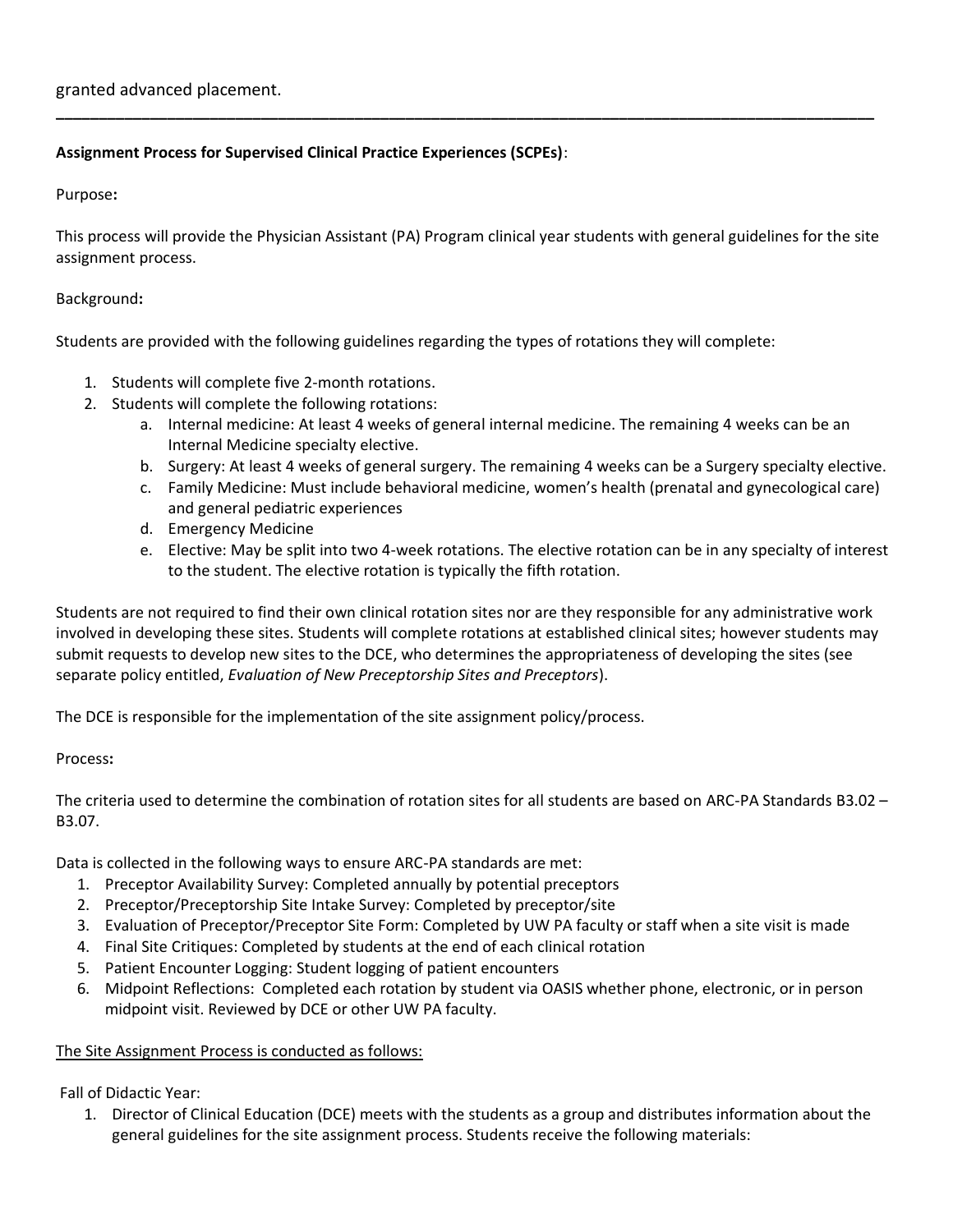- a. *Preceptorship Assignment Process Overview* (see Addendum 2)
- b. *Preceptorship Preference Survey* (see Addendum 3)
- 2. Preceptors are surveyed regarding availability for the following academic year
- 3. DCE assigns students to their rotations based on the information obtained from the *Student Preceptorship Preference Survey*, *Preceptor/Preceptorship Intake Survey* and *Preceptor Availability Survey*

Spring of Didactic Year:

- 4. Students are notified of their course/site assignments
	- a. Course/site assignments are entered into the students schedules.
- 5. Once all students have received their site assignments, appointments can be made with the DCE, if needed
- 6. Clinical sites are notified of their assigned students and are sent the following materials:
	- a. Preceptor Handbook
	- b. Learning outcomes/objectives
	- c. Preceptor/Preceptorship Site Intake Survey (if not completed prior)
	- d. Information on Clinical Adjunct/Preceptor Appointments (Not required)

Prior to Student starting rotation:

7. Preceptorship sites are sent a biosketch on the student, preceptor handbook, rotational learning outcomes/objectives, evaluations and any other requested paperwork pertaining to their clinical rotation

Occasionally during the clinical year changes need to be made to student assignments based on preceptor or student circumstances. These requests for changes are handled on a case-by-case basis.

**\_\_\_\_\_\_\_\_\_\_\_\_\_\_\_\_\_\_\_\_\_\_\_\_\_\_\_\_\_\_\_\_\_\_\_\_\_\_\_\_\_\_\_\_\_\_\_\_\_\_\_\_\_\_\_\_\_\_\_\_\_\_\_\_\_\_\_\_\_\_\_\_\_\_\_\_\_\_\_\_\_\_\_\_\_\_\_\_\_\_\_\_\_\_\_\_**

## **Management of Bloodborne Pathogens Process**

Information for Health Sciences Students**:** Exposure to bloodborne pathogens can occur in many ways. Although needlestick and other sharps injuries are the most common means of exposure for health care workers, bloodborne pathogens also can be transmitted through contact with mucous membranes and non-intact skin. Hospitals and clinics must evaluate and manage exposure incidents that occur in their *employees*, and usually (but not always) provide the same services to students on clinical rotation at their facility. These guidelines are designed to assist you in the event that you sustain a bloodborne pathogen exposure.

| What is an "exposure"?                                                                                                                                                                                                         | An exposure incident means a specific eye, mucous membrane, non-intact<br>skin, or parenteral contact with blood or other potentially infectious<br>materials.                                                                                                                                                                                                                                           |
|--------------------------------------------------------------------------------------------------------------------------------------------------------------------------------------------------------------------------------|----------------------------------------------------------------------------------------------------------------------------------------------------------------------------------------------------------------------------------------------------------------------------------------------------------------------------------------------------------------------------------------------------------|
| What are "infectious materials?                                                                                                                                                                                                | Blood, semen, vaginal secretions, cerebrospinal fluid, synovial fluid, pleural<br>fluid, pericardial fluid, amniotic fluid, saliva in dental procedures, any body<br>fluid visibly contaminated with blood, mixtures of fluids where you can't<br>differentiate between body fluids, unfixed human tissue or organs (other than<br>intact skin), and certain cell, tissue or organ cultures and mediums. |
| The control of the control of the second the state of the second second the second second second second second second second second second second second second second second second second second second second second second |                                                                                                                                                                                                                                                                                                                                                                                                          |

If you have an exposure incident:

1. Seek care for your injury (immediately)

*At UWHC, call Employee Health Services during daytime hours, or go to the Emergency Room after hours. At some sites, baseline testing may be offered to you; however, this is no longer recommended for exposed persons and does not need to be done routinely.*

- *2.* Notify the facility's coordinator for employee health and/or infection control issues (immediately). Theywill:
	- Make an assessment of your exposure to determine if it is significant. This must be done by someone other than the exposed/injured person.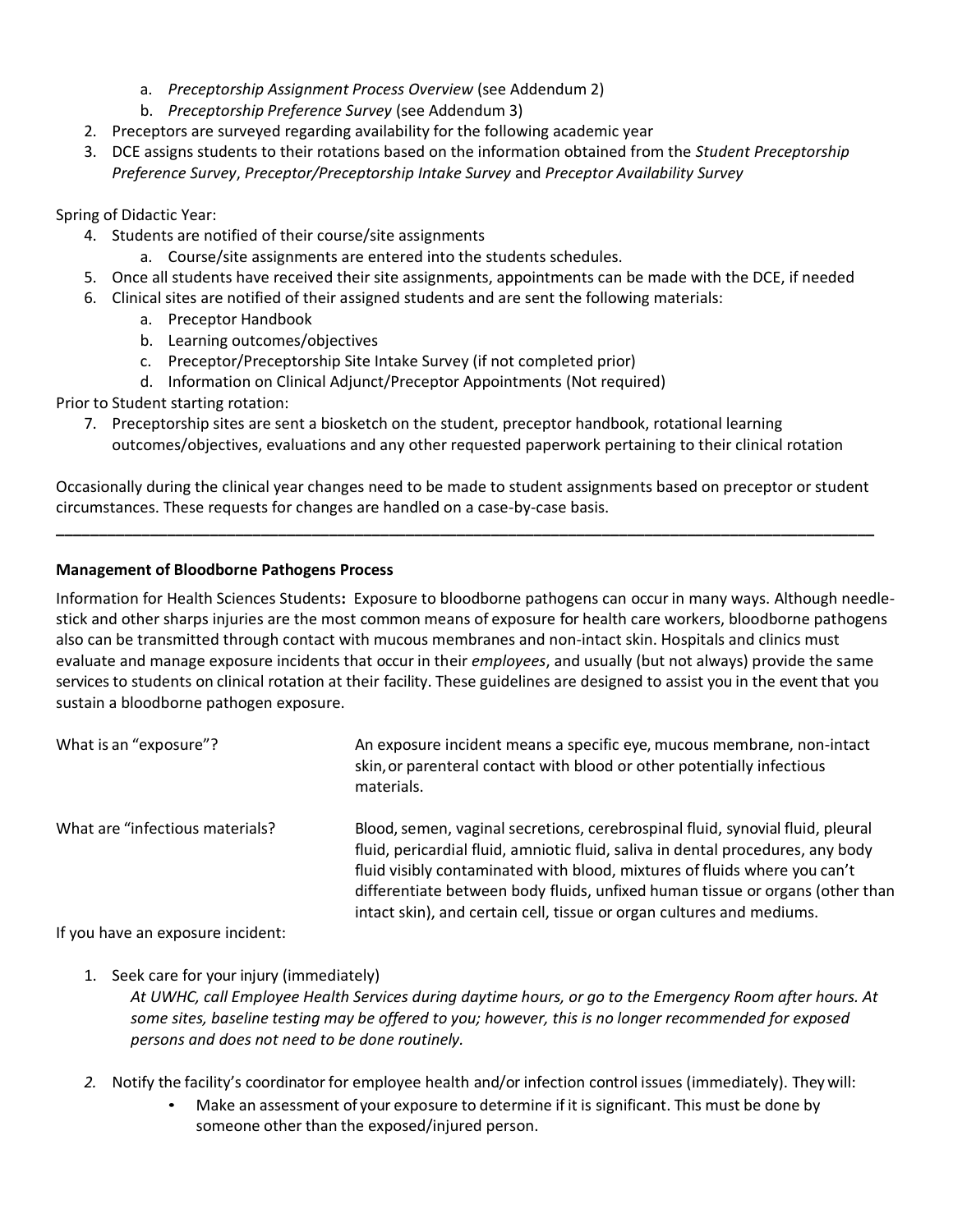- Arrange for testing of the source patient, if necessary. This is the responsibility ofthe site.
- At UWHC, call Employee Health Services (days) or the ER (nights).
- 3. Notify your preceptor or clinical instructor (as soon as practical)
- 4. Contact your school or program office (the next business day)
	- PA Program (608) 263-5620 or (800) 442-6698
- 5. Contact University Health Services for advice, consultation, or follow-up (prn):
	- Joel Malak, RN, BSN, MPH (608) 262-6720
	- Marj Wall, RN (608) 262-0955
	- UHS appointments/info (608) 265-5600
		- 8:30 am 5 pm weekdays
		- *A clinician is available on call after-hours from 5 pm - 9 pm weekdays, and 12 pm - 9 pm weekends*

Employee health staff in most facilities are generally very experienced in the management of exposures and in the issues that surround them. For follow up care, you should use University Health Services (UHS). UHS provides primary care for students enrolled at UW-Madison, but we do not cover services provided elsewhere. If it is not practical to come to UHS for care, the cost of services incurred is the responsibility of the student or the student's insurance.

It should be noted that the effect of infectious or environmental disease or related disability may impact a student's learning experience. This will be dealt with on a cases-by-case basis.

While the exact implementation of procedures will vary from place to place, here are some common themes that will be part of the management of an exposure incident.

| CARE OF THE INJURY OR EXPOSED<br>AREA                                                                         | Prompt and thorough cleaning of the blood spill or splash or of the injury is<br>an important step in preventing blood-borne infection. A tetanus booster<br>may be needed.                                                                                                  |
|---------------------------------------------------------------------------------------------------------------|------------------------------------------------------------------------------------------------------------------------------------------------------------------------------------------------------------------------------------------------------------------------------|
| <b>REPORTING THE INCIDENT</b>                                                                                 | Another health professional should assist you, and to make sure the proper<br>steps will be followed to collect the information that is needed to manage the<br>exposure and to care for you.                                                                                |
| Staff at the clinical site must make<br>an assessment of the exposure<br>incident: is it a <b>significant</b> | There is a specific definition of <b>significant</b> exposure; it takes into account the<br>type of body fluid, the integrity of the skin surfaces, and the mechanism of the<br>injury.<br>Facilities use an <i>incident report</i> as a tool in evaluating such situations. |
| exposure?                                                                                                     | Some thought should be given to understanding how the incident happened<br>and how it could be prevented in the future. That might not be the first thing<br>on your mind, but it should be part of the process.                                                             |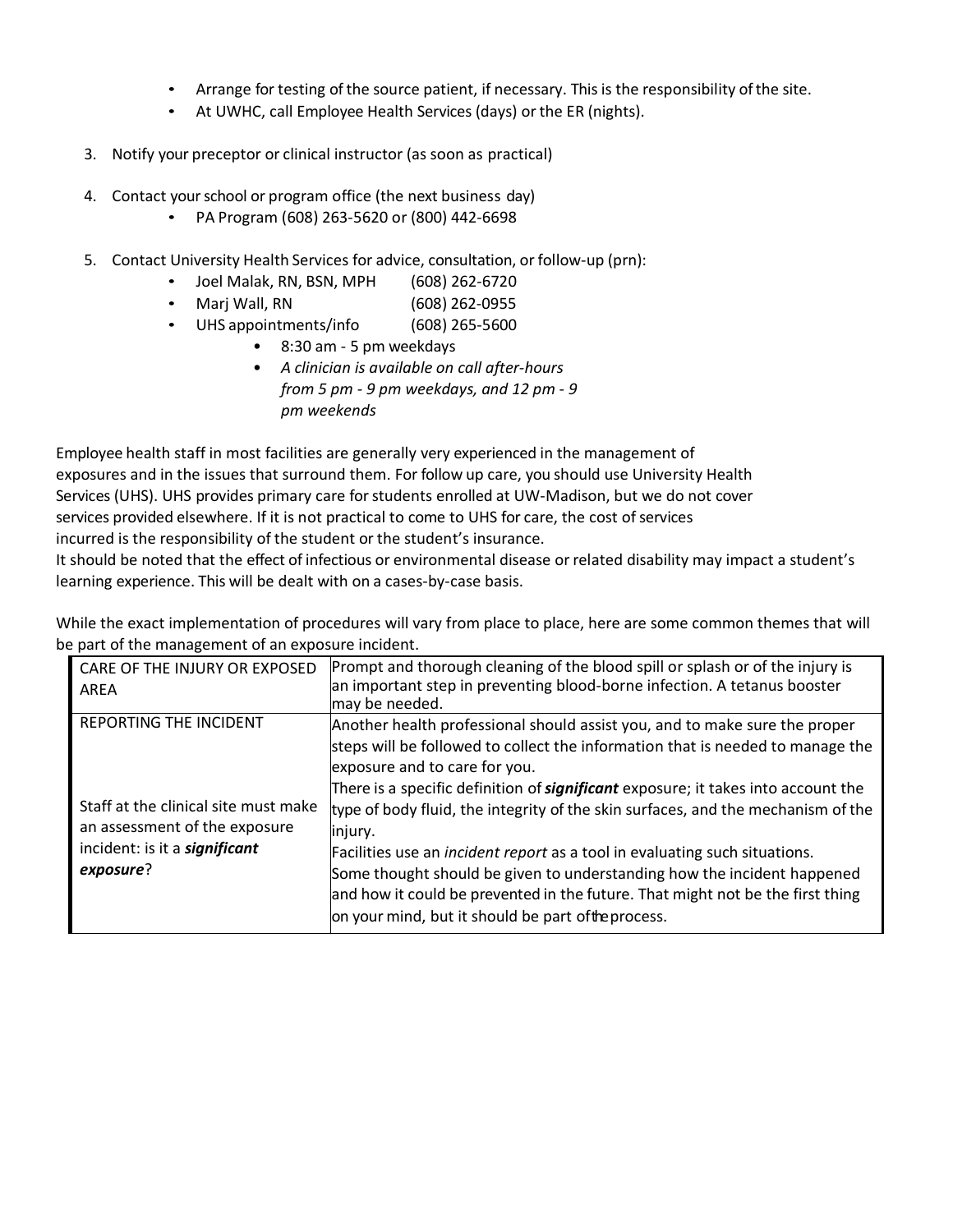| <b>EVALUATION OF THE SOURCE</b>        | One may not rely on medical or social history to assess the risk of bloodborne                                 |
|----------------------------------------|----------------------------------------------------------------------------------------------------------------|
| PATIENT for bloodborne                 | pathogens. A practice of testing every source patient is the standard. This                                    |
| pathogens.                             | usually requires the patient's consent for testing. You may not obtain the                                     |
|                                        | consent yourself, and there should be a mechanism in place for that to be                                      |
| This typically includes:               | done.                                                                                                          |
| HIV antibody                           | Testing the source patient should done as soon as possible. Time is of the                                     |
|                                        | hepatitis B surface antigen or panel essence, especially with short hospital stays, or exposures in outpatient |
| hepatitis C antibody                   | settings. In particular, the source patient should be tested for HIV within a few                              |
|                                        | hours of the exposure.                                                                                         |
| Source patient test results should     | Since exposures may take place in a surgical or delivery room area, the source                                 |
| be provided to you                     | patient's ability to give consent for testing may be delayed.                                                  |
| <b>EVALUATION OF THE EXPOSED</b>       | Routine baseline testing is not necessary for the exposed person. If you                                       |
| <b>PERSON</b>                          | have not had Hepatitis B vaccine and a post-vaccine determination of                                           |
| Hepatitis B surface antibody, if       | immune status, that should be done now.                                                                        |
| needed                                 | Chemoprophylaxis with immune globulin or antiviral medications may be                                          |
|                                        | recommended in some situations, or if the source patient is positive for a given                               |
| Post-exposure prophylaxis              | infection.                                                                                                     |
| WHAT TO DO IN CASE OF A                |                                                                                                                |
| <b>BLOOD/FLUID EXPOSURE</b>            | Phone numbers for assistance: (area code 608)                                                                  |
| Take care of the injury<br>$\bullet$   |                                                                                                                |
| or exposed area                        | <b>University Health Services:</b>                                                                             |
| Report the incident<br>$\bullet$       | Appointments and info<br>265-5600                                                                              |
| Clinic site/EHS will test<br>$\bullet$ | Joel Malak, RN, BSN, MPH 262-6720                                                                              |
| source patient                         |                                                                                                                |
| Follow up to learn<br>$\bullet$        | <b>UWHC</b>                                                                                                    |
| source patient test                    | Employee Health Service263-7535                                                                                |
| results                                |                                                                                                                |
| If the source patient is<br>$\bullet$  | UW School of Medicine and Public Health Student Services:                                                      |
| negative, no further                   | PA Program (608) 263-5620 or (800) 442-6698                                                                    |
| action is needed                       |                                                                                                                |
| Contact UHS for advice                 |                                                                                                                |
| about follow-up tests                  |                                                                                                                |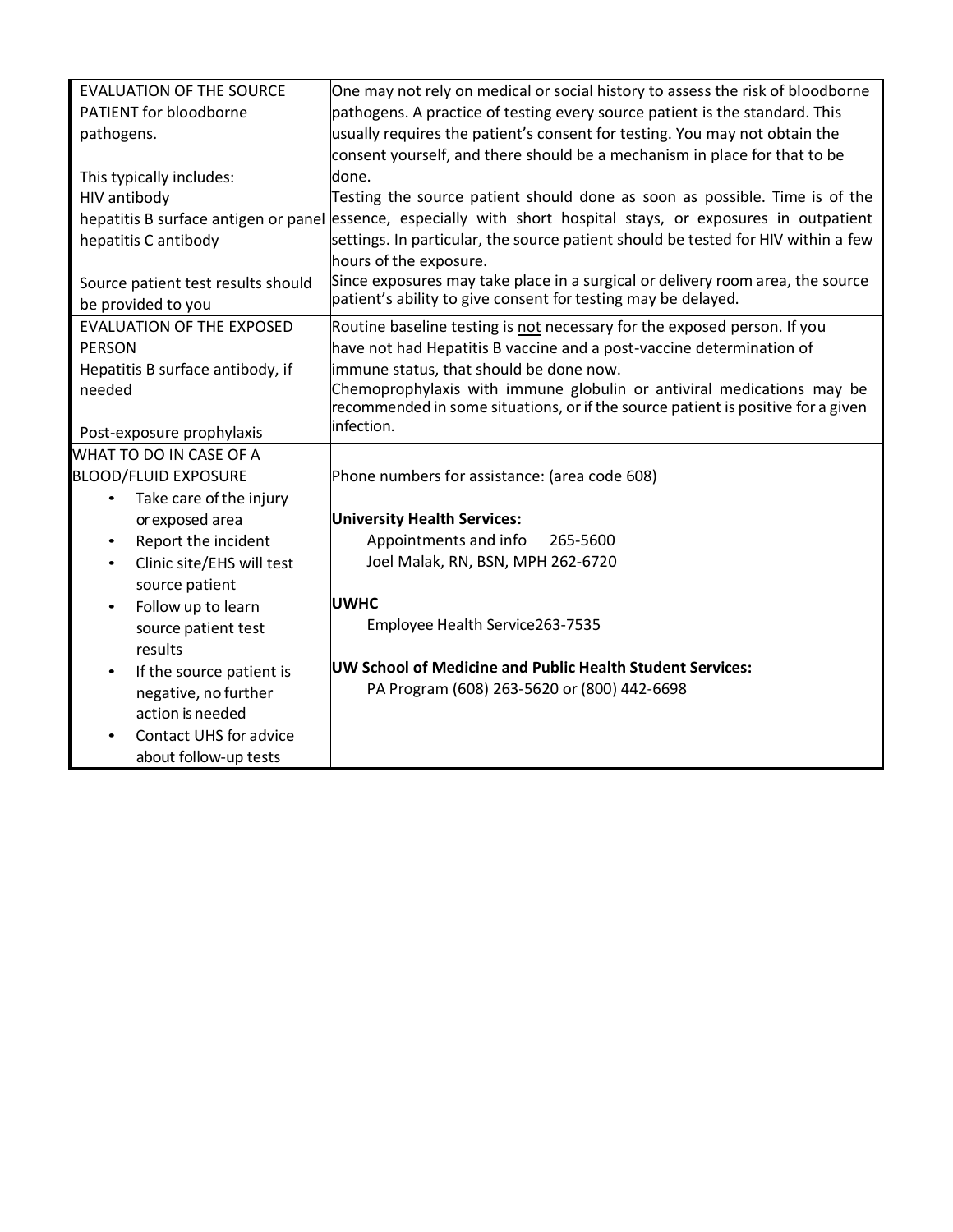#### **BBP Post-Exposure Flowchart**



## **Campus Safety & Dealing w/ Disruptive Students**

Purpose:

In partnership with the UW Dean of Students Office (DoSO), the PA Program will make every effort to keep all members of the UW-Madison community safe. Everyone plays a role in maintaining safety and health of all members of the campus community. Faculty and staff serve an important role in working with students on campus. In the capacity as faculty, academic staff or teaching assistant, one may directly encounter troubled or disruptive students in the classroom, office or work area.

**\_\_\_\_\_\_\_\_\_\_\_\_\_\_\_\_\_\_\_\_\_\_\_\_\_\_\_\_\_\_\_\_\_\_\_\_\_\_\_\_\_\_\_\_\_\_\_\_\_\_\_\_\_\_\_\_\_\_\_\_\_\_\_\_\_\_\_\_\_\_\_\_\_\_\_\_\_\_\_\_\_\_\_\_\_\_\_\_\_\_\_\_\_\_\_\_**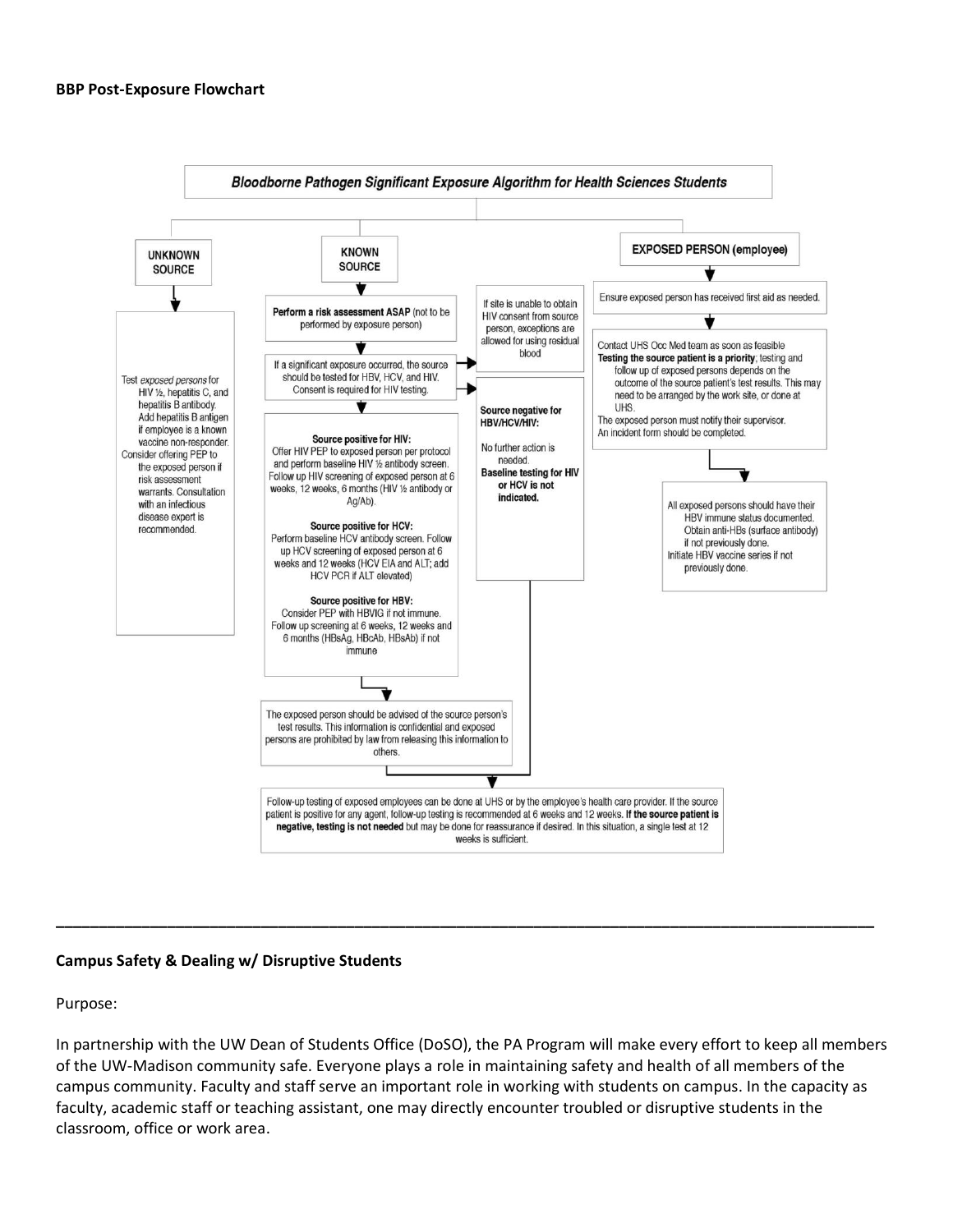## Background:

In interactions with students, faculty/staff may directly encounter troubled or disruptive students in the classroom, office or work area. Faculty/staff may be the first to learn of an emotional or mental health issue, including suicidal thoughts, or the effects of a sexual assault or other crimes. Faculty/staff may confront insensitive or inappropriate remarks. In rare instances, faculty/staff may encounter dangerous or disruptive behavior. In all of these cases, faculty/staff can play a positive role in helping that student to access resources, receive assistance, and be successful at UW-Madison, while at the same time, help to keep the campus safe.

## Policy Statement:

## *As disseminated by Dean of Students and Vice Provost for Student Life dean@studentlife.wisc.edu*

Call 911 if a student exhibits dangerous, disruptive or suicidal behavior. The 911 emergency number on campus connects directly to the UW Police Department.

Act with concern if you are worried about a student or witness especially observable changes in behavior, such as sudden prolonged absences or a sharp decrease in class performance. "Acting with concern may include discussing your unease with a colleague or your department chair/supervisor, contacting my staff, consultation with UHS Mental Health Services, talking to the student you are concerned about or calling 911 in an urgent situation.

If a student seems to be having mental health issues, such as being homesick, sad or troubled, please refer them to UHS Counseling and Consultation Services at 608-265-5600, option 2. For more information, visit <https://www.uhs.wisc.edu/mental-health/getting-started/>

In the wake of shooting incidents across the nation, UW-Madison, like many other universities, convenes a group designed to conduct threat assessment on behalf of the entire campus community. It is our belief that the best way to learn of and curb a threat is through extensive communication between administrators and members of the campus community like you. If you are aware of an individual of concern, call 608-263-5700 and ask for the on-call dean. Your care and concern are an important part of keeping our community safe.

UHS offers a Red Folder Program that trains faculty and staff in how to recognize students in distress, respond appropriately and refer them to resources available to UW-Madison students. For more information, please call 608- 265-5600.

Additional resources about dealing with these situations are available at<https://uwpd.wisc.edu/crime-data/clery-act/> and<https://students.wisc.edu/>

**\_\_\_\_\_\_\_\_\_\_\_\_\_\_\_\_\_\_\_\_\_\_\_\_\_\_\_\_\_\_\_\_\_\_\_\_\_\_\_\_\_\_\_\_\_\_\_\_\_\_\_\_\_\_\_\_\_\_\_\_\_\_\_\_\_\_\_\_\_\_\_\_\_\_\_\_\_\_\_\_\_\_\_\_\_\_\_\_\_\_\_\_\_\_\_\_**

## **Class Schedule & Attendance**

Background: ARC-PA Standard A3.01 – A3.02 The program *must* inform students of program policies and practices.

The PA Program is rigorous and requires full-time participation. Each student is expected to arrive on time to every required class and lab session. Didactic year students will receive a class schedule each semester and all students will be expected to utilize OASIS, which will include class meeting times, exam times, lab sessions and additional meetings. There may be additional required attendance for identified activities at the discretion of the PA Program**.** Utilization of OASIS and CANVAS will be demonstrated during *New Student Orientation* and all students will be expected to use these systems throughout their educational experience.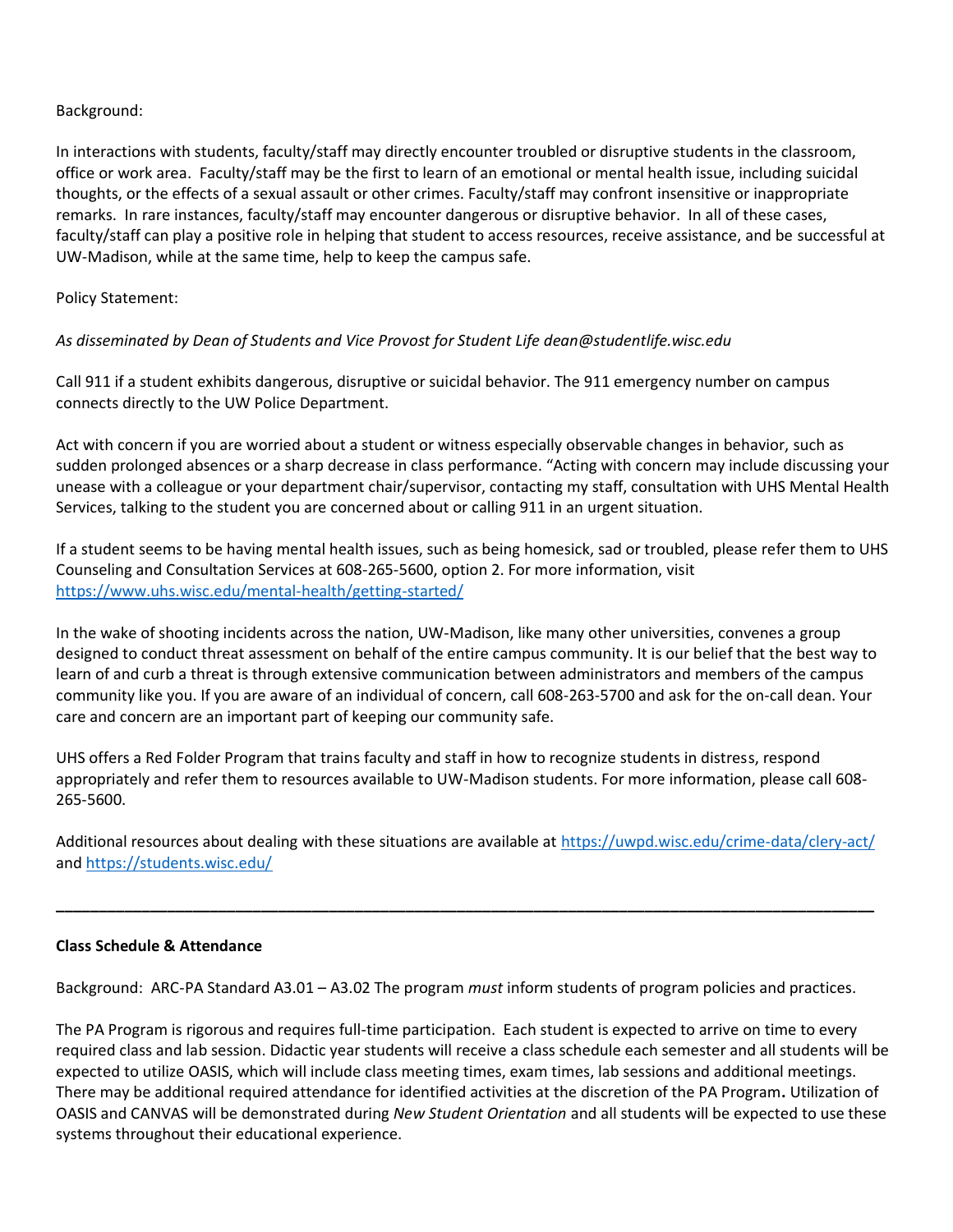Faculty or staff members will do their best to inform students of schedule changes and additional activities in a timely fashion so as to make necessary adjustments in personal schedules. Instructors will make every effort to adhere to the schedules published in the syllabi; however, all instructors reserve the right to make changes and modifications as deemed necessary. As students were informed at pre-admission and matriculation events, i.e., General Information Session, Interview Orientation, and New Student Orientation, flexibility and adaptability are essential characteristics while in the PA program; schedule changes are inevitable and should be anticipated.

This is a professional program. The professional training program will parallel professional practice in that each student is a member of a team and each student's presence on the team is expected. Active participation in lectures, labs and team-based learning experiences cannot be repeated and therefore each student should be present in all required class and lab activities to maximize one's learning experience. For this reason, the PA Program has an established attendance policy.

## Policy Statement:

Each individual course director will define assessment of professionalism for a particular class and it will be stated in the course syllabus. Professionalism will be assessed with consideration given to those behaviors that are expected of students as outlined by the UW-Madison Physician Assistant Program Professionalism Evaluation Form. Expectations include regular class attendance and being punctual. Failure to meet behavioral expectations (for example, unexcused absences and repetitive tardiness) may affect your grade and is at the discretion of the Course Director. In evaluating absences, the course director may take into consideration extraordinary circumstances or other mitigating factors.

If a student must be absent due to illness or other unavoidable circumstances, the student is expected to notify the Course Director consistent with policy/process that is outlined in course syllabi or in the *Clinical Year Handbook*. The student is responsible for all lectures/assignments covered in the event of absence. It is the student's responsibility to contact the Course Director regarding the absence and to discuss make-up of lecture/assignments/lab/clinic activities.

If students need accommodation due to class conflicts with religious observances, the Course Director should be notified in the first couple weeks of the course during any semester.

Missing exams is strongly discouraged and is discussed in detail in the PA Program Exam Policy.

**Academic Flexibility as a Disability Accommodation:** The University of Wisconsin-Madison is committed to providing equal access for students and has designated the McBurney Disability Resource Center as the office to determine reasonable accommodations, in consultation with students and their professors. The Faculty Notification Letter identifies accommodations that are intended to minimize barriers and provide equal access for students without compromising the essential elements of a course. Letters will be emailed to instructors each semester.

Instructors of record for each course/section have access to McBurney Connect, an online accommodation and case management system that serves as a hub for accommodation information for students with disabilities and instructors. Instructors will receive customized information about classroom accommodations that are specific to each course, as students will select just those accommodations that are needed for each course. Students are still expected to meet with instructors to discuss their accommodations.

Instructors should contact the student's access consultant in the McBurney Center for more information. The access consultant's name and contact information will appear on each Faculty Notification Letter. [Instructors](https://mcburney.wisc.edu/mcburneyconnect/) can log into [McBurney](https://mcburney.wisc.edu/mcburneyconnect/) Connect to see a list of students who have requested accommodations for each of their courses, including their Faculty Notification Letters. Please refer to: <https://mcburney.wisc.edu/mcburneyconnect/>

**\_\_\_\_\_\_\_\_\_\_\_\_\_\_\_\_\_\_\_\_\_\_\_\_\_\_\_\_\_\_\_\_\_\_\_\_\_\_\_\_\_\_\_\_\_\_\_\_\_\_\_\_\_\_\_\_\_\_\_\_\_\_\_\_\_\_\_\_\_\_\_\_\_\_\_\_\_\_\_\_\_\_\_\_\_\_\_\_\_\_\_\_\_\_\_**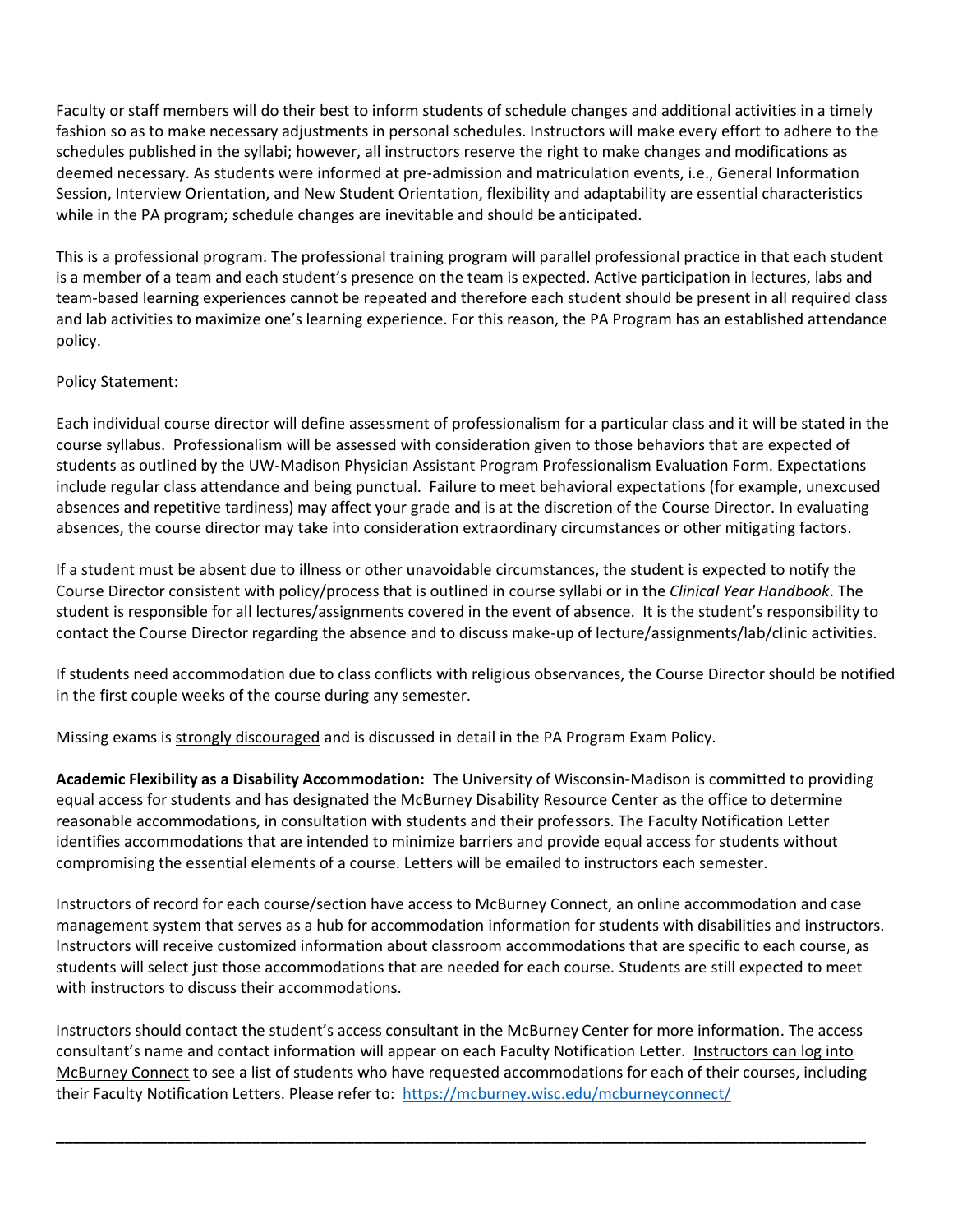## **Didactic Year Remediation Policy**

Purpose: To define the policy and procedure for remediation for course components (course exams/assignments/requirements).

## ARC-PA standards:

A3.15. The program *must* define, publish and make *readily available* to students upon admission academic performance and progression information to include:

**\_\_\_\_\_\_\_\_\_\_\_\_\_\_\_\_\_\_\_\_\_\_\_\_\_\_\_\_\_\_\_\_\_\_\_\_\_\_\_\_\_\_\_\_\_\_\_\_\_\_\_\_\_\_\_\_\_\_\_\_\_\_\_\_\_\_\_\_\_\_\_\_\_\_\_\_\_\_\_\_\_\_\_\_\_\_\_\_\_\_\_\_\_\_\_\_**

- a. any required academic standard
- b. requirements for progression in the completion of the program
- c. policies and procedures for *remediation* and deceleration

A3.17 Student files, in paper or electronic format, kept by the program must be readily accessible to authorized program personnel and kept by the program *must* include documentation

- c. of student performance while enrolled
- d. of *remediation* efforts and outcomes
- e. of summaries of any formal academic/behavioral disciplinary action taken against a student

## Background:

PA Program faculty are committed to the success of all students admitted to the professional program. Occasionally, students need remediation when they are unable to demonstrate sufficient mastery of course/module knowledge, skills, and/or professional attitudes as determined by course directors or program faculty. In these cases, individualized plans for remediation are designed and evaluated by course/module faculty and may include additional examination, assignments, course/module work, and/or mentoring.

All student policies, including the *Didactic Year Remediation Policy, are* available to students on the UW PA Website, under Resources for Current Students in the Student Handbook. PA students must sign and turn in a *Statement of Review* by the end of the first week of classes confirming they have been read, understand, and have had a chance to ask questions pertaining to posted policies.

Students who believe they have been treated unfairly have a right to a prompt hearing of the grievance. Please refer to the *Appeals and Grievance Policy* for more information.

## **Policy Statement:**

Students are in need of remediation when they are unable to demonstrate sufficient mastery of course/module knowledge, skills and/or professional attitudes as determined by course/module or program faculty.

*Exam Remediation:* For all courses/modules taught within the PA program (excluding 629 Anatomy and 704 Med Micro: Infectious Diseases of Human Beings), if a student obtains a grade of <70% on an exam, the student will need to take another comparable written remediation exam *within 7 calendar days* of the first exam. This exam remediation timeline will only be changed under extenuating circumstances that are approved by faculty. In all cases, the grade that was received on the first exam will be the grade that is used for final grade purposes. Remediation exams will be performed for competency evaluation and not to alter the student's grade.

If the student obtains <70% on the remediation written exam, then an oral remediation exam will be given by two PA faculty members within 7 calendar days. The two faculty grades will be averaged. If the average of the two grades is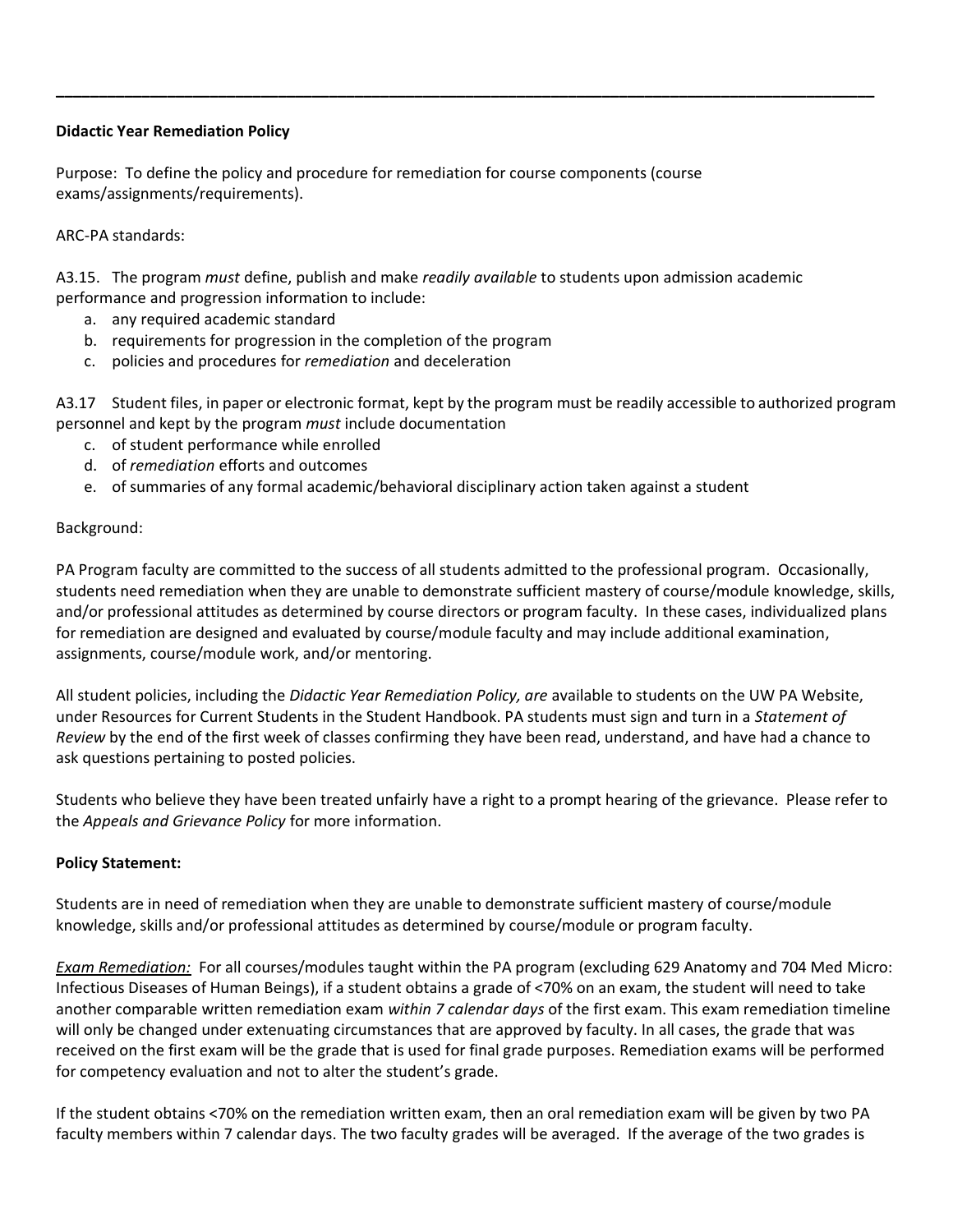<70%, a 3<sup>rd</sup> faculty may be required to review the oral remediation evaluation (which is video captured for review purposes). The  $3^{rd}$  reviewer will additionally score the exam, utilizing the same grading rubric/scale. At this point, all three faculty grades obtained from review of the oral remediation will be averaged for a final oral remediation score. If the oral remediation exam score average is <70%, the student will have failed remediation efforts. In such case, competency has not been established and the student has demonstrated unsuccessful progress in meeting course/module requirements. The student's case will *immediately* be brought to the PA Promotion and Progress Committee for further consideration (prior to completion of the course). According to the *Health Professions Programs (non-MD) Academic Standards Policy,* failure to maintain academic good standing will result in the student being: 1) placed on probation, 2) allowed to remediate by completing additional requirements or course/module work, 3) allowed to decelerate, **or** 4) dismissed from the program. **Please note**, depending on the gravity of the situation, the decision of the Promotion and Progress Committee can be for dismissal without consideration for probation, remediation, or deceleration. Refer to the *Health Professions Programs (non-MD) Academic Standards Policy.*

Students who receive less than a 70% on an examination or assignment should contact the course/module director as soon as possible following the exam/assignment. It is the student's responsibility to communicate with the course/module director; in the event of failure to do so, the student will be contacted by the director of the course/module in which they need remediation, and/or by their faculty mentor. Adjustments (next steps) will be determined by the faculty and can include referral to the PA Promotion and Progress Committee for consideration. **Please note**, depending on the gravity of the situation, the decision of the Promotion and Progress Committee can be for dismissal from the program without consideration for probation, remediation, or deceleration. Please refer to the *Health Professions Programs (non-MD) Academic Standards Policy.*

*Course/Module Requirements Other than Exams:* In required course/module components other than exams, individualized plans for remediation are designed and evaluated by the course/module director and may include, as appropriate, assignments, coursework, and/or mentoring. These components must be successfully completed according to an established timeline with the course/module director.

*General:* Satisfactory completion of remediation in a course is determined by course/module director.

Faculty are required to document remediation during a course by filling out a *Remediation Form* (abbreviated example provided below) and including a copy in the student's permanent academic record.

*Regarding courses taught by other programs/departments, the course director will inform the students of the remediation polices for exams and/or other course components. The PA program has no influence or control over student progress and grading/remediation processes in courses taught by other departments.*

If course/module requirements for any required PA course are not met (e.g., unsuccessful course/module remediation), the course/module director will present the student's situation to the PA Promotion and Progress Committee, prior to completion of the course, to determine appropriate action (e.g. which may include course remediation, deceleration, withdrawal, or dismissal). This decision-making process is outlined in *Health Professions Programs (non-MD) Academic Standards Policy.*

**\_\_\_\_\_\_\_\_\_\_\_\_\_\_\_\_\_\_\_\_\_\_\_\_\_\_\_\_\_\_\_\_\_\_\_\_\_\_\_\_\_\_\_\_\_\_\_\_\_\_\_\_\_\_\_\_\_\_\_\_\_\_\_\_\_\_\_\_\_\_\_\_\_\_\_\_\_\_\_\_\_\_\_\_\_\_\_\_\_\_\_\_\_\_\_\_**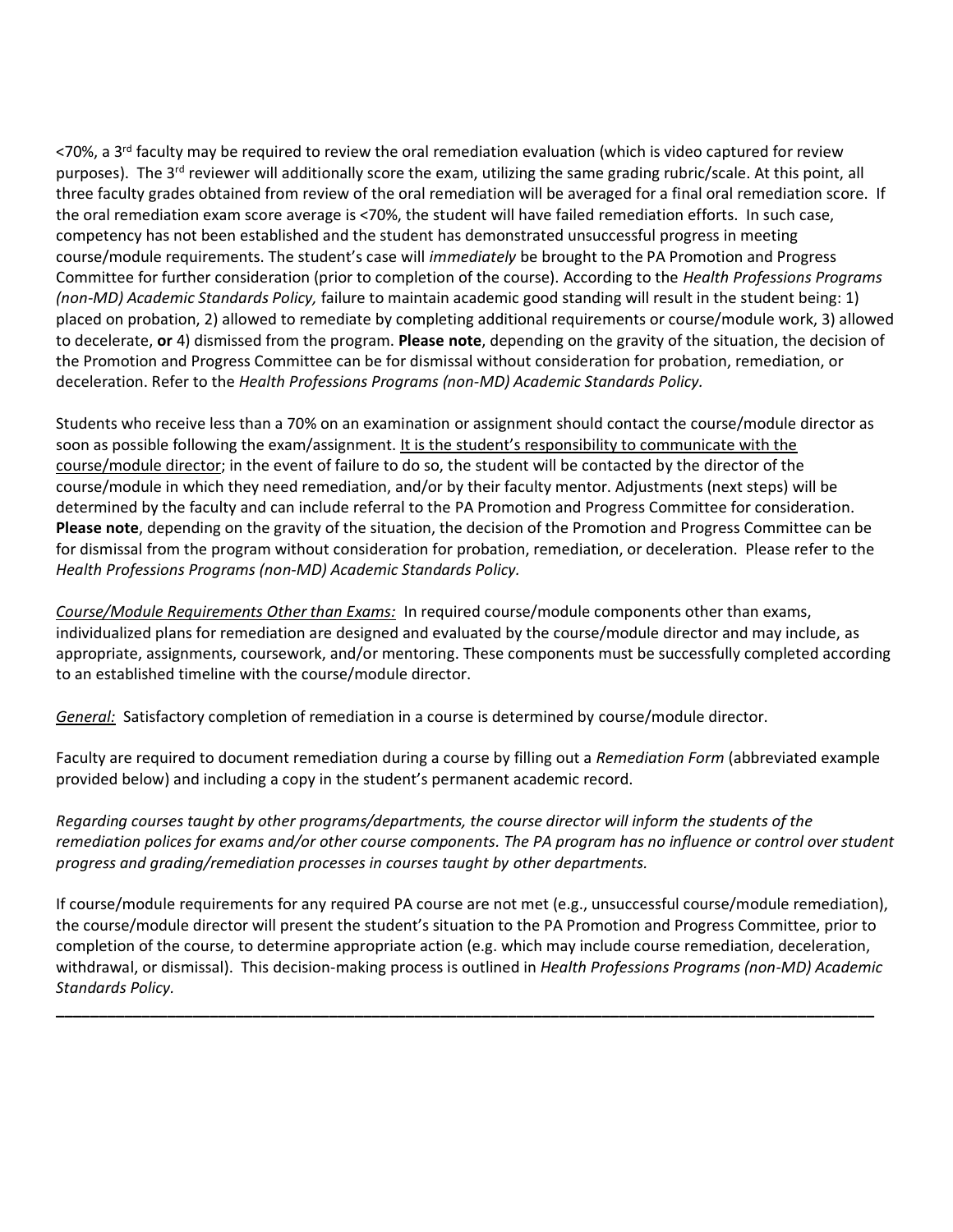## **Clinical Remediation Policy**

Purpose: To define the policy and procedure for remediation for course components (course exams/preceptorships/clinical rotation requirements).

## ARC-PA standards:

A3.15. The program *must* define, publish, and make *readily available* to students upon admission academic performance

and progression information to include

- a. any required academic standard
- b. requirements and deadlines for progression in the completion of the program

**\_\_\_\_\_\_\_\_\_\_\_\_\_\_\_\_\_\_\_\_\_\_\_\_\_\_\_\_\_\_\_\_\_\_\_\_\_\_\_\_\_\_\_\_\_\_\_\_\_\_\_\_\_\_\_\_\_\_\_\_\_\_\_\_\_\_\_\_\_\_\_\_\_\_\_\_\_\_\_\_\_\_\_\_\_\_\_\_\_\_\_\_\_\_\_\_**

c. policies and procedures for *remediation* and deceleration

A3.17 Student files kept by the program *must* include documentation:

d. of remediation efforts and outcomes

B4.01 The program must conduct frequent, objective, and documented evaluations of student performance in meeting the program's learning outcomes and instructional objectives for both didactic and supervised clinical practice experience components. The evaluations must: a) align with what is expected and taught and b) allow the program to identify and address any student deficiencies in a timely manner

Background:

PA Program faculty are committed to the success of all students admitted to the professional program. Occasionally, students need remediation when they are unable to demonstrate sufficient mastery of clinical rotation examinations, evaluations or rotation requirements as determined by course directors or program faculty. In these cases, individualized plans for remediation are designed and evaluated by course faculty and may include additional examination, rotations, assignments, and/or mentoring.

The *Clinical Year - Remediation Policy* is made available to students during PA Program Orientation week and again during the Clinical Year Orientation with any updates. All policies concerning students are made available to each class for their entire duration with the PA Program. PA students must sign and turn in a *Statement of Review* by the end of the first week of classes confirming they have read, understand, and have had a chance to ask questions pertaining to posted policies.

Students who believe they have been treated unfairly have a right to a prompt hearing of the grievance. Please refer to the *Appeals and Grievance Policy* for more information.

## **Policy Statement:**

Clinical year students will require remediation for the following reasons:

- Score <70% on the computer exam and/or OSCE stations which are administered after each core rotation
- Score <70% on the clinical rotation based on the Final Clinical Preceptor Evaluation which is completed by the preceptor(s). If the rotation is a split, student must score greater then 70% on both rotations.
- Failure to meet other clinical rotation requirements (Patient Encounter logging, Mini CEX's, Case Presentation, Professionalism)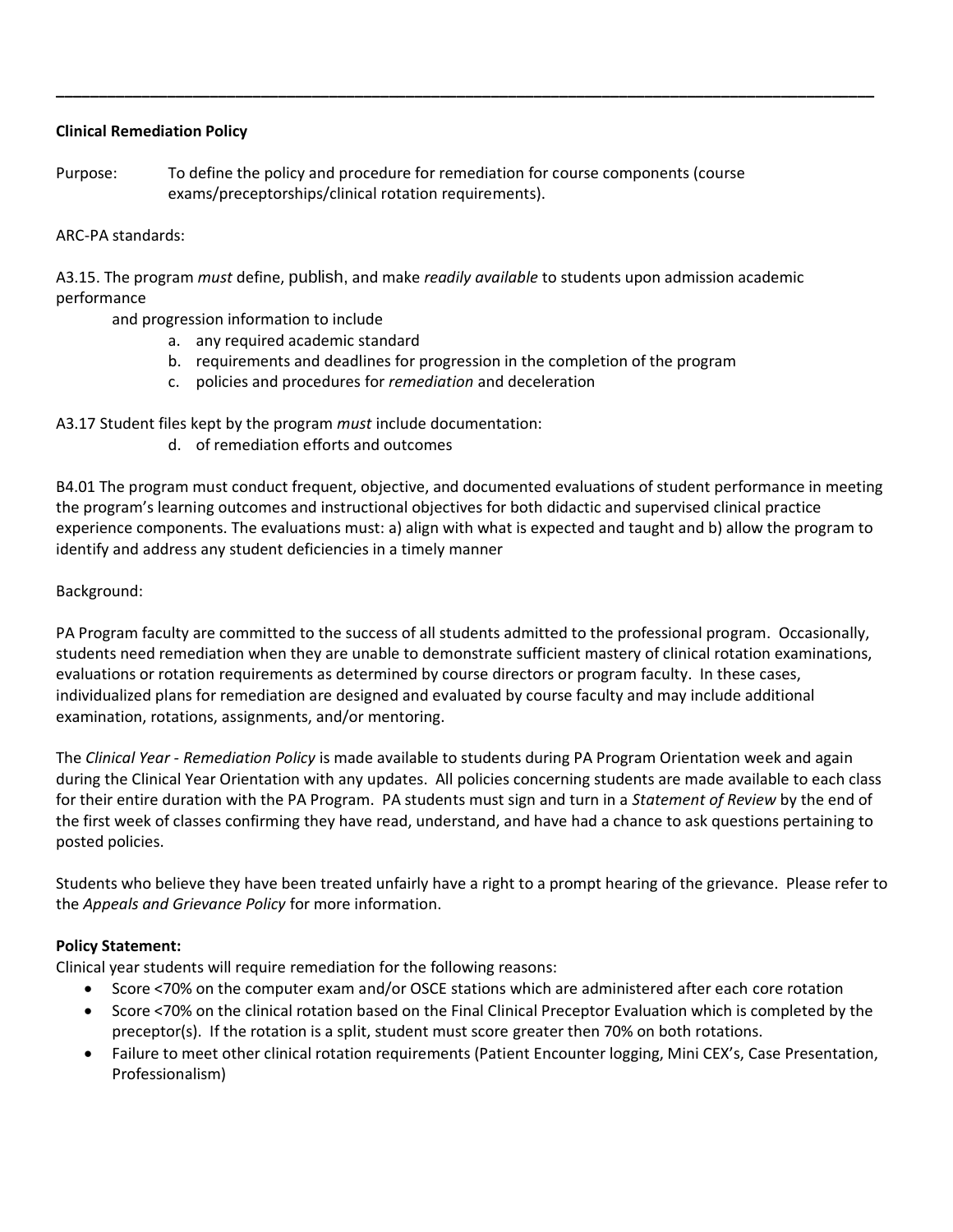## **Computer/OSCE Exam Remediation Process**

If a student scores <70% on the computer and/or OSCE exam, they will be expected to remediate the component that they failed within 7 calendar days of the first exam. This exam remediation timeline will only be changed under extenuating circumstances that are approved by the DCE. It will be the student's responsibility to locate a proctor and set up their retake computer exam. The score of the original remediated component will be the score used to calculate the rotation grade. In the event of an OSCE score less then 70% a second reviewer will review the test and an average of the two scores will be taken.

If a student scores <70% on the **repeat** computer and/or OSCE exam, an oral/written exam and/or OSCE remediation exam will be administered within 7 days from the time of the retake or at the discretion of the DCE.

- The oral exam remediation will be graded by 2 PA faculty. The 2 faculty grades will be averaged. If the average of the two grades is <70%, a 3rd faculty may be required to review the oral remediation evaluation (which is video captured for review purposes). The 3<sup>rd</sup> reviewer will additionally score the exam, utilizing the same grading rubric/scale. At this point, all three faculty grades obtained from review of the oral remediation will be averaged for a final oral remediation score.
- The oral remediation and written remediation are averaged for the final remediation score. If the final remediation score is <70%, the student will have failed remediation efforts.
- If the student does not pass the oral/written exam and/or the OSCE exam the student will be brought before the PA Promotions and Progress Committee for further discussion. According to the Health Profession Programs (non-MD) Academic Standards Policy 80.03, grades of Incomplete, Unsatisfactory, Fail/No Credit or that otherwise fail to meet conditions set forth by the Health Professional Program may result in required remediation activities, academic probations, a hold on future enrollment, or suspension or dismissal from the Program. **Please note**, depending on the gravity of the situation, the decision of the Promotion and Progress Committee can be for dismissal without consideration for probation, remediation, or deceleration. Refer to the Health Profession Programs (non-MD) Academic Standards Policy 80.03.

If a student scores <70% on two or more computer exams or two or more OSCE exams, this will be brought before the PA Promotions and Progress Committee for a decision on next steps based on the Health Profession Programs (non-MD) Academic Standard Policy. Additionally, if a student fails to meet other clinical rotation requirements this will be brought before the PA Promotions and Progress Committee for a decision on next steps based on the Health Profession Programs (non-MD) Academic Standards Policy.

## **Preceptorship Remediation Process**

The Clinical Year Team monitors students' progress frequently during rotations to ensure that students are meeting rotation requirements. The preceptor(s) of the rotation are required to complete midpoint and/or final evaluation(s) for each student. This ensures that the program and preceptorship sites are communicating about the progress of students.

If a student scores <70% on the **FINAL CLINICAL PRECEPTOR EVALUATION** (completed by the preceptor), the student will be brought before the PA Promotions and Progress Committee for a decision on next steps based on Health Profession Programs (non-MD) Academic Standards Policy. If more than one preceptor completes an evaluation, the average is taken as the final score. In the event a student is completing a split rotation, the student must obtain a score >70% on both rotations. If a student fails to obtain an score >70% on both split rotations, they will be brought before the PA Promotions and Progress Committee for further discussions based on Health Profession Programs (non-MD) Academic Standard Policy.

## **Clinical Rotation Requirements Process**

If a student does not meet other clinical rotation requirements (ie. Patient Encounter Logging, Case Presentation or other professionalism requirements) the Course Director will determine a remediation plan as needed. If the student continues to not meet the requirement they will be brought before the PA Promotions and Progress Committee for a decision on next steps based on the Health Profession Programs (non-MD) Academic Standards Policy. An example of not meeting other clinical rotation requirements may include but not limited to: failing the case presentations,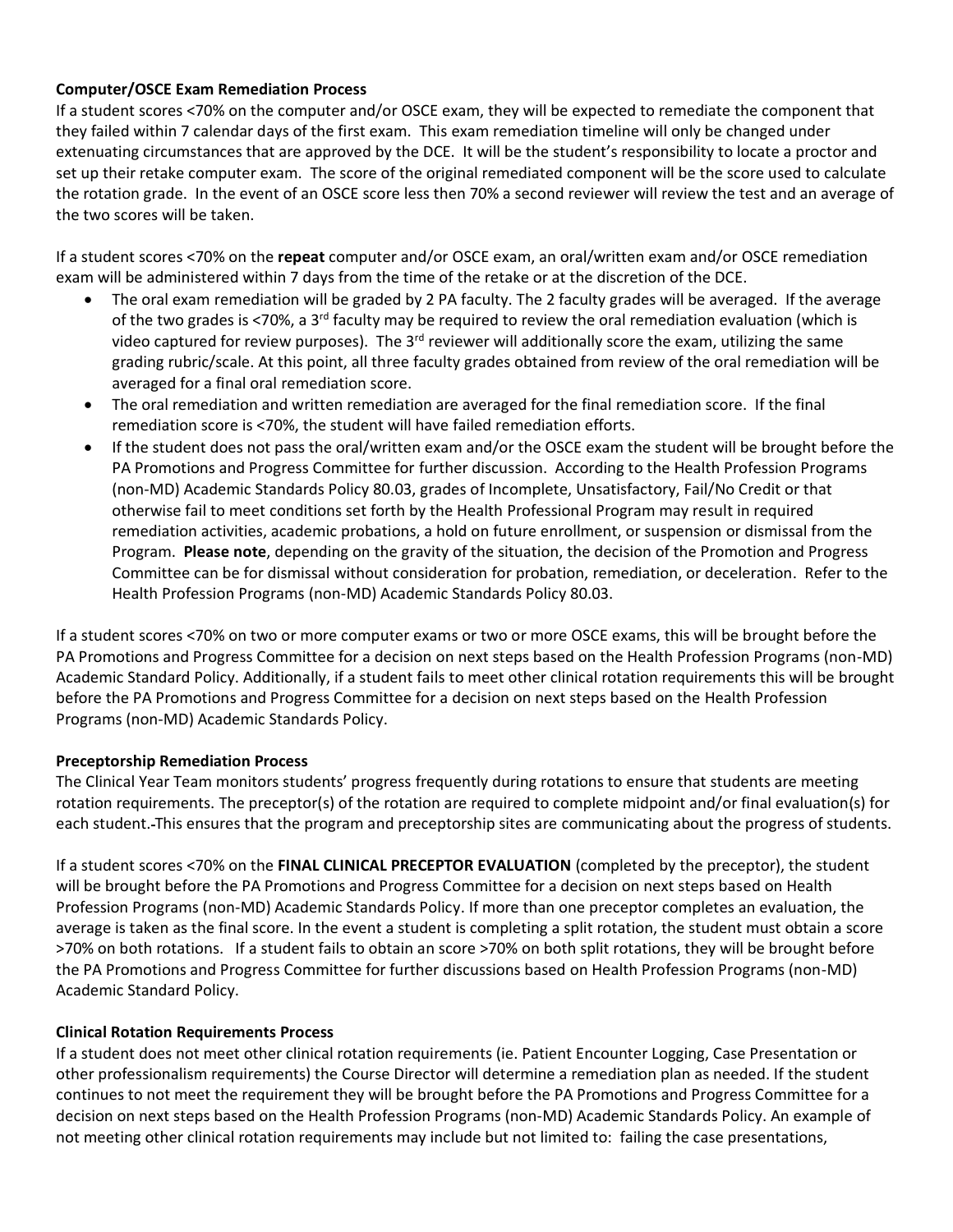repeatedly not completing clinical year requirements or repeatedly not doing so in a timely fashion. The remediation plan is at the discretion of the Course Director.

All student remediation efforts and outcomes will be documented on the Remediation Form and placed in the student's file.

**\_\_\_\_\_\_\_\_\_\_\_\_\_\_\_\_\_\_\_\_\_\_\_\_\_\_\_\_\_\_\_\_\_\_\_\_\_\_\_\_\_\_\_\_\_\_\_\_\_\_\_\_\_\_\_\_\_\_\_\_\_\_\_\_\_\_\_\_\_\_\_\_\_\_\_\_\_\_\_\_\_\_\_\_\_\_\_\_\_\_\_\_\_\_\_\_**

## **Evaluation of New Preceptor/ship Sites**

ARC-PA Associated Standards: A1.01, A2.16, B3.01 – B3.07, C1.01, C2.02 (5th ed.?

Purpose:

The purpose of this policy is to define and document processes for initial evaluation of all sites and preceptors used for supervised clinical preceptorship experiences, ensuring sites and preceptors meet program-defined expectations for learning outcomes and self-evaluation to ensure students are able to fulfill program learning outcomes with access to: a) physical facilities, b) patient populations, and c) supervision. (C2.01). In addition, the program must define its ongoing self-assessment process that is designed to document program effectiveness of the clinical curriculum and foster program improvement (C1.01c).

## Background:

Preceptors and preceptorship sites are identified by the Director of Clinical Education (DCE); however, students, outreach coordinators or others may also suggest sites. In addition, a prospective preceptor may contact the PA Program indicating his/her interest in precepting.

Instructional faculty for the supervised clinical practice portion of the educational program must consist primarily of practicing physicians and PAs (B3.05). Supervised clinical practice experiences should occur with:

- a) physicians who are specialty board certified in their area of instruction
- b) NCCPA certified PAs, or
- c) other licensed health care providers qualified in their area of instruction. (B3.06)

Policy and Process:

## *Site Assessment*

Any new preceptor or preceptorship site considered by the PA program must be able to provide supervised clinical practice experiences who enable students to meet program defined learning outcomes for a) family medicine, B) emergency medicine, c) internal medicine, d) surgery, e) pediatrics, f) woman's health including prenatal and gynecology care and g) behavioral and mental health (B3.07). Supervised clinical practice experiences must occur in the following settings: a) emergency department, b) inpatient, c) outpatient, and d) operating room. (B3.04).

In addition, supervised clinical practice experiences must enable all students to meet the program's learning outcomes: a)for preventive, emergent, acute, and chronic patient encounters, b)across the life span, to include infants, children, adolescents, adults, and the elderly, c)for women's health (to include prenatal and gynecologic care), d)for conditions requiring surgical management, including pre-operative, intra-operative, post-operative care, and e)for behavioral and mental health conditions. (B3.03).

The program must define and maintain effective processes and document the initial and ongoing evaluation of all sites and preceptors used for supervised clinical practice experiences, to ensure students are able to fulfill program learning outcomes with access to a) physical facilities, b) patient populations, and c) supervision. (C2.01) Clinical training sites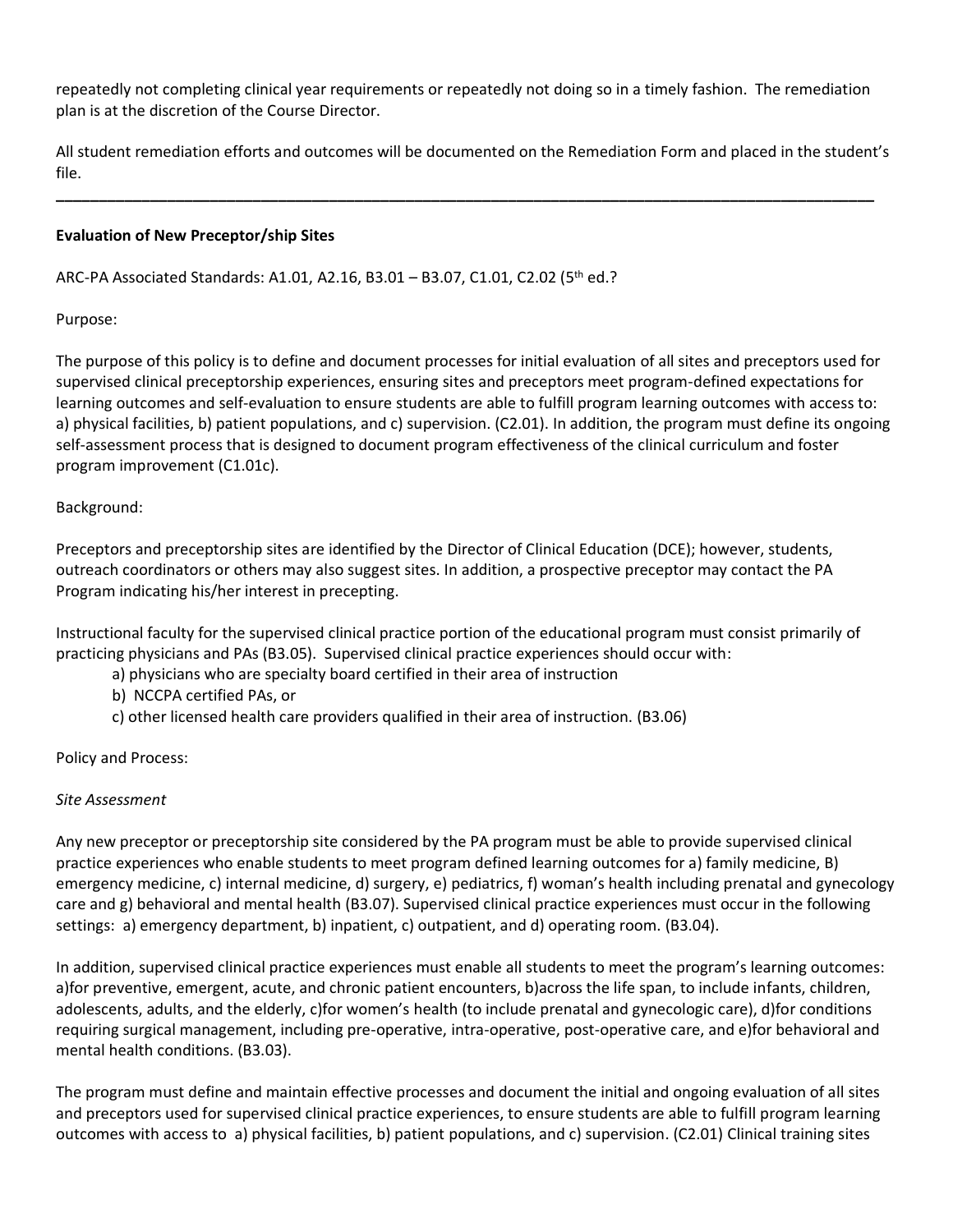must also allow students to participate in all relevant aspects of patient care, with the patients' permission and under the supervision of the preceptors. These specifications are communicated with the preceptor.

New Preceptor/Preceptorships can be assessed in the following ways (via electronic, phone or in person):

- *Preceptor/Preceptorship Site Intake Survey: Completed prior to rotation-by-rotation site* This online survey is sent to new preceptorship sites prior to the rotation starting. This survey is used to obtain site information, type of practice, practice setting, types of care, and age demographics.
- *Midpoint Reflections: Completed for each rotation by student via Exxat whether phone, electronic, or in person midpoint visit. Reviewed by DCE or other UW PA faculty during the rotation* Prior to the electronic, phone, or site visit, students are required to complete a *Midpoint Reflection* via Exxat. This form allows the students to reflect on their current progress on their rotation. Information on the site and preceptor can also be gathered from this form. Faculty provide comments/feedback to the students.
- *Midpoint Visits: Completed for each rotation by student and UW PA faculty via electronic (Exxat), phone, or in person by DCE or other UW PA faculty/staff during the rotation*
- *Evaluation of Preceptor/Preceptorship Form:* Completed by DCE, UW PA Faculty or Staff **during** the site visit
- *Patient-Encounter Logging: Student logging of patient encounters logged during the rotation*
- *Final Site Critique: Completed by students at the conclusion of each clinical rotation*

All the above evaluation methods and/or forms are used to assess the preceptorship sites and preceptors in a comprehensive way. If any preceptorship site or preceptor show evidence of not meeting program expectations (ie. Scoring less than 4.0 on overall satisfaction of site of preceptor) or ARCPA expectations further analysis is conducted. The DCE will determine eligibility based on 1) discussions with preceptor/preceptorship regarding necessary adjustments and/or 2) continued monitoring of the site. Further use of a preceptorships site or preceptor is at the discretion of the DCE.

Final approval of a new preceptorship site/preceptor is ultimately determined by the DCE. Once approved new preceptors receive the following materials (per Assignment Policy/Process for Supervised Clinical Practice Experiences (SCPE):

- 8. Preceptor Handbook
- 9. Learning outcomes/objectives
- 10. Information on Clinical Adjunct/Preceptor Appointments (Not required)

## **Other Information**

- 1. Each preceptorship site must have a written and signed (by authorized individuals of each participating entity) Affiliation Agreement between the PA Program and/or the sponsoring institution and the clinical affiliates used for supervised clinical practice experiences (A1.02). The Affiliation Agreement defines the responsibilities of each party as it relates to the educational program for the students. All Affiliation Agreements are reviewed by UW Legal or other delegates. All sites require onboarding processes which may include: immunizations, criminal background check, application, urine drug screening, physical, TB screening, etc. These requirements are site dependent.
- 2. Our institution has Clinical Adjunct Faculty/Preceptor appointments for eligible preceptors. An application process (through SMPH) is required for interested preceptors. Preceptors are not required to receive Clinical Adjunct/Preceptor appointments.

For information regarding continued monitoring and evaluation of clinical sites, please see separate policy on '*Ongoing Evaluation of Preceptorship Sites and Preceptors*.'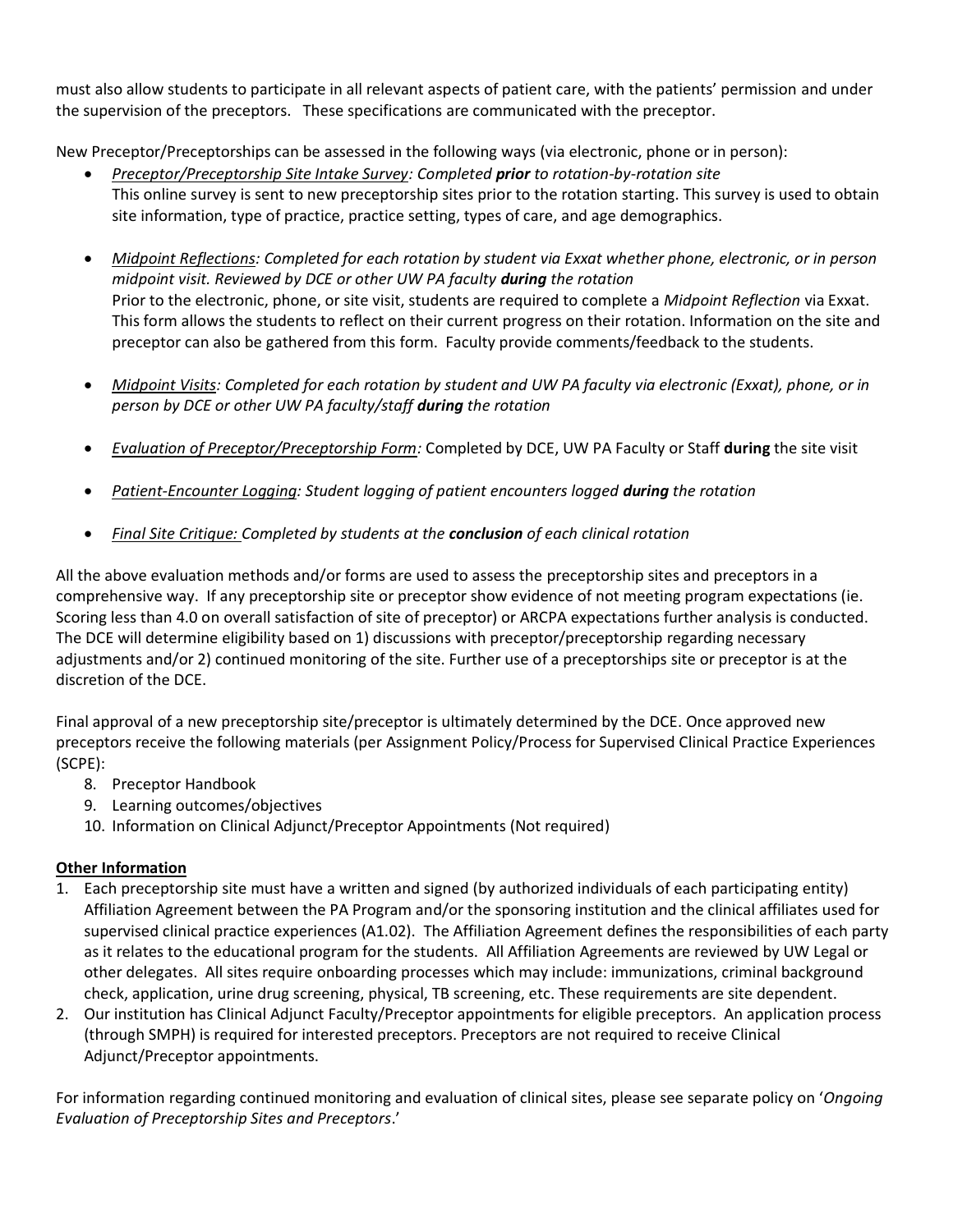## **Ongoing Evalution fo New Preceptor/ship Sites**

ARC-PA Associated Standards:  $B3.02 - B3.07$ , C1.01, C2.01 (5<sup>th</sup> ed.)

Purpose:

The purpose of this policy is to define and document processes for ongoing monitoring and evaluation of all sites and preceptors used for supervised clinical preceptorship experiences (SCPE), ensuring sites and preceptors meet programdefined expectations for learning outcomes and self-evaluation measures (C1.01 C2.01). All sites have a comparable evaluation regardless of geographical locations.

**\_\_\_\_\_\_\_\_\_\_\_\_\_\_\_\_\_\_\_\_\_\_\_\_\_\_\_\_\_\_\_\_\_\_\_\_\_\_\_\_\_\_\_\_\_\_\_\_\_\_\_\_\_\_\_\_\_\_\_\_\_\_\_\_\_\_\_\_\_\_\_\_\_\_\_\_\_\_\_\_\_\_\_\_\_\_\_\_\_\_\_\_\_\_\_\_**

## Background:

Preceptor or preceptorship sites must be able to provide supervised clinical practice experiences who enable students to meet program defined learning outcomes for a) family medicine, B) emergency medicine, c) internal medicine, d) surgery, e) pediatrics, f) woman's health including prenatal and gynecology care and g) behavioral and mental health (B3.07). Supervised clinical practice experiences must occur in the following settings: a) emergency department, b) inpatient, c) outpatient, and d) operating room. (B3.04).

In addition, supervised clinical practice experiences must enable all students to meet the program's learning outcomes: a) for preventive, emergent, acute, and chronic patient encounters, b)across the life span, to include infants, children, adolescents, adults, and the elderly, c) for women's health (to include prenatal and gynecologic care), d) for conditions requiring surgical management, including pre-operative, intra-operative, post-operative care, and e) for behavioral and mental health conditions. (B3.03).

The program must define and maintain effective processes and document the initial and ongoing evaluation of all sites and preceptors used for supervised clinical practice experiences, to ensure students are able to fulfill program learning outcomes with access to: a) physical facilities, b) patient populations, and c) supervision. (C2.01)

Ongoing monitoring and evaluation of SCPE's occurs in numerous ways (see policy and process below).

#### Policy and Process:

Ongoing communication and evaluation of preceptorship site and preceptors occur in the following ways (via electronic, phone, or in person):

- *Preceptor/Preceptorship Site Intake Survey: Completed prior to rotation-by-rotation site* This online survey is sent to new preceptorship sites prior to the rotation starting. This survey is used to obtain site information, type of practice, practice setting, types of care, and age demographics.
- *Midpoint Reflections: Completed for each rotation by student via Exxat whether phone/videoconference, electronic, or in person midpoint visit. Reviewed by DCE or other UW PA faculty <i>during* the rotation. Prior to the electronic, phone, or site visit, students are required to complete a *Midpoint Reflection* via Exxat. This form allows the students to reflect on their current progress on their rotation. Information on the site and preceptor can also be gathered from this form. Faculty provide comments/feedback to the students.
- *Midpoint Visits: Completed for each rotation by student and UW PA faculty via electronic (Exxat), phone/videoconference, or in person during the rotation.*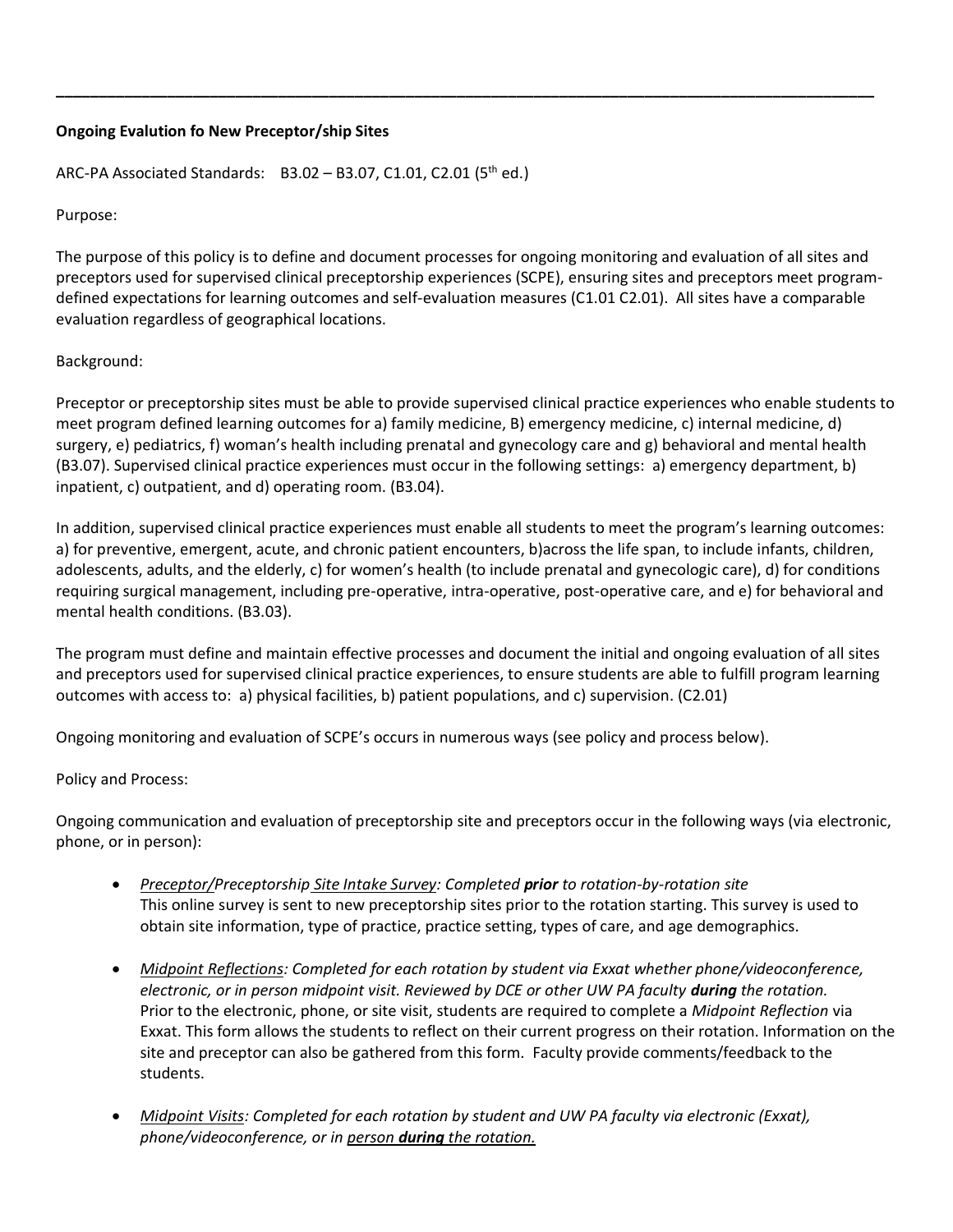The DCE other PA Program representatives conduct visits (electronic, phone, or in-person) with preceptors and preceptorship sites to confirm preceptors and sites continue to meet PA Program expectations and to maintain relationships. Electronic, phone, or in-person visits may be conducted as part of mid-point evaluation of student performance or in conjunction with preceptor educational development programs.

- *Evaluation of Preceptor/Preceptorship Form:* Completed by DCE, UW PA Faculty or Staff **during** the site visit. The *Evaluation of Preceptor/Preceptorship Form* is completed via Exxat by the DCE, UW PA faculty or Staff when the site is visited.
- *Patient-Encounter Logging: Student logging of patient encounters logged <i>during the rotation* The online Exxat system captures data on all student reported patient encounters. The PANCE blueprint and ARCPA Standards B3.03 – B3.07 & C2.01 is used to guide the type of information collected. The *Clinical Year Patient Encounter Goals* document is used for patient encounter logging expectations. The students are encouraged to obtain a minimum number of encounters during their Clinical Year. Students also demonstrate breadth and depth of encounters on the level of visit and this is also documented within this software.

Reports are generated throughout each rotation to assess student compliance with meeting performance goals. These reports are discussed with the student during their midpoint phone or site visit and also at the end of their rotation during their mentor mentee visit. Students can also generate progress reports to assess their own performance at any time.

While the data is reviewed to monitor student progress towards goals it is also used to assess how well the preceptors/preceptorship sites meet the PA Program's expectations and the ARC-PA standards. The DCE will use this information to assist in assigning subsequent students to sites.

• *Final Site Critique: Completed by students at the conclusion of each clinical rotation* Students complete a Final Site Critique via OASIS at the duration of their preceptorship. This Final Site Critique is used to assess the preceptorship site and preceptor. The data contained in the Final Site Critique is used by the Director of Clinical Education and Clinical Year Team to assess whether the preceptorship site and/or preceptor meets the PA Program's educational expectations. Preceptorship Sites or Preceptors that score less than 4.0 on overall satisfaction are given further analysis.

All the above evaluation methods and/or forms are used to assess the preceptorship sites and preceptors in a comprehensive way. If any preceptorship site or preceptor show evidence of not meeting program expectations (ie. scoring less than 4.0 on overall satisfaction of site of preceptor) or ARCPA expectations further analysis is conducted. Further analysis may include but is not limited to the following: analysis of individual site critiques over the last 3 years to look for trends, a review of mid-point site visit paperwork, review of any documented student concerns. Further use of a preceptorships site or preceptor is at the discretion of the DCE.

## **Concerns by Student or Preceptor Process**

If contact is made to the program by either a student or preceptor with concerns, a member of the Clinical Year team will follow-up requesting additional information. Examples of concerns may include but are not limited to: inappropriate behavior, supervision issues, professionalism issues, progressions towards rotation objectives and expectations.

The following actions may occur from a member of the Clinical Year team: counseling of the student and/or preceptor, continuous monitoring of student/site while on rotation, student placement at a different site, additional site visits or other intervention. Egregious incidents or incidents against SMPH Mistreatment policy may result in site termination. SMPH Mistreatment Policy can be found at: [https://www.med.wisc.edu/education/mistreatment](https://www.med.wisc.edu/education/mistreatment-discrimination-harassment-of-students/)[discrimination-harassment-of-students/](https://www.med.wisc.edu/education/mistreatment-discrimination-harassment-of-students/)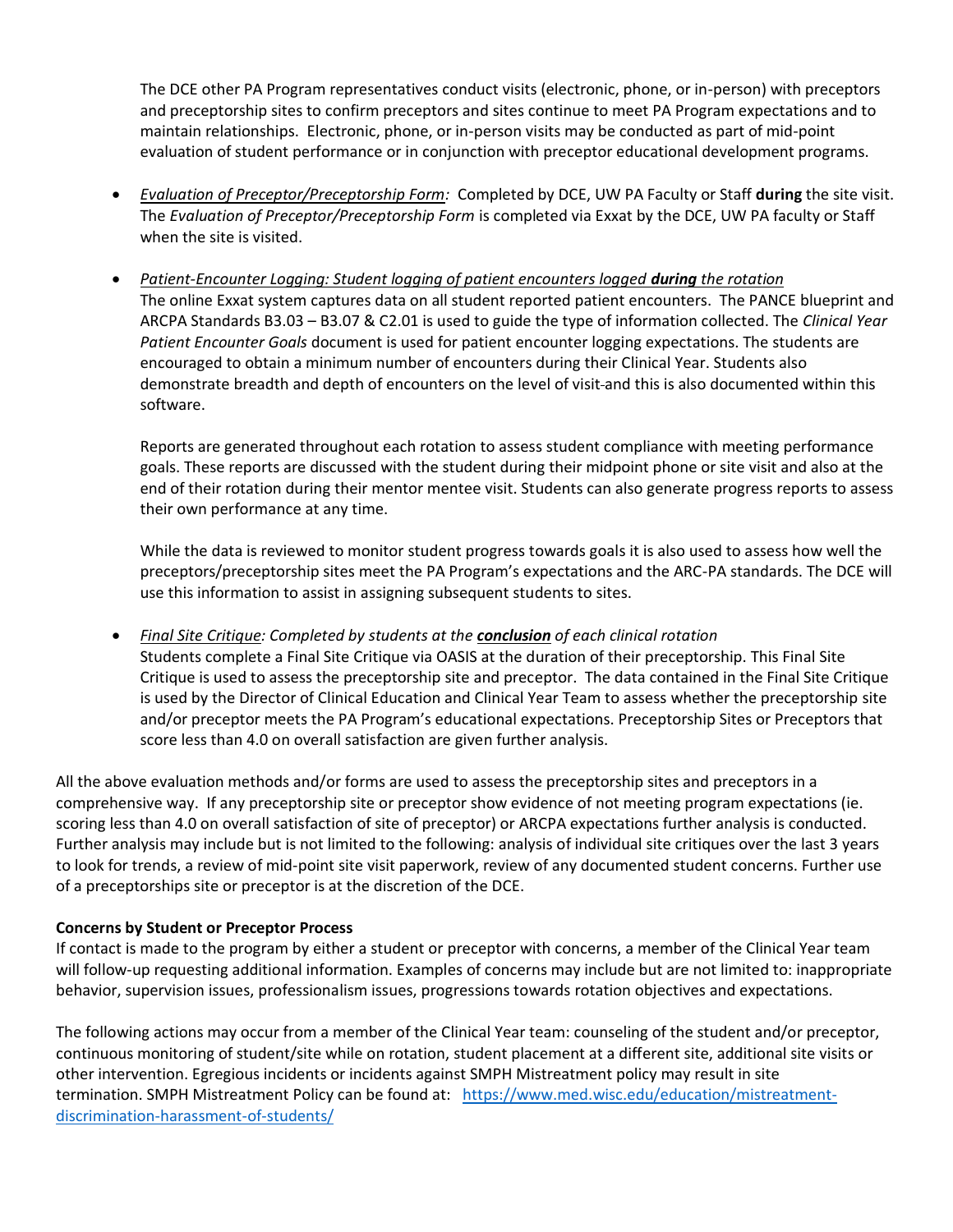Documentation of student/preceptor concerns, interventions and outcomes are documented in Exxat*.* Documentation may also be placed on the Midpoint Phone or Site Visit Evaluation.

**\_\_\_\_\_\_\_\_\_\_\_\_\_\_\_\_\_\_\_\_\_\_\_\_\_\_\_\_\_\_\_\_\_\_\_\_\_\_\_\_\_\_\_\_\_\_\_\_\_\_\_\_\_\_\_\_\_\_\_\_\_\_\_\_\_\_\_\_\_\_\_\_\_\_\_\_\_\_\_\_\_\_\_\_\_\_\_\_\_\_\_\_\_\_\_\_**

## **General Exam Guidelines**

ARC-PA Associated Standard: B4.01 (5<sup>th</sup> ed.)

## PA Program General Examination Guidelines

The following guidelines will apply unless specifically specified otherwise in a course syllabus by a course director. It will be very important to communicate directly with the course director about exam issues. Contact information will be provided in the course syllabus or on the course site.

## Expectations:

All students are expected to take examinations on the date and time they are scheduled, including examinations that are given outside of the regularly scheduled class times. Being unprepared for an exam due to poor time management is **not** an acceptable excuse for rescheduling an exam. It is the student's responsibility to make all timely, appropriate notifications in the event of an emergency as outlined in the course syllabus.

## Exam Tardiness:

Examinations are administered with a specified starting and ending time and students are expected to arrive on time; arriving late is disruptive to other students. If significant disruption occurs after the beginning of an exam, the course director or exam proctor may dismiss a student from the exam session, resulting in a zero score for the student for that examination. Students who arrive late to an examination will not be given additional time beyond the scheduled end of the exam without prior approval by the course director.

## Unapproved Exam Absence:

Any student with an unapproved absence from a scheduled examination will receive a zero score for that examination. This policy applies to all exams.

## Students with a Documented Disability:

Students with a documented disability requiring exam accommodation must contact the course director at the beginning of the course to discuss testing accommodations. The student may be asked to be evaluated at the McBurney Disability Resource Center (608-263-5174) to help identify appropriate course and testing accommodations. Once identified, these accommodations will be applied in a consistent manner to ensure that the student's needs are met.

#### Religious Observances:

In accordance with UW-Madison Faculty document 488a, faculty are asked not to schedule examinations on dates when a religious observance may cause substantial numbers of students to be absent. However, there may be conflicts between scheduled examinations and religious observances other than those listed on the Program's exam schedules. If this occurs, a student must submit a request to the course director to reschedule the examination according to the applicable procedures below.

#### Other: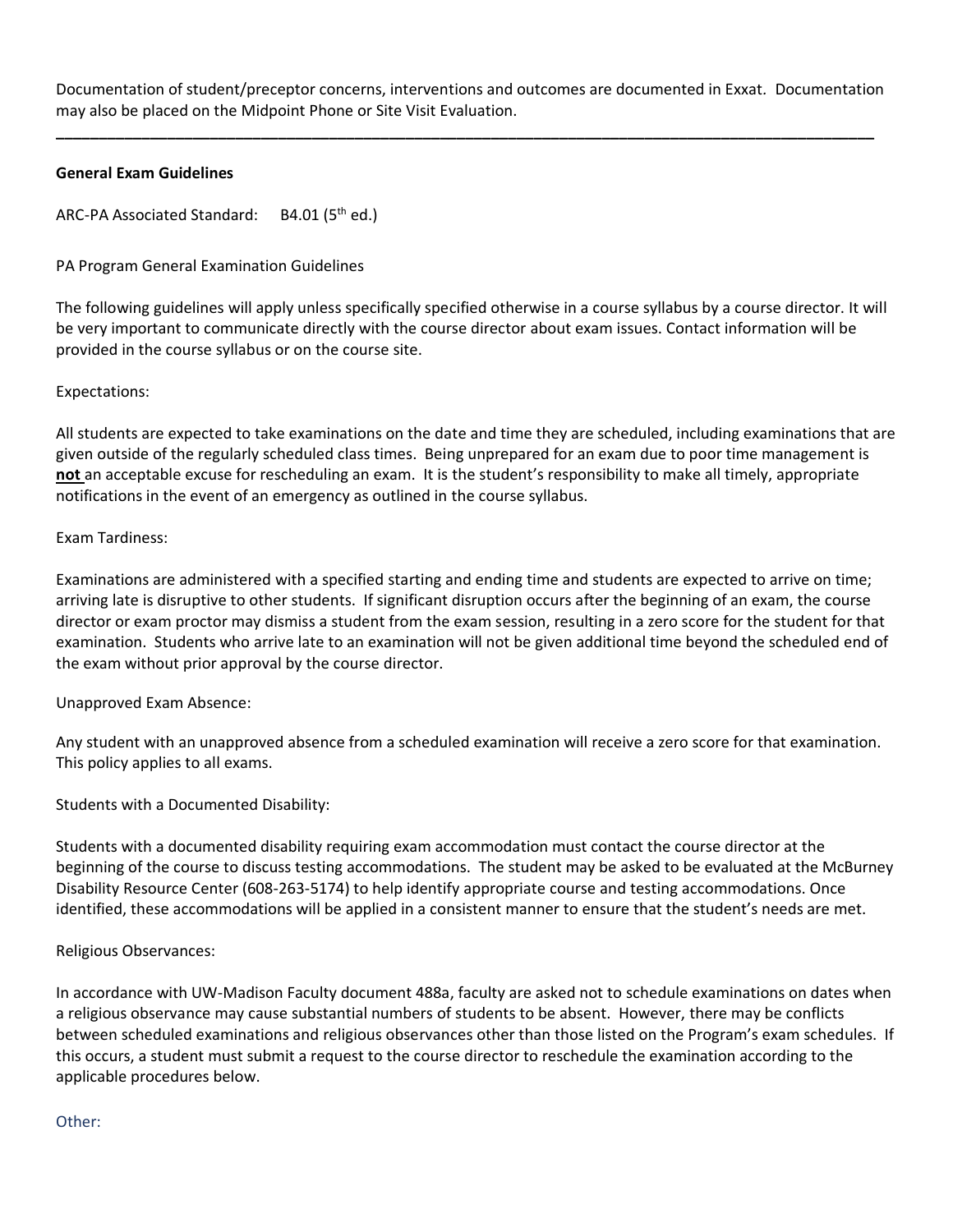It is important to have a fair and quiet testing environment. Students may not ask questions of the course director or exam proctor during the examination. Please be aware that exams may be video recorded, at the discretion of the faculty, to maintain exam integrity.

Students must demonstrate proficiency of the material covered in each unit of each course. Each individual unit for each course must be satisfactorily completed to pass the class. Satisfactory completion of course examinations/assignments is at the discretion of the course director and will be outlined in the course syllabus.

## **Computer Exams**

- 1. No personal items e.g., book bags, notes, headphones, food, books, and other written material, are allowed at the computer station. The course director/proctor will provide a blank sheet of paper if needed. **Anyone discovered to be writing anything on your scratch paper prior to the start of the exam will be in breach of the academic misconduct policy and will be disciplined appropriately.**
- 2. Once the exam has started, no electronic course materials or non-testing websites may be accessed. Access is only allowed to the exam testing software (ex. ExamMaster or Canvas) before and during allotted exam times. **All PowerPoints, notes and other materials must be fully closed (not simply minimized) on your laptop prior to starting the exam.**
- 3. Students may not ask questions of the course director or exam proctor during the exam or immediately following the exam. Questions will be addressed later (at least 24 hours after the exam) after everyone has completed the exam and the course director has had time to review the exam results.

Policy Statement:

Policy on Rescheduling Examinations:

The PA Program recognizes that emergencies, illness, professional or personal situations occur that may necessitate a change in the examination schedule for a student. It is important that students contact the course director prior to the examination, or as soon as reasonably possible. Rescheduled exams will be set up through the course director. Opportunity for rescheduling is at the discretion of the course director.

In the case of a student's illness or psychosocial reason for requesting an exam delay, the student may be required to be assessed by the appropriate staff in University Health Services, or other appropriate professionals.

## Missing an Exam:

If a student cannot attend an examination at the scheduled time, they may be required to take the make-up exam during the final week of classes. This is at the discretion of the course director. This examination may not be same exam that other students have taken but will be equivalent.

Rules regarding an Approved Rescheduled Exam:

- 1. Students are prohibited from viewing the answer key or discussing the exam or its contents with other students or faculty. This is enforced on honor system, reflective of one's professionalism.
- 2. It is the student's responsibility to be certain that the rescheduled exam time does not conflict with other educational responsibilities (e.g., courses, small group sessions, other exams, etc.)
- 3. The student is expected to take the exam on the specified rescheduled exam date. Failure to do so will result in a zero score for that exam unless prior approval is obtained from the course director.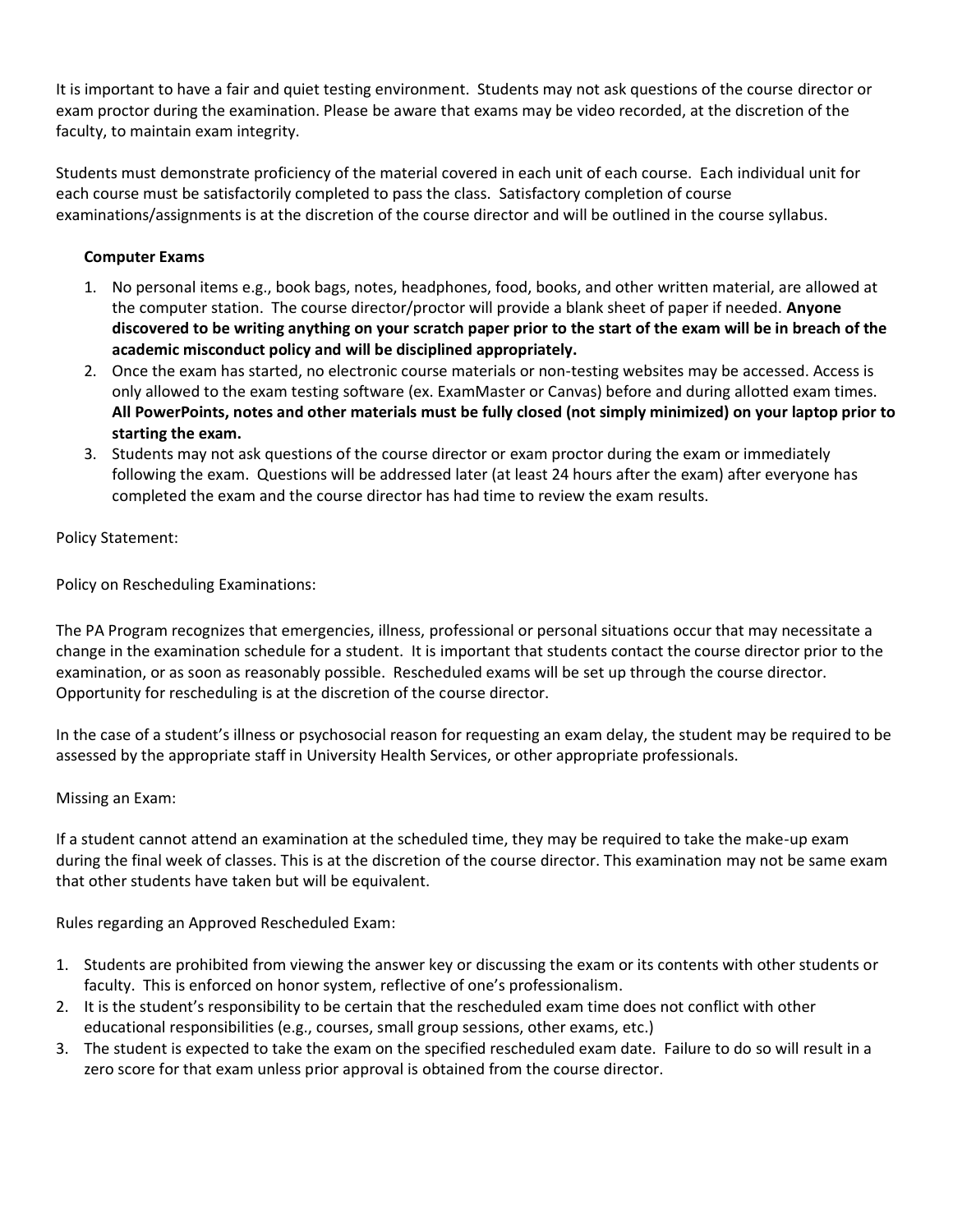Policy on Reviewing Examinations:

The student will have the opportunity to review the results of their on-line exams immediately following submission of the exam. Students will not have access to the exam after leaving the designated testing time/area. There may be exceptions to exam access at the discretion of the course director. Students are strictly prohibited from discussing the exam or its contents with other students or in any way copying, reproducing or sharing content of an examination with other students. Violations of the examination review policy are strongly considered examples of academic misconduct by the program and will be dealt with accordingly (please refer to *University of Wisconsin Policies, Academic Misconduct* UWS14, found in the Student Handbook.

Additional Policies Regarding Examinations:

1. *Academic Misconduct* (please refer to the *University of Wisconsin Policies, Academic Misconduct* UWS14, found in the Student Handbook.

## **Electronic Course Materials Policy**

All UW-Madison Physician Assistant students are required to electronically agree to the following statement prior to accessing lecture captures via the SMPH Video Library. This statement applies to all electronic course materials including, but not limited to, videos, audio files, PowerPoints and electronic handouts.

**\_\_\_\_\_\_\_\_\_\_\_\_\_\_\_\_\_\_\_\_\_\_\_\_\_\_\_\_\_\_\_\_\_\_\_\_\_\_\_\_\_\_\_\_\_\_\_\_\_\_\_\_\_\_\_\_\_\_\_\_\_\_\_\_\_\_\_\_\_\_\_\_\_\_\_\_\_\_\_\_\_\_\_\_\_\_\_\_\_\_\_\_\_\_\_\_**

*I acknowledge that I am accessing course materials made available by the University of Wisconsin that may be subject to copyright. I agree to use the content for non-commercial personal academic study and review purposes only. I will under no circumstances distribute, share, modify, transmit, reuse, report, sell, or otherwise disseminate the contents of the material. I understand that I must comply with applicable copyright law and the Board of Regents of the University of Wisconsin System copyright policies. Any use of this material outside of the scope of this course may be in violation of federal copyright law.*

Lecture Video Access:

Access to lecture videos via the SMPH Video Library will be allowed for the entire time a student is actively enrolled in courses within the School of Medicine and Public Health - this includes SMPH, PA and MPH courses.

Course Management System (Canvas) Access:

Access to Physician Assistant Program Canvas courses will be allowed while a student is enrolled in the course AND remain open for the entire time a student is actively enrolled in the Program. If an exception needs to be made students will be given the opportunity to download materials before the course is discontinued. Canvas courses will not be opened to students prior to enrolling in the course. Access to the current offering of a course, even if the student took it prior, will not be granted. This is meant to give students access to the materials that were covered while they took the course.

**\_\_\_\_\_\_\_\_\_\_\_\_\_\_\_\_\_\_\_\_\_\_\_\_\_\_\_\_\_\_\_\_\_\_\_\_\_\_\_\_\_\_\_\_\_\_\_\_\_\_\_\_\_\_\_\_\_\_\_\_\_\_\_\_\_\_\_\_\_\_\_\_\_\_\_\_\_\_\_\_\_\_\_\_\_\_\_\_\_\_\_\_\_\_\_\_**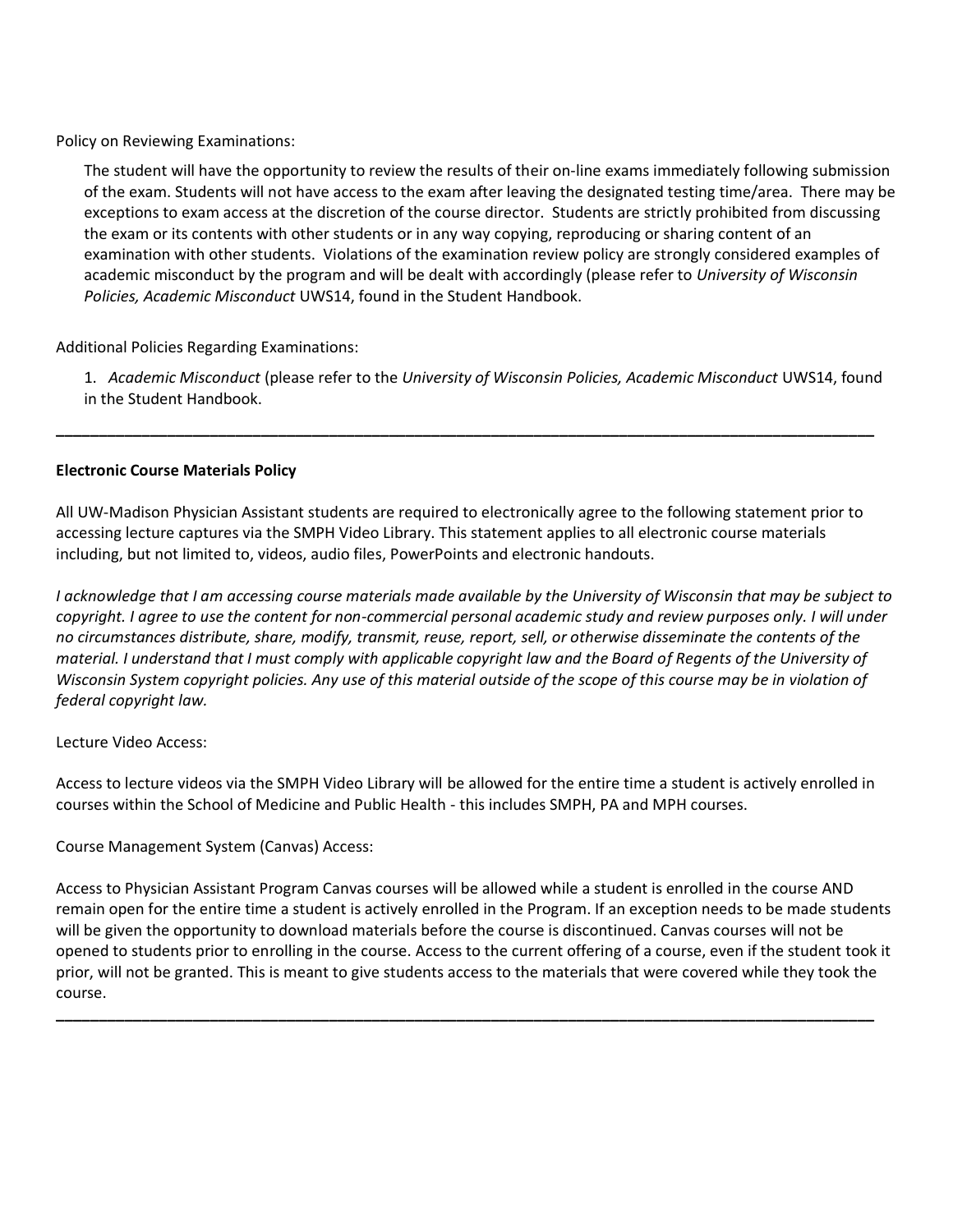## Health Professions Program Immunization Policy

ARC-PA Associated Standard: A3.07a and A3.07b

Background:

The School of Medicine and Public Health Immunization Policy applies to students entering professional programs. Immunizations must be entered into CastleBranch by the deadline designated. Clinical training sites may require proof of your immunization status. The student's signature provides authorization to release the necessary information without having to obtain additional releases from the student.

\_\_\_\_\_\_\_\_\_\_\_\_\_\_\_\_\_\_\_\_\_\_\_\_\_\_\_\_\_\_\_\_\_\_\_\_\_\_\_\_\_\_\_\_\_\_\_\_\_\_\_\_\_\_\_\_\_\_\_\_\_\_\_\_\_\_\_\_\_\_\_\_\_\_\_\_\_\_\_\_\_\_\_\_\_\_\_\_\_\_\_\_\_\_\_

Proof of immunization or of measles, mumps, rubella, and Hepatitis B is required. If a student cannot provide proof of immunization, the student must have a blood test (titer) and provide the laboratory results. Documentation of disease or proof of immunization or vaccination is adequate for varicella (chicken pox). Please note that verifying signatures must be provided by a health care provider. The student cannot provide verification.

Continuing UW-Madison students may obtain immunizations or antibody testing through University Health Services or from your own health care provider. Appointments can be made with the immunization clinic by phoning (608) 265- 5600. The student should identify that they are a new student in the School of Medicine and Public Health and have their UW campus identification number available when making the appointment. The student should have the Student Immunization Status form with them for their appointment.

Students new to UW-Madison will not be able to schedule an appointment with University Health Services until after June 1 of the year they matriculate into the PA Program. They may obtain immunizations or antibody testing from their own health care provider.

Information about immunization prices and other health care provided at University Health Services can be found on the web at [http://www.uhs.wisc.edu/.](http://www.uhs.wisc.edu/) Immunization prices can be accessed by clicking on the Medical Services link, clicking on the Allergy/Immunization link, and scrolling down to immunization prices under other info.

Due to frequent health updates and ongoing changes in international vaccination requirements, students expecting to travel internationally for a service-learning or clinical experience are highly encouraged to visit a specialized travel medicine provider or their primary care provider at least 6-9 months prior to your expected travel to obtain vaccinations. It is also encouraged that they review the CDC country-specific recommendations for international travel 6- 9 months prior to their trip: [http://wwwnc.cdc.gov/travel/page/vaccinations.htm.](http://wwwnc.cdc.gov/travel/page/vaccinations.htm)

Students may need to meet additional immunization requirements associated with the clinical year and will be notified of these upon assignment of Preceptorship site.

Questions or concerns about the information requested should be directed to Juli Loker at 608-263-5620. Students who are not in compliance with the Immunization Policy will not be allowed to participate in required clinical internships.

## Policy Statement:

The following outlines Health Professions Programs Immunization Policy per the University of Wisconsin School of Medicine and Public Health. The guidelines are consistent with current CDC recommendations and are not conducted by PA program personnel.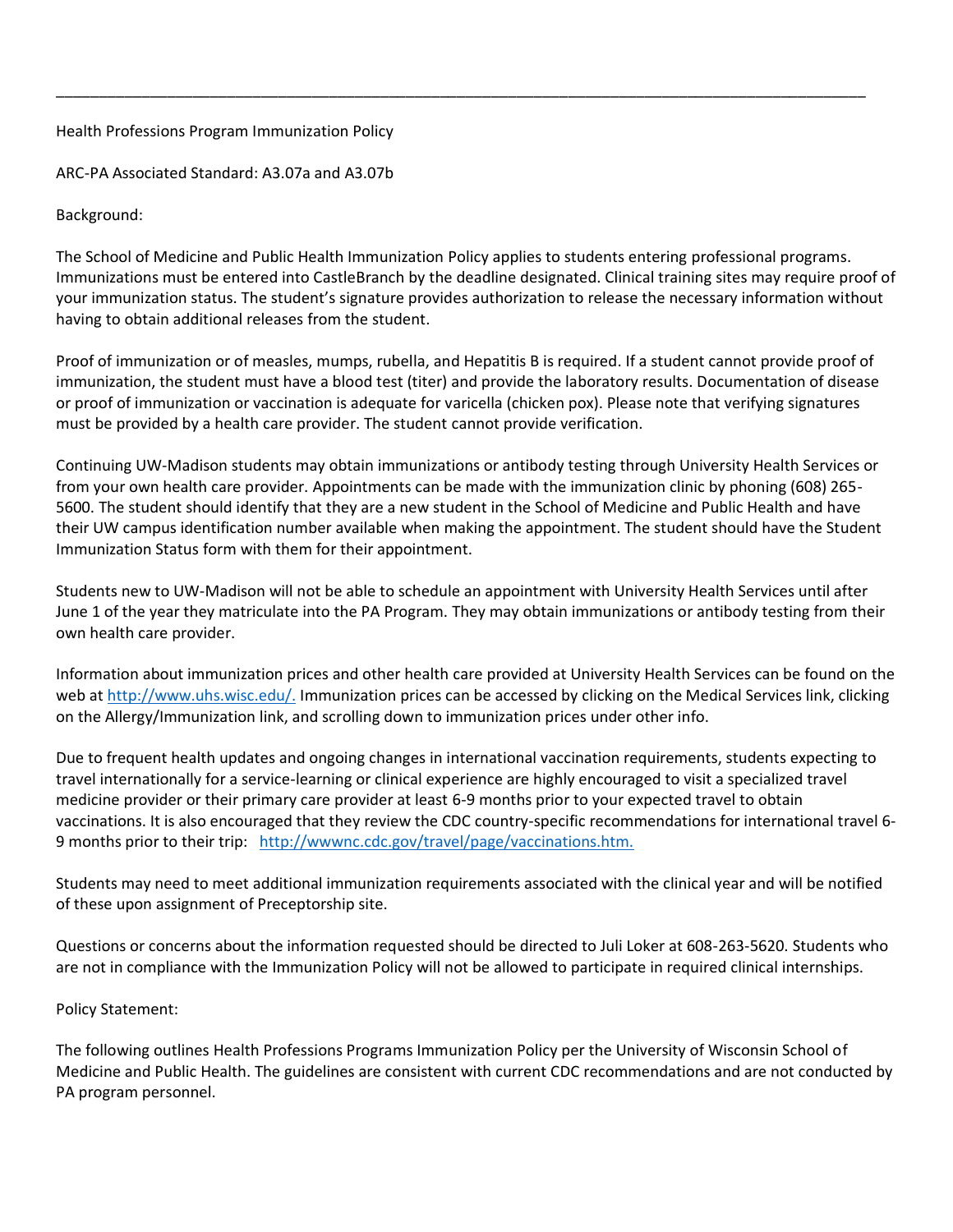Students in the Physician Assistant Program at the University of Wisconsin School of Medicine and Public Health are required to submit proof of the following immunizations and vaccinations:

Rubella (German Measles): Document two doses of the vaccine after age 12 months or provide antibody titer results documenting immunity.

Mumps: Document two doses of the vaccine after age 12 months or provide antibody titer results documenting immunity.

Measles (Rubeola): Document two doses of the vaccine after age 12 months or provide antibody titer results documenting immunity.

Varicella (Chicken Pox): Document two doses of the vaccine or a health-care provider verification of the disease or provide antibody titer results documenting immunity.

Hepatitis B: Document three doses of the vaccine or provide antibody titer results documenting immunity.

Tetanus/Diphtheria (Tdap): Document one dose of tetanus/diphtheria/pertussis vaccine within the last ten years. Tdap vaccine can be given regardless of interval since the last Td dose.

Tuberculin skin test: A tuberculin skin test is administered to first-year students within the first month on campus and on an annual basis thereafter by UW-Madison University Health Services. A chest x-ray and clinical evaluation are required at the time of the first positive skin test. Students known to have a positive skin test must provide an annual update of their health status relative to tuberculosis. A new chest x-ray is not required each year unless there are signs or symptoms of tuberculosis or other medical concerns. QuantiFERON screening must be done on first NEW positive. UW Madison will cover the cost of one QuantiFERON screening. Please contact Juli Loker at [loker@wisc.edu](mailto:loker@wisc.edu) if you have had a positive TB screening in the past.

Influenza: Yearly influenza vaccinations are required and are administered by UW-Madison University Health Services.

Students are strongly recommended to have an initial polio vaccine series before they begin school.

To request an exemption from the immunization requirement, a student must provide one of the following:

A signed and dated statement explaining their objection on the grounds that administration of one or more of the required immunizing agents conflict with their religious beliefs unless the Board of Health has declared an emergency or an epidemic of disease. The school will inform the student of the risks to him/her and others of the student's not being immunized.

A signed and dated statement from a licensed physician which states that the student's physical condition is such that administration of one or more of the required immunizing agents would be detrimental to his/her health.

**\_\_\_\_\_\_\_\_\_\_\_\_\_\_\_\_\_\_\_\_\_\_\_\_\_\_\_\_\_\_\_\_\_\_\_\_\_\_\_\_\_\_\_\_\_\_\_\_\_\_\_\_\_\_\_\_\_\_\_\_\_\_\_\_\_\_\_\_\_\_\_\_\_\_\_\_\_\_\_\_\_\_\_\_\_\_\_\_\_\_\_\_\_\_\_\_**

#### **Medical Treatment/Advice to Students**

Purpose: To comply with the following ARC-PA Standard:

A3.09 Principal faculty, the program director and the medical director *must* not participate as health care providers for students in the program, except in an emergency situation.

Background: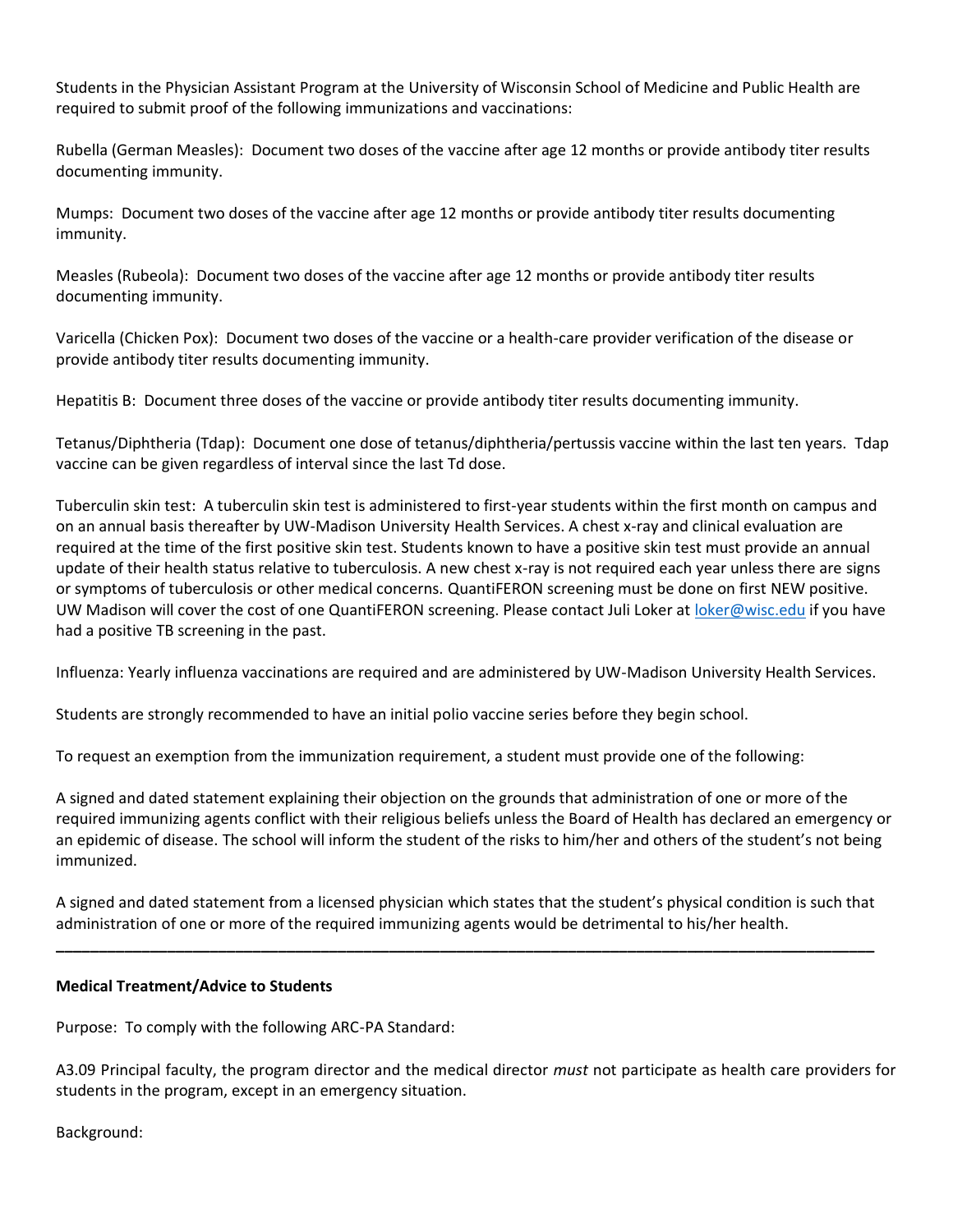Policy was created to ensure compliance with ARC-PA Standard A3.09 and to be referenced when directing/re-directing PA students for medical treatment or medical advice.

## Policy Statement:

Principal program faculty members, the program director and the medical director are not permitted to offer medical treatment or medical advice to any student enrolled in the PA program. PA students will be encouraged to seek treatment and/or advice from the UW-Madison Student Health Services and/or their primary care physician.

In the case of an emergency, appropriate treatment should be rendered including consideration of calling an ambulance. In the event of an emergency, the event be should documented in an e-mail (including the date, name of the student and details of the event). The e-mail should be sent to the Program Administrator who will forward the information to the UW Risk Management Department.

**\_\_\_\_\_\_\_\_\_\_\_\_\_\_\_\_\_\_\_\_\_\_\_\_\_\_\_\_\_\_\_\_\_\_\_\_\_\_\_\_\_\_\_\_\_\_\_\_\_\_\_\_\_\_\_\_\_\_\_\_\_\_\_\_\_\_\_\_\_\_\_\_\_\_\_\_\_\_\_\_\_\_\_\_\_\_\_\_\_\_\_\_\_\_\_\_**

## **PA Program Academic Standards Policy**

Purpose:

The purpose of this policy is to outline the Physician Assistant specific requirements to supplement the *Health Profession Programs (non-MD) Academic Standards Policy (80.30)*.

Background:

In compliance with ARC-PA Standards:

- A3.02 The program *must* inform students of program policies and practices.
- A3.17 The program *must* define, publish and make *readily available* to students upon admission academic performance and progression information to include:
	- a. any required academic standards,
	- b. requirements and deadlines for progression in and completion of the program,
	- c. policies and procedures for remediation and deceleration

## Policy Statement:

In addition to the minimum standards outlined in the *Health Profession Programs (non-MD) Academic Standards Policy (80.30)*, students enrolled in the UW-Madison PA Program are required to complete the courses required for graduation and to earn a grade of C or better in all courses graded on an A-F grading scale and Credit in all courses graded on a Credit-No Credit grading scale.

**\_\_\_\_\_\_\_\_\_\_\_\_\_\_\_\_\_\_\_\_\_\_\_\_\_\_\_\_\_\_\_\_\_\_\_\_\_\_\_\_\_\_\_\_\_\_\_\_\_\_\_\_\_\_\_\_\_\_\_\_\_\_\_\_\_\_\_\_\_\_\_\_\_\_\_\_\_\_\_\_\_\_\_\_\_\_\_\_\_\_\_\_\_\_\_\_**

## **SMPH Academic Standards Policy**

Purpose:

This policy outlines the Academic Standards of the UW School of Medicine and Public Health (SMPH) Health Professional Programs. In addition to the requirements outlined in this policy, students must meet the academic standards set by SMPH and the applicable Health Professional Program. Continuation in a Health Professional Program is at the discretion of the Program and the School of Medicine and Public Health. Failure to meet the Program's academic expectations can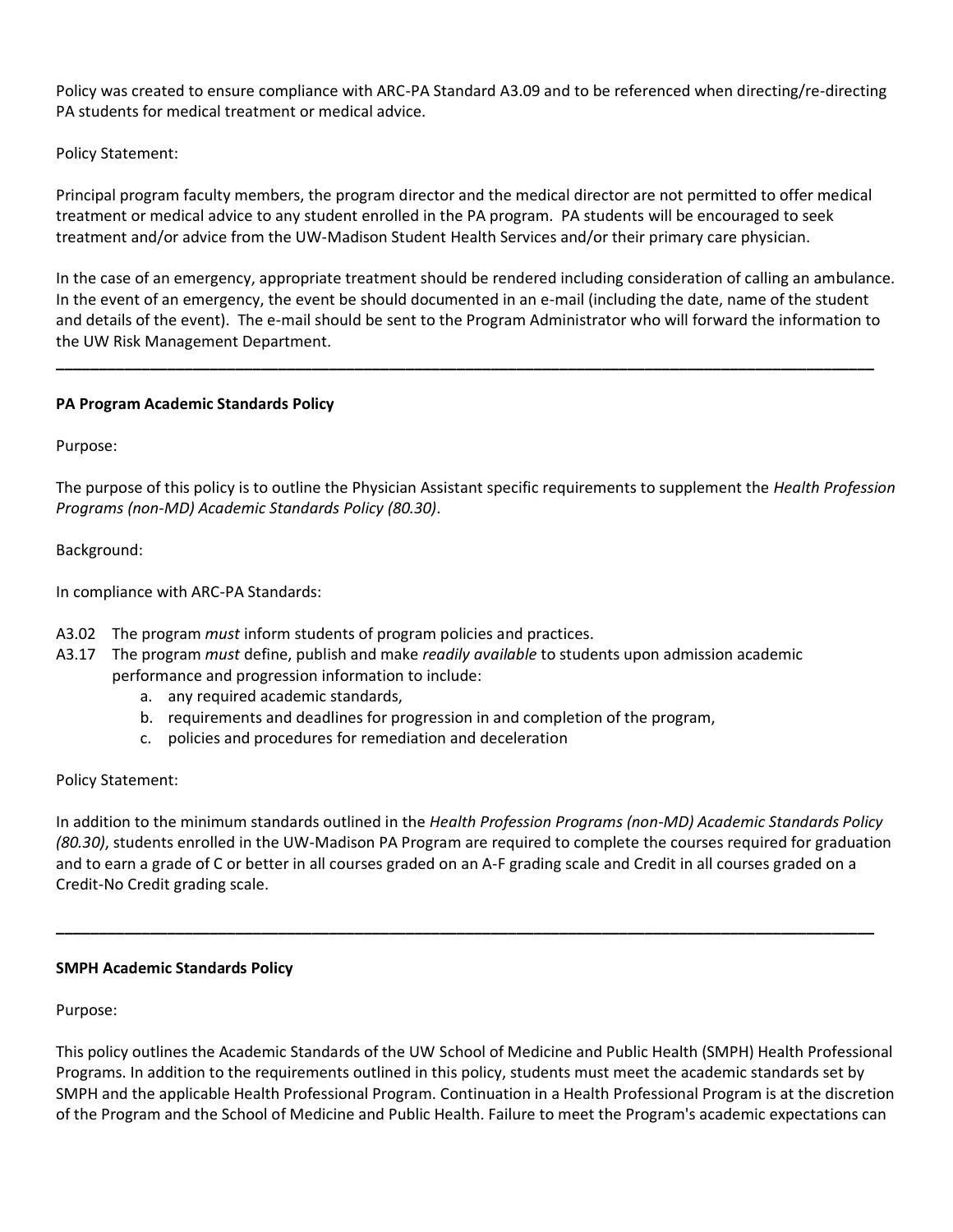result in disciplinary action, up to and including dismissal from the Program. If a student is not making satisfactory progress in regard to academic expectations, the Program will determine if remediation or dismissal is recommended.

Definitions:

Health Profession Program: Any of the SMPH Doctor of Physical Therapy, Master of Genetic Counselor Studies, Master of Physician Assistant Studies, and Master of Public Health Programs (each, a "Program").

## Policy:

The minimum standards to remain in good academic standing are as follows:

- Maintain a cumulative grade-point average (GPA) of 3.00 (on a 4.00 scale) or better for courses used to meet degree requirements during and at completion of the Program
- Earn a GP A of 3.0 or better each semester
- Earn a grade of Cred it in all courses graded Credit/ No Credit

Note: Grade minima for required courses are program specific.

Grades of Incomplete, Unsatisfactory, Fail/No Credit, or that otherwise fail to meet conditions set by the Health Professional Program may result in required remediation activities, academic probation, a hold on future enrollment, or suspension or dismissal from the Program

Students who have been dismissed from a Program for academic reasons may petition for appeal as set forth in the Health Profession Programs Appeals Process.

**\_\_\_\_\_\_\_\_\_\_\_\_\_\_\_\_\_\_\_\_\_\_\_\_\_\_\_\_\_\_\_\_\_\_\_\_\_\_\_\_\_\_\_\_\_\_\_\_\_\_\_\_\_\_\_\_\_\_\_\_\_\_\_\_\_\_\_\_\_\_\_\_\_\_\_\_\_\_\_\_\_\_\_\_\_\_\_\_\_\_\_\_\_\_\_\_**

## **Policy Regarding Students w/ Disabilities**

Purpose:

To outline the process for enrolled University of Wisconsin-Madison Physician Assistant students who have a documented disability as outlined in the ADA and Section 504 of the Vocational Rehabilitation Act of 1973.

## Policy Statement:

Federal Law: Pursuant to the *Americans with Disabilities Act (ADA)* and *Section 504 of the Vocational Rehabilitation Act of 1973*, individuals with disabilities are protected from discrimination and assured services and accommodations that provide equal access to the activities and programs of the university.

## Overview:

The McBurney Disability Resource Center is an office within the Division of Student Affairs. The Center views disability as an important aspect of the diversity of UW-Madison and are committed to creating an accessible and inclusive educational experience for students.

As part of the student accommodation process, they partner with students, faculty and staff to design accessible environments and to provide academic accommodations so that students can engage, explore and participate in the Wisconsin Idea.

The McBurney Center has an electronic accommodation and case management system called **[McBurney Connect](https://mcburney.wisc.edu/mcburneyconnect/)** . Through **McBurney Connect,** students generate a **Faculty Notification Letter** for each class section in which they are requesting accommodations. In Summer 2018, the Faculty Notification Letters replaced the laminated student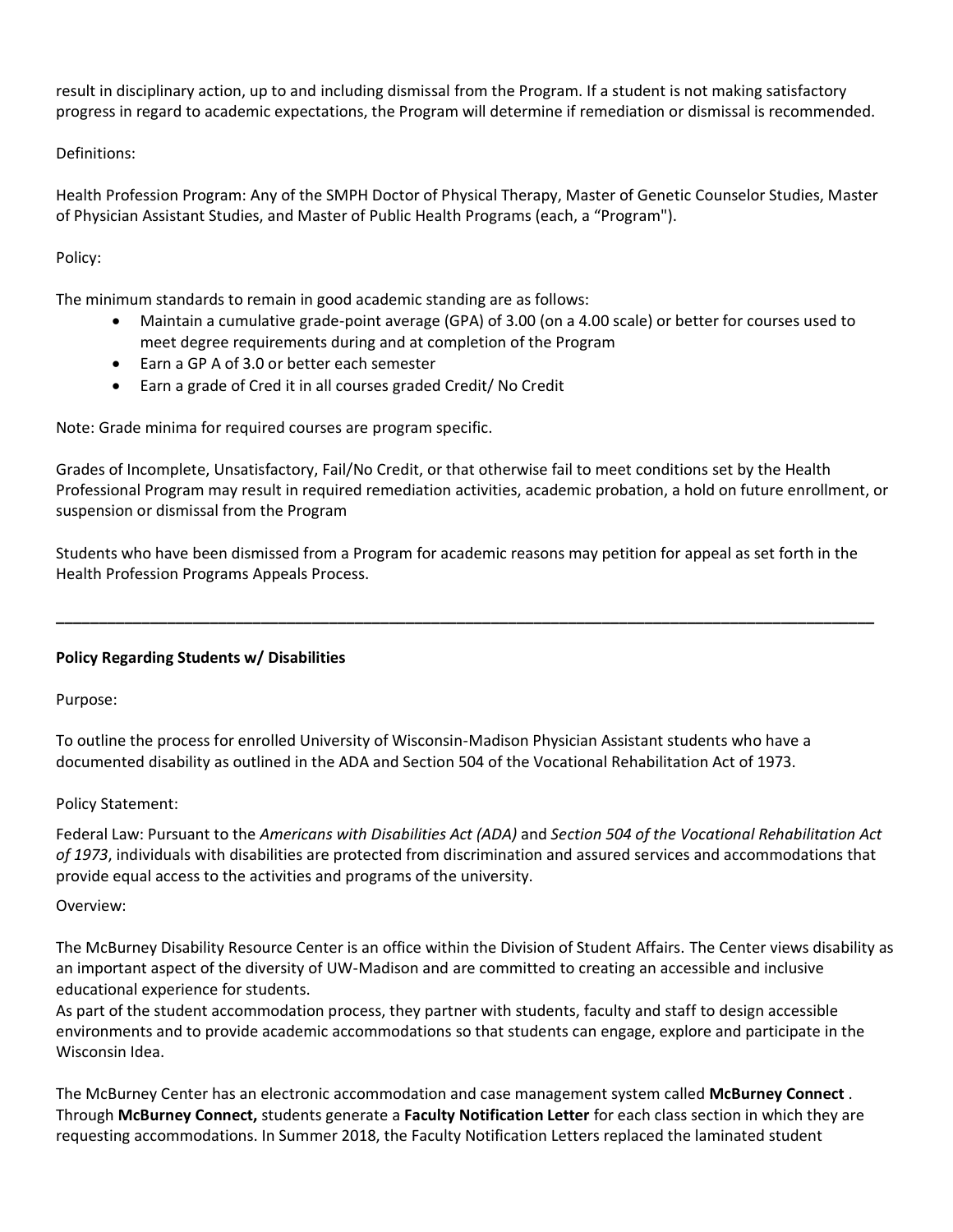VISAs (Verified Individualized Services and Accommodations plan) and are sent to course instructors of record via email. Instructors receive customized information about classroom accommodations that are specific to each course, as

students will select just those accommodations that are needed for each class. Students are instructed to meet with faculty to discuss their accommodations on a timely basis.

The role of the McBurney Center is to determine eligibility for services. It is an interactive process that includes the student's description of need, the thoroughness of the [disability documentation](http://www.mcburney.wisc.edu/information/documentation/general.php) (recent, relevant and comprehensive), and an analysis of what reasonable accommodations can be provided that permit the student to meet the essential requirements of the program.

## Enrolled Students:

The McBurney Center works with UW-Madison students with physical, learning, hearing, vision, psychological, health and other disabilities substantially affecting a major life activity (e.g., walking, communicating, learning, seeing, breathing, reading, etc.). Many students have non-apparent disabilities such as depression, anxiety, autism spectrum disorders, learning disabilities, AD/HD and health impairments such as Crohn's disease or fibromyalgia. Students must be determined eligible for McBurney services. Eligibility will be determined once the student completes an intake appointment and submits documentation.

## 1. Documentation of disability:

Prior to requesting accommodations for the professional program, students must obtain documentation of their disability from a licensed clinical specialist (excluding family members). The cost of this evaluation is the responsibility of the student.

*This should be done prior to the start of classes, if possible, so reasonable accommodations can be implemented at the beginning of classes.* Students may refer to <https://mcburney.wisc.edu/apply-for-accommodations/> to start/complete the eligibility process.

There are 3 steps to apply for accommodations as outlined on this webpage:

1) complete the McBurney Connect Student Online Application,

2) schedule and participate in an initial meeting (in-Person, phone or videoconference), and

3) start gathering and submitting documentation of your disability(s).

For appropriate types of documentation, please see the website: [https://mcburney.wisc.edu/apply-for](https://mcburney.wisc.edu/apply-for-accommodations/)[accommodations/](https://mcburney.wisc.edu/apply-for-accommodations/)

Again, this should be done prior to the start of classes, if possible, so reasonable accommodations can be implemented at the beginning of classes.

- 2. Definition of a qualified student with a disability is a student who:
	- a. has passed admissions criteria and has been admitted to the program.
	- b. can meet all the technical standards, with or without accommodation; and
	- c. has documentation of a disability covered under the ADA. This student has the right to participate as fully as possible in the educational program and to request that "reasonable accommodation" be provided at University expense.
- 3. Determining reasonable accommodation:

A PA faculty member will be designated to work with each student with a disability to plan necessary accommodations. This faculty member is responsible for coordinating accommodations, documenting the process in the student's confidential disability file, and planning frequent reviews with the student to determine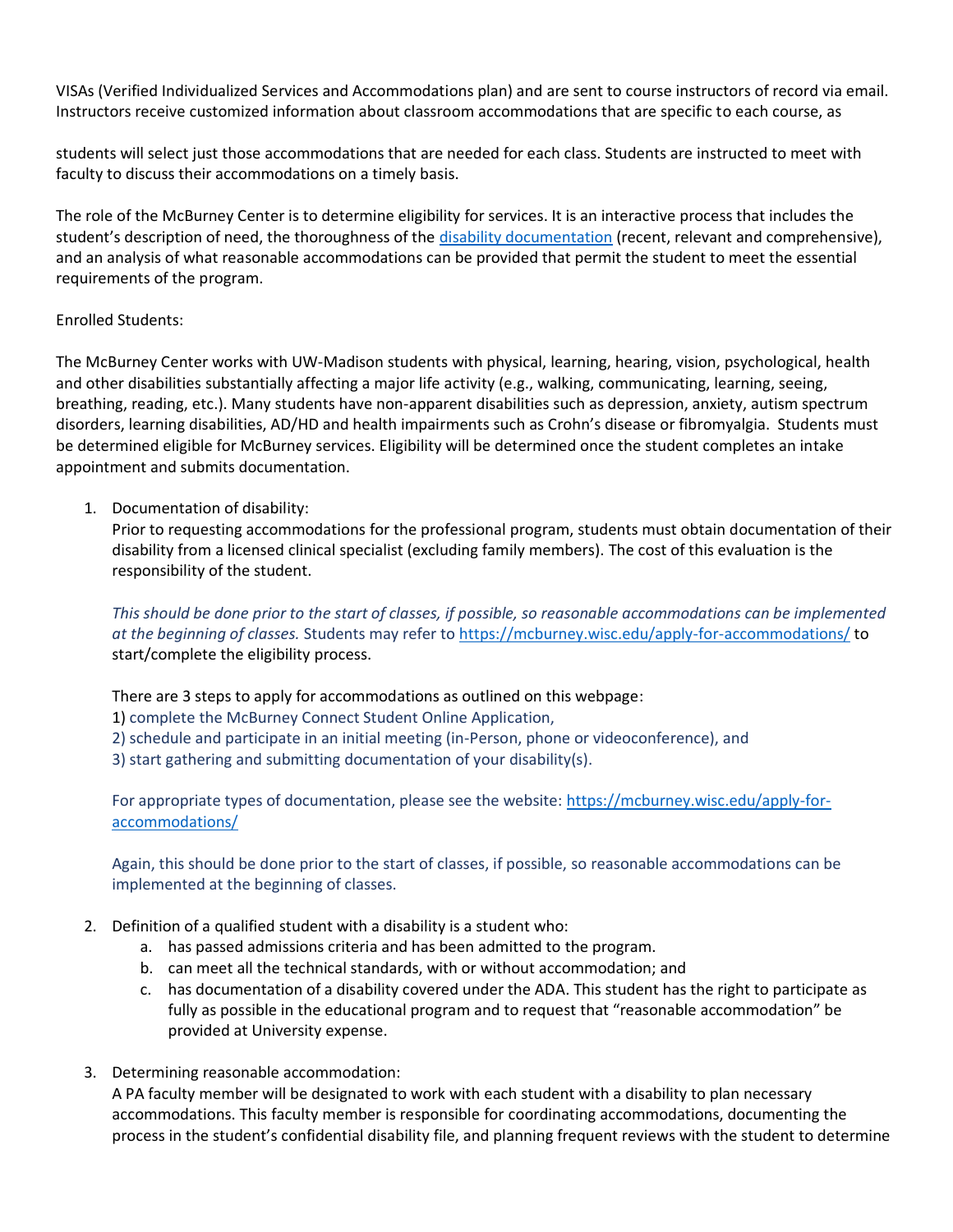if the accommodations are effective. A plan for reasonable accommodation should be developed with input from, at a minimum, the following 4 parties:

- 1. The student,
- 2. PA program faculty,
- 3. the consultant who documented the student's disability, and
- 4. the McBurney Center.

In addition, legal counsel, disability advocates, practitioners with disabilities, or other medical training program faculty may be consulted as needed.

Students with accommodations are encouraged to be in contact as soon as possible with the McBurney Center, faculty, and other relevant parties to continually discuss and review accommodations for both the didactic and clinical years.

There is a broad list of accommodations that can be approved and arranged by the McBurney Center. Please see <https://mcburney.wisc.edu/services/> for a complete list of accommodations at the McBurney Center. Test accommodations is a common request that requires faculty involvement; the Faculty Notification Letter provides specific information about the student's recommended test accommodation(s).

4. Confidentiality requirements:

Students requesting classroom accommodations should provide a copy of their Faculty Notification Letter to each faculty member teaching a course in which the student is enrolled. A copy of the Faculty Notification Letter should be retained by the academic director through the duration of the student's enrollment in a course (by semester or year-long) in a locked file separate from the student's other academic records and destroyed when the faculty member is no longer involved in arranging test accommodations or other classroom accommodations for the student.

It is likely that all PA Program didactic instructors will need this information during the didactic year(s) and the Director of the Clinical Year will need this documentation during the Clinical Year. The Clinical Year Team will get approval from the McBurney Center and the student to share the Faculty Notification Letter with preceptors, as necessary.

5. Documentation:

As noted above, a copy of the Faculty Notification Letter should be retained by the academic director through the duration of the student's enrollment in a course (by semester or year-long) in a locked file separate from the student's other academic records and destroyed when the academic director is no longer involved in arranging test accommodations or other classroom accommodations for the student.

## **Referral of Students for Personal Issues**

ARC-PA Associated Standard: A3.10 ( $5<sup>th</sup>$  ed.) The program must define, publish, make readily available and consistently apply written procedures that provide for timely access and/or referral of students to services addressing personal issues which may impact their progress in the PA program.

**\_\_\_\_\_\_\_\_\_\_\_\_\_\_\_\_\_\_\_\_\_\_\_\_\_\_\_\_\_\_\_\_\_\_\_\_\_\_\_\_\_\_\_\_\_\_\_\_\_\_\_\_\_\_\_\_\_\_\_\_\_\_\_\_\_\_\_\_\_\_\_\_\_\_\_\_\_\_\_\_\_\_\_\_\_\_\_\_\_\_\_\_\_\_\_\_\_**

Purpose:

The PA Program, the School of Medicine and Public Health, and UW-Madison provide opportunities to address students' personal needs, in addition to educational and academic needs. The Program will strive to ensure there is provision of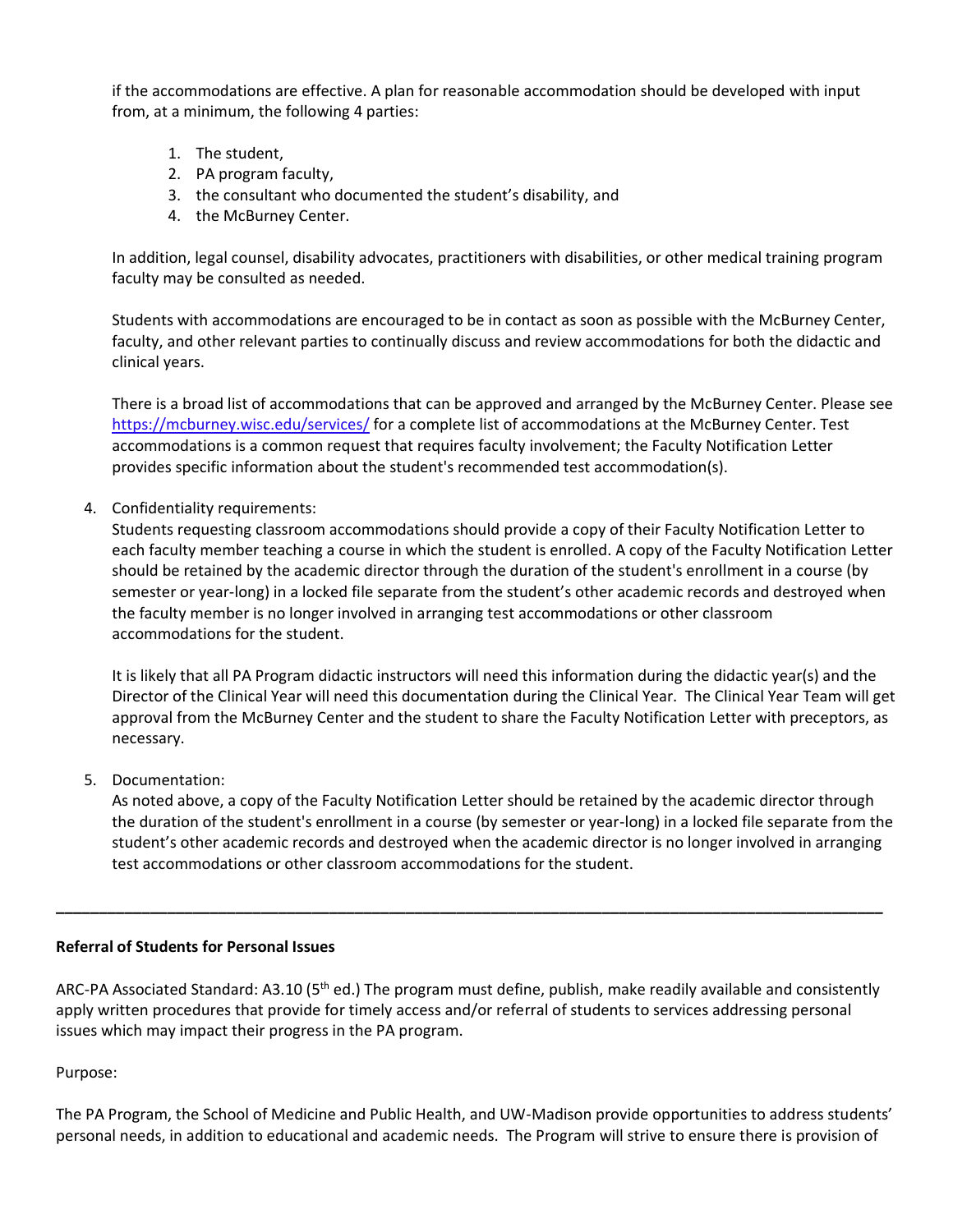students' physical and mental needs. Current students are eligible for care at University Health Services (UHS), which includes primary care, health education, preventive medicine, behavioral and mental health, and counseling services. A goal is to provide the appropriate resources to facilitate physical and mental well-being that will support progression and success through their PA educational program.

PA students are required to have health insurance in the event of after-hour needs or off-campus needs.

## Background:

This policy was created for reference when directing PA students with personal issues that may be impacting their wellbeing and progress in the PA program.

## Policy Statement:

In the event that faculty or staff become aware of a student who is experiencing personal issues that may be impacting their wellbeing or progress in the PA program, the faculty or staff member should promptly direct the student to University Health Services:

- When a student is experiencing a mental health emergency, call the Mental Health Crisis Hotline @ 608-265- 5600 (option 9)
- In immediate life-threatening situations, students should call 911 or get themselves safely to the nearest hospital emergency room.
	- UW Hospital Emergency Room: 600 Highland Avenue, 608-262-2398
	- UnityPoint/Meriter Hospital Emergency Room, 202 S. Park St., 608-267-6206
	- SSM/St. Mary's Hospital Emergency Room, 700 S. Mills St., 608-251-6100
- University Health Services 333 East Campus Mall/ 608-265-5600
	- **Medical Services:** 
		- $MTRF: 8:30 a.m. 5:00 p.m.$
		- Wed: 9:00 a.m. 5:00 p.m.
		- **After Hours Nurse: 608-265-5600 (Option 1)** 
			- Includes evenings, weekends, and holidays
		- Mental Health Services:
			- 24-Hour Mental Health Crisis Hotline
				- 608-265-5600 (Option 9)
			- $MTWF:8:30 a.m. 5:00 p.m.$
			- $\blacksquare$  Thurs: 9:30 a.m.  $-5:00$  p.m.
- Students can use [MyUHS](https://myuhs.uhs.wisc.edu/) or call 608-265-5600 to schedule an appointment. Appointments required for most services.
- UHS has counselors who are specifically assigned to address the needs of students in the health professions and offers a variety of individual, group or couple counseling services, as well as outreach programming, stress management, and psychiatric services. Dr. Travis Fox, dedicated to the health professions programs, communicates with students via e-mail for setting up confidential *Let's Talk* sessions, often using Doodle polls to set up times. Students can also reach Travis Fox by calling 265-5600, option 2, and identifying as a health professions student.
- Examples of areas covered by Counseling Services: interpersonal relationships, anxiety and depression, self- $\blacksquare$ esteem, eating disorders, alcohol and drug concerns, stress management, women's/men's issues, couples and family issues.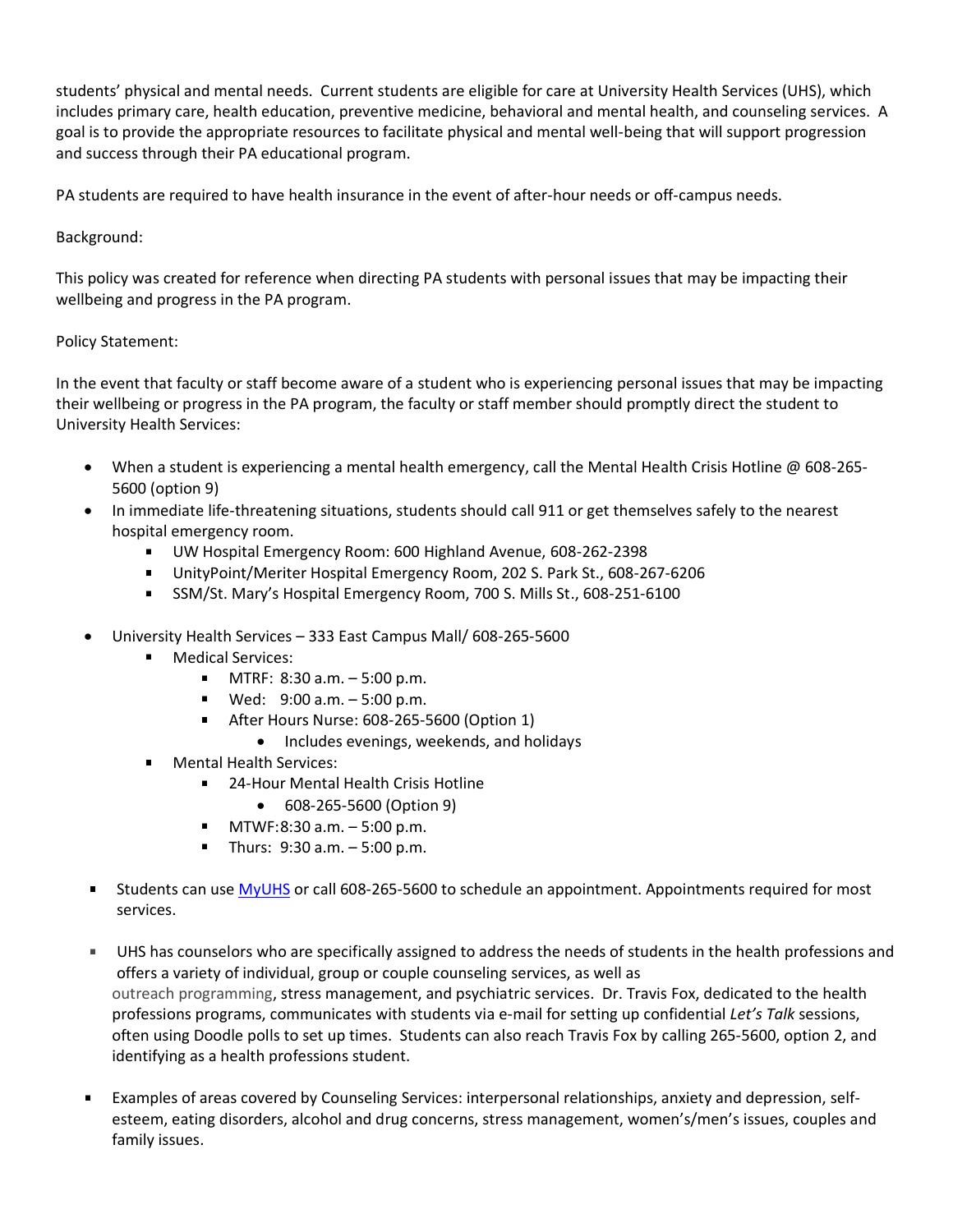## **Social Media Policy**

## Purpose:

The purpose of this policy is to provide guidelines for the proper use of public display on social media websites. The following policy has been adapted from the University of Wisconsin School of Medicine and Public Health 2017-2018 MD Student Handbook.

**\_\_\_\_\_\_\_\_\_\_\_\_\_\_\_\_\_\_\_\_\_\_\_\_\_\_\_\_\_\_\_\_\_\_\_\_\_\_\_\_\_\_\_\_\_\_\_\_\_\_\_\_\_\_\_\_\_\_\_\_\_\_\_\_\_\_\_\_\_\_\_\_\_\_\_\_\_\_\_\_\_\_\_\_\_\_\_\_\_\_\_\_\_\_\_\_**

## Background:

The increased use of social media by physicians, PAs, and other health care providers, combined with the ease of finding information online can blur personal and work identities, posing new considerations for professional conduct in the information age. A consistent approach is imperative in order to maintain confidentiality, honesty, and trust in the University of Wisconsin-Madison PA Program.

## Policy:

- Interacting with Patients
	- $\circ$  Students will not interact with current or past patients on email, social networking sites, or any other Internet medium.
- Privacy/Confidentiality
	- o Patient privacy and confidentiality must be protected at all times. Students should not post any patient information on social media or social networking sites. This includes social media and social networking websites. These sites have the potential to be viewed by many people and any breaches in confidentiality could be harmful to the patient. Posting of any patient information on social media or social networking sites may be a violation of federal privacy laws, such as the Health Information Portability and Accountability Act (HIPAA).
- Violations & Sanctions
	- o Students who violate this policy will be brought before the faculty for review and disciplinary action which may include remediation, delayed graduation, or other appropriate sanctions up to, and including, dismissal from the program.
- Professionalism
	- $\circ$  Students should be aware that any information they post on a social networking site might be widely disseminated (whether intended or not) to a larger audience including patients. Such posted information may remain publicly available online in perpetuity. When posting content online, students should always remember that they are representing the UW-Madison Physician Assistant Program. Students should take caution not to post information that is unprofessional, ambiguous or that could be misconstrued.
- To use social media and social networking sites professionally, students should adhere to the following guidelines:
	- $\circ$  Follow the same principles of professionalism online as they would offline;
	- $\circ$  Avoid posting any depictions of students intoxicated, misusing alcohol or drugs, or engaging in sexually explicit behavior;
	- $\circ$  Avoid any use of discriminatory language or depiction of discriminatory practices in the context of patient care or discharge of professional responsibilities;
	- o Do not post any patient information;
	- $\circ$  Report any online unprofessional behavior to your PA Program mentor or any faculty and staff member within the program.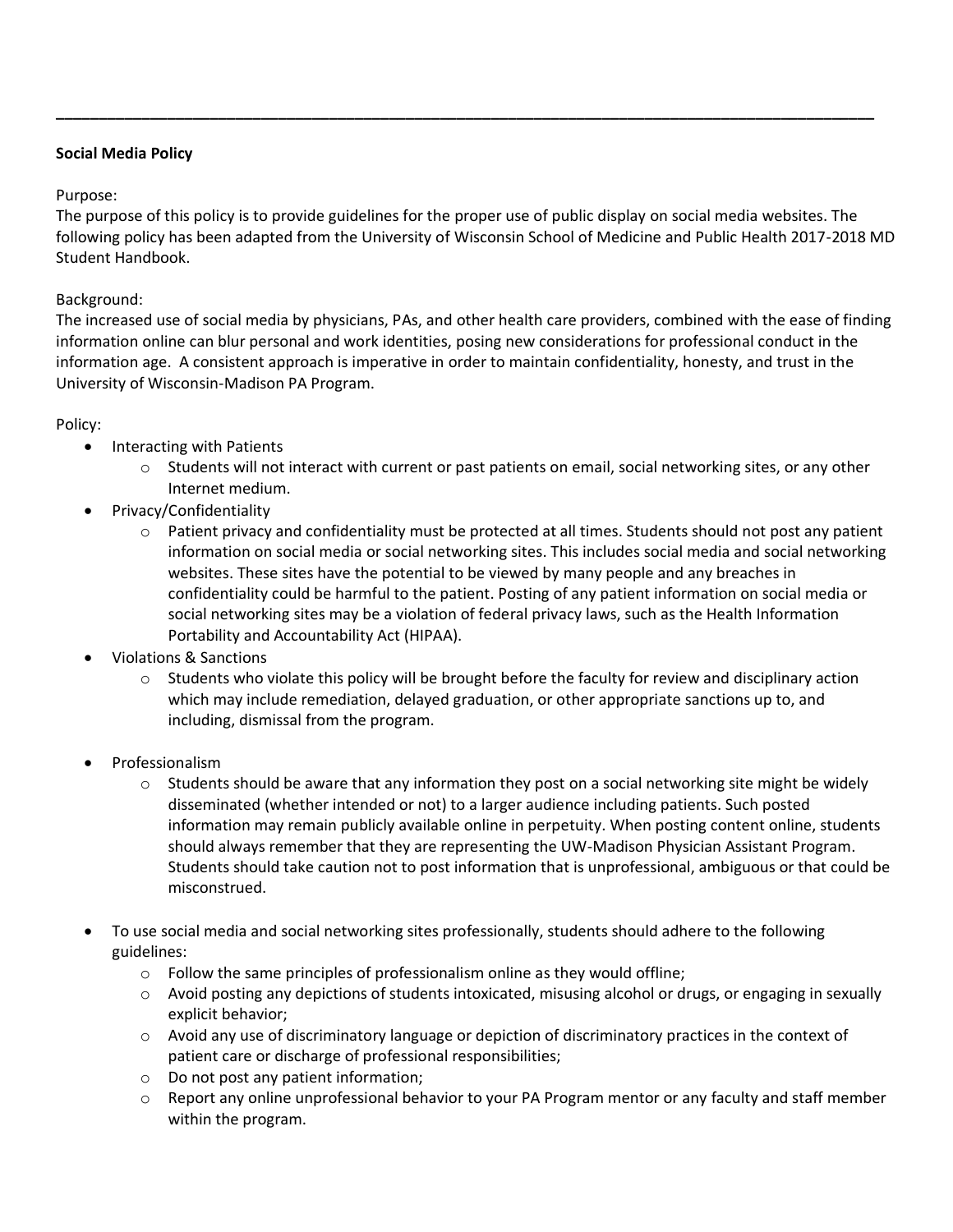UW Madison has a university-wide "Social Media Guidelines" policy through the Office of the Vice Chancellor for University Relations. The link can be found here at: <http://universityrelations.wisc.edu/policies/social-media.php>

**\_\_\_\_\_\_\_\_\_\_\_\_\_\_\_\_\_\_\_\_\_\_\_\_\_\_\_\_\_\_\_\_\_\_\_\_\_\_\_\_\_\_\_\_\_\_\_\_\_\_\_\_\_\_\_\_\_\_\_\_\_\_\_\_\_\_\_\_\_\_\_\_\_\_\_\_\_\_\_\_\_\_\_\_\_\_\_\_\_\_\_\_\_\_\_\_**

## **Student Leave of Absence/Withdrawal Policy**

Purpose:

The purpose of this policy is to define policy and procedure for students to request a leave of absence or withdrawal from the UW-Madison PA Program.

## Background:

In compliance with ARC-PA Standards:

- A3.02: The program *must* inform students of program policies and practices.
- A3.15: The program *must* define, publish, and make readily available to students upon admission academic performance and progression information to include:
	- d.) policies and procedures for withdrawal and dismissal

## Definitions:

o Leave of Absence (LOA)

A suspension of coursework for at least one semester such that a student is not enrolled in any courses.

- o Student-Initiated LOA
- A LOA where the student elects to suspend coursework. Most often this is done for personal/health reasons. o Mandated LOA

The Promotion & Progress Committee suspends a student's participation in some or all activities.

## Policy Statement:

General Policies Governing Leaves of Absence:

- All requests for leaves of absence are approved by the PA Promotion & Progress Committee.  $\mathbf{R}^{\text{max}}$
- $\blacksquare$ Students granted leaves of absence are not permitted to enroll in courses offered in the PA curriculum.
- If a LOA is granted after a semester has begun, the student must withdrawal from courses following the University-defined procedure.
- $\mathbf{u} = \mathbf{v}$ Students on financial aid are encouraged to inquire about the possible impact of a leave on their loan status.

## Student-Initiated Leave of Absence:

A leave of absence may be granted at the discretion of the Promotion & Progress Committee. within the following guidelines:

- 1. The student is in academic/nonacademic good standing (as defined in the *Health Professions (non-MD) Academic Standards Policy*)
- 2. The maximum leave of absence will not exceed one year. Only a decision of the PA Promotion & Progress Committee can grant an exception, which is highly unusual.
- 3. Re-entry requirement will be determined by the Promotion & Progress Committee and may include repeating courses. Permission to re-enter will be granted on a space-available and case by case basis.

## Process for Requesting a Student-Initiated Leave of Absence:

Students who find it necessary to request a leave of absence must submit a written request and discuss their situation with the program director, who serves as Chair of the PA Promotion & Progress Committee. Promotion & Progress Committee approval is dependent on the reasons and goals for the leave.

Mandated Leave of Absence: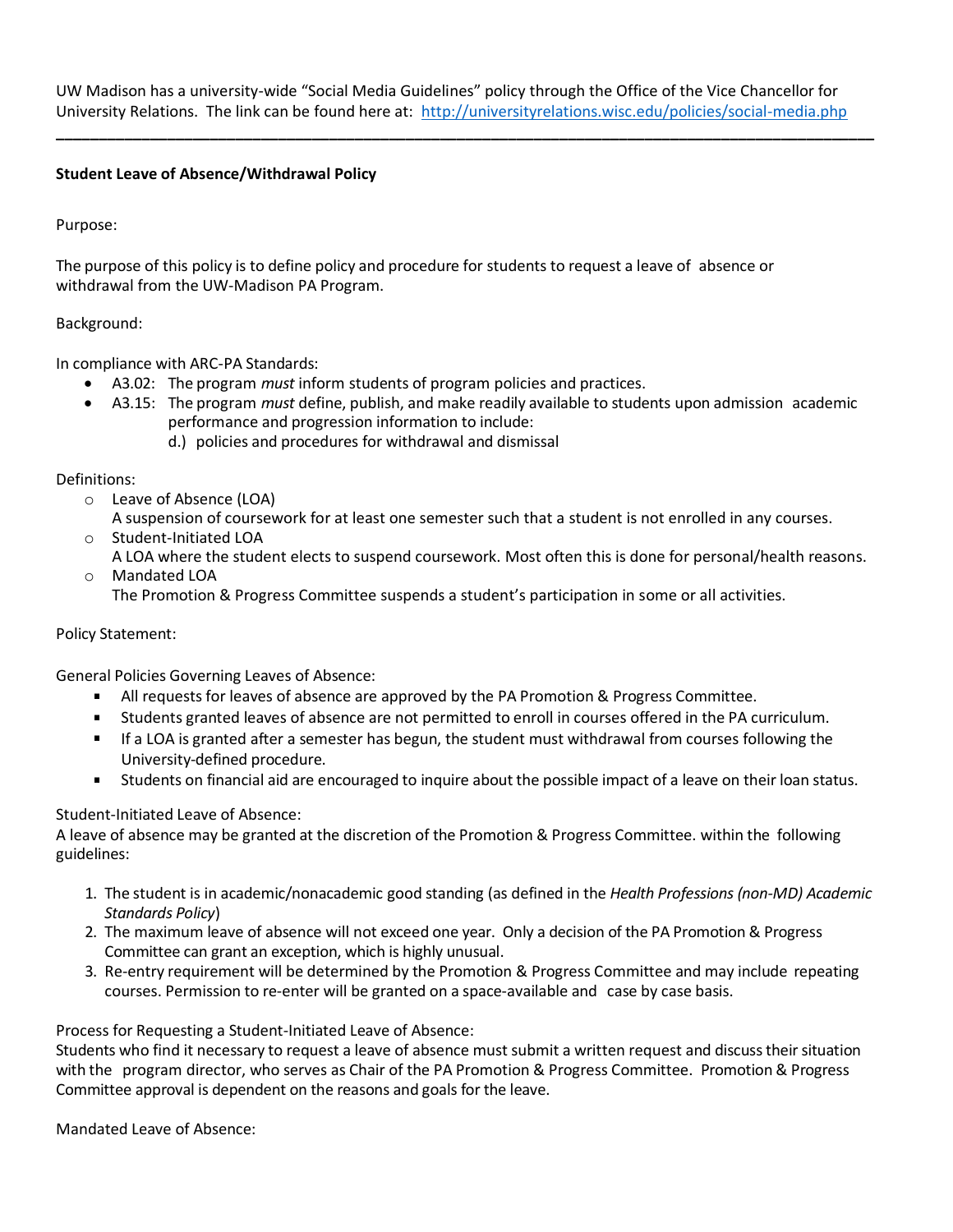The PA Promotion & Progress Committee is empowered to place students on a mandated leave of absence in cases where there is risk to patient care, student safety, and/or the safety of others. The following guidelines will apply:

- 1. Re-entry requirements will be determined by the Promotion & Progress Committee.
- 2. The Promotion & Progress Committee must approve return to coursework.
- 3. While on a mandated leave of absence a student may not participate in program or patient care activities.

Leave of Absence for Medical Reasons:

- When a leave of absence is requested for medical reasons, a written evaluation from a health care provider may be required.
- When reentry to the PA program is sought after a leave of absence for medical reasons, a written evaluation from a health care provider may be required.
- When the reason for a medical leave is associated with a newly acquired physical or learning disability, the  $\mathbf{r}$ student must be reviewed by the PA Promotion & Progress to evaluate the student's ability to meet the PA Program's Technical Standards before readmission.

## Maternity/Paternity Leave of Absence:

Students who have or adopt a child during PA school may take a leave of absence before and/or after the child arrives.

## Impact of Leave of Absence on Progress in PA Program:

The degree plan for PA students is sequential and requires that courses be taken in a specific sequence. Courses are only taught once each year. When an approved leave of absence interrupts the degree plan, the PA Promotion & Progress Committee must design a revised degree plan specific to that student. This may lengthen the program and delay graduation.

## Withdrawal from the Program:

Students are permitted to withdraw from the program at the student's discretion following the University defined procedure. (Please review procedure for withdrawing from the UW at the link below). Unless a Leave of Absence is requested and granted, withdrawal from any individual course will not allow a student to progress in the program and therefore constitutes withdrawal from the PA program.

**\_\_\_\_\_\_\_\_\_\_\_\_\_\_\_\_\_\_\_\_\_\_\_\_\_\_\_\_\_\_\_\_\_\_\_\_\_\_\_\_\_\_\_\_\_\_\_\_\_\_\_\_\_\_\_\_\_\_\_\_\_\_\_\_\_\_\_\_\_\_\_\_\_\_\_\_\_\_\_\_\_\_\_\_\_\_\_\_\_\_\_\_\_\_\_\_**

[http://registrar.wisc.edu/canceling\\_your\\_enrollment\\_withdrawal\\_info.htm](http://registrar.wisc.edu/canceling_your_enrollment_withdrawal_info.htm)

## **Student Policy Regarding Employment/Instruction/Administration**

Purpose:

The purpose of this policy is to outline the PA Program policy associated with student employment, instruction and administration while enrolled in the program.

## Background:

Accreditation Standards:

- o A3.04 PA students must not be required to work for the program.
- o A3.05 Students must not substitute for or function as
	- *a.)* instructional faculty and
	- *b.)* clinical or administrative staff

## Policy Statement:

In compliance with the above standards, the UW-Madison PA Program: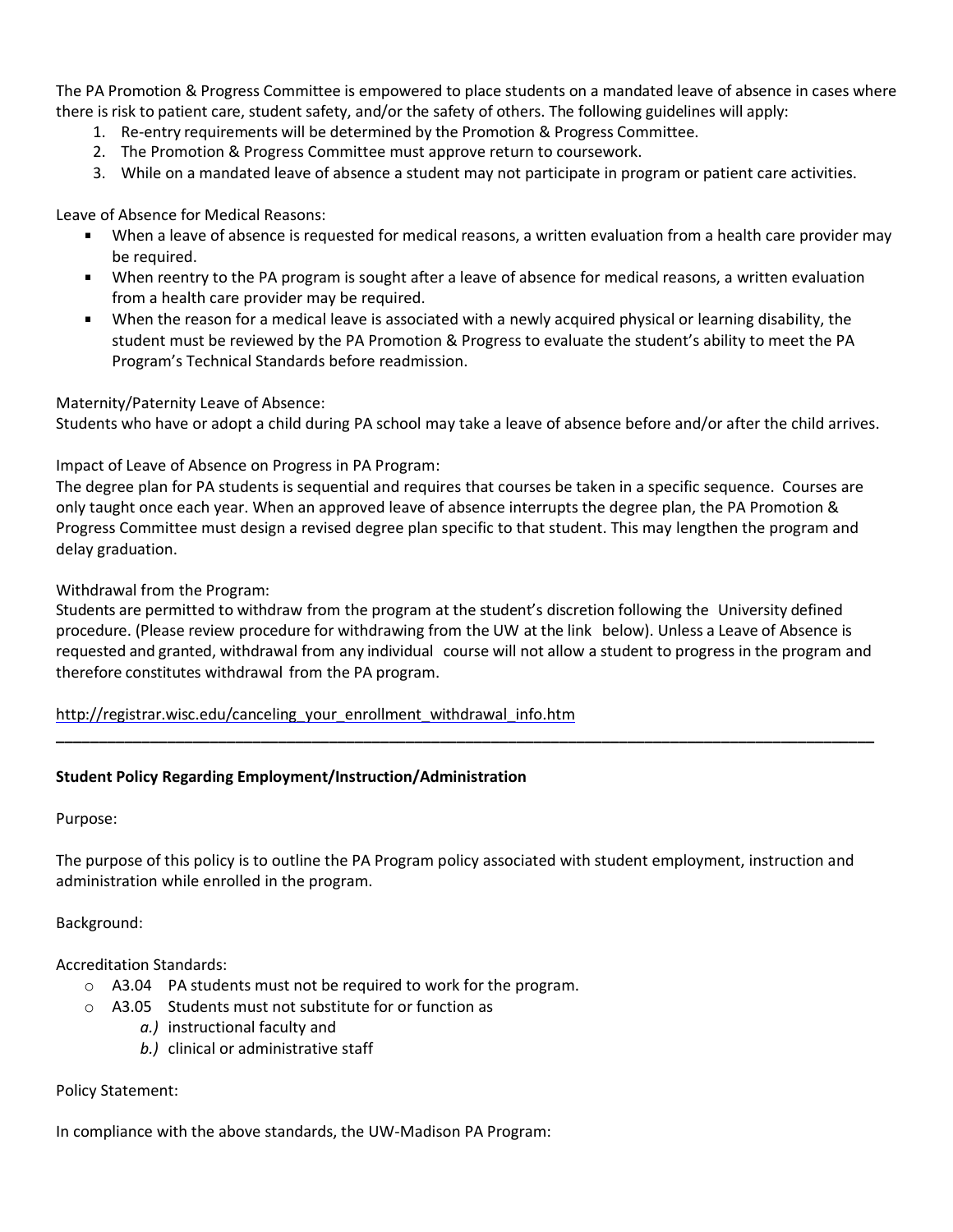- does not permit professional students to work for the PA Program.
- does not substitute students for instructional, clinical, administrative or technical support staff

**\_\_\_\_\_\_\_\_\_\_\_\_\_\_\_\_\_\_\_\_\_\_\_\_\_\_\_\_\_\_\_\_\_\_\_\_\_\_\_\_\_\_\_\_\_\_\_\_\_\_\_\_\_\_\_\_\_\_\_\_\_\_\_\_\_\_\_\_\_\_\_\_\_\_\_\_\_\_\_\_\_\_\_\_\_\_\_\_\_\_\_\_\_\_\_\_**

## **Student Records Access Process for Adhering ot FERPA**

Purpose:

The purpose of the policy is to outline access to student records and the PA Program process for adhering to Family Educational Rights and Privacy Act (FERPA).

#### Background:

Under the Family Educational Rights and Privacy Act of 1974, as Amended:

The Family Educational Rights and Privacy Act of 1974, as amended, requires that students be advised of their rights concerning their education records and of certain categories of public information which the University has designated "directory information." It is UW-Madison policy to comply fully and fairly with the Act. Basic University policy concerning compliance with the Act is contained in a document adopted April 1999 and titled UW-Madison Policy on Student Records. It is available via the Registrar's office at[: Transcripts & Certification,](https://registrar.wisc.edu/transcript/) Registrar's Office, 333 East Campus Mall #10101, Madison, WI 53715-1384

FPA governs and protects students' rights to their individual educational records. The primary rights protected under FERPA are:

- Students' rights to review and inspect their educational records;
- Students' rights to have their educational records amended or corrected;
- Students' rights to control disclosure of certain portions of their educational records

## Policy Statement:

In accordance with UW-Madison policy, the UW-Madison PA Program complies fully and fairly with the Family Educational Rights and Privacy Act of 1974. An entire copy of the Title 34: Part 99 – Family Educational Rights and Privacy Federal regulations can be located at:<https://www2.ed.gov/policy/gen/guid/fpco/ferpa/index.html>

If students wish to inspect their educational records, requests must be made in writing and presented to the UW-Madison Physician Assistant Program main office at 750 Highland Avenue, RM 1278, Madison, WI 53705. That office will have up to 45 days to honor the request. In some cases, the requested records may not be stored with the Physician Assistant Program. In this case, students will be directed to the appropriate office. Other offices may include the Office of the Registrar, Student Financial Services, Dean of Students or University Housing.

It will be arranged that someone will be present in the room as the student reviews their file. The PA Program is not required to provide a copy of the student file to the student. The only exception to this may be "if circumstances effectively prevent…the eligible student from exercising the right to inspect and review the student's education records." (34 CFR 99.10(d))

\_\_\_\_\_\_\_\_\_\_\_\_\_\_\_\_\_\_\_\_\_\_\_\_\_\_\_\_\_\_\_\_\_\_\_\_\_\_\_\_\_\_\_\_\_\_\_\_\_\_\_\_\_\_\_\_\_\_\_\_\_\_\_\_\_\_\_\_\_\_\_\_\_\_\_\_\_\_\_\_\_\_\_\_\_\_\_\_\_

Student Rights Under FERPA: <https://registrar.wisc.edu/ferpa-rights/> FERPA Tips for Students: <https://registrar.wisc.edu/ferpa-student/>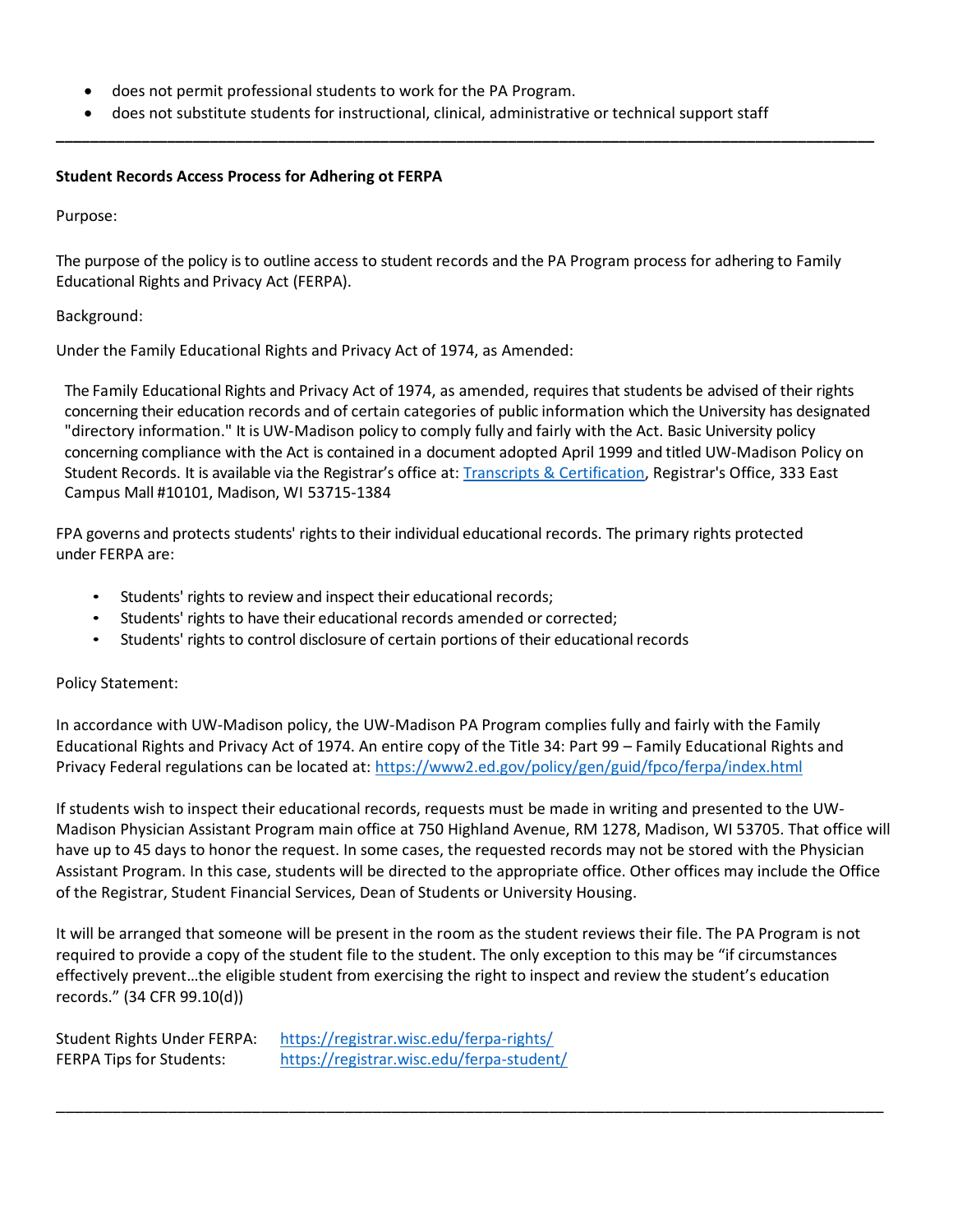## **Summative Eligibility Policy**

## Purpose:

The purpose of this policy is to specify a set standard of eligibility requirements that would be required for students to sit for the summative examination. Summative evaluation of each student graduating from the UW-Madison PA Program must be accomplished to ensure that each student is prepared to enter clinical practice.

\_\_\_\_\_\_\_\_\_\_\_\_\_\_\_\_\_\_\_\_\_\_\_\_\_\_\_\_\_\_\_\_\_\_\_\_\_\_\_\_\_\_\_\_\_\_\_\_\_\_\_\_\_\_\_\_\_\_\_\_\_\_\_\_\_\_\_\_\_\_\_\_\_\_\_\_\_\_\_\_\_\_\_\_\_\_\_\_\_

## Background:

ARC-PA requires that all programs must conduct and document a *summative evaluation* of each student within the final four months of the program to verify that each student meets the program competencies required to enter clinical practice.

## Policy Statement:

The UW-Madison summative evaluation is conducted near the end of the clinical year during End of Rotation IV. The summative evaluation assesses each individual learner's competency in medical knowledge, interpersonal skills, clinical and technical skills, clinical reasoning and problem-solving abilities and professionalism and ensures that students are prepared to enter clinical practice. Prior to sitting for the summative examination, the student must meet the following criteria:

- 1. Student must be in good academic standing, as defined by the Academic Policy: Retention, Deceleration and Promotion.
	- a. If a student is NOT in good academic standing, their academic progress will be reviewed by the Academic Director. A decision to allow the student to sit for the summative examination will be at the discretion of the Promotion and Progress Committee.
- 2. Student must have successfully completed all program requirements to date, including didactic courses and capstone requirements.
- 3. Student must have successfully completed all 4 core clinical rotations (Emergency Medicine, Surgery, Internal Medicine and Family Medicine).

\_\_\_\_\_\_\_\_\_\_\_\_\_\_\_\_\_\_\_\_\_\_\_\_\_\_\_\_\_\_\_\_\_\_\_\_\_\_\_\_\_\_\_\_\_\_\_\_\_\_\_\_\_\_\_\_\_\_\_\_\_\_\_\_\_\_\_\_\_\_\_\_\_\_\_\_\_\_\_\_\_\_\_\_\_\_\_\_\_\_

a. Successful completion is defined as completing all clinical hours, coursework and End-of-Rotation examinations. Successful remediation *must* be completed prior to sitting for the summative examination.

## **Summative Evaluation Policy**

Purpose:

Summative evaluation of each student graduating from the UW-Madison PA Program must be accomplished to ensure that each student is prepared to enter clinical practice. Compliance with ARC-PA Standard B4.03 requires documentation of summative evaluation of every student prior to graduation.

## Background:

ARC-PA Standard B4.03 states that the program must conduct and document a *summative evaluation* of each student within the final four months of the program to verify that each student meets the program *competencies* required to enter clinical practice, including: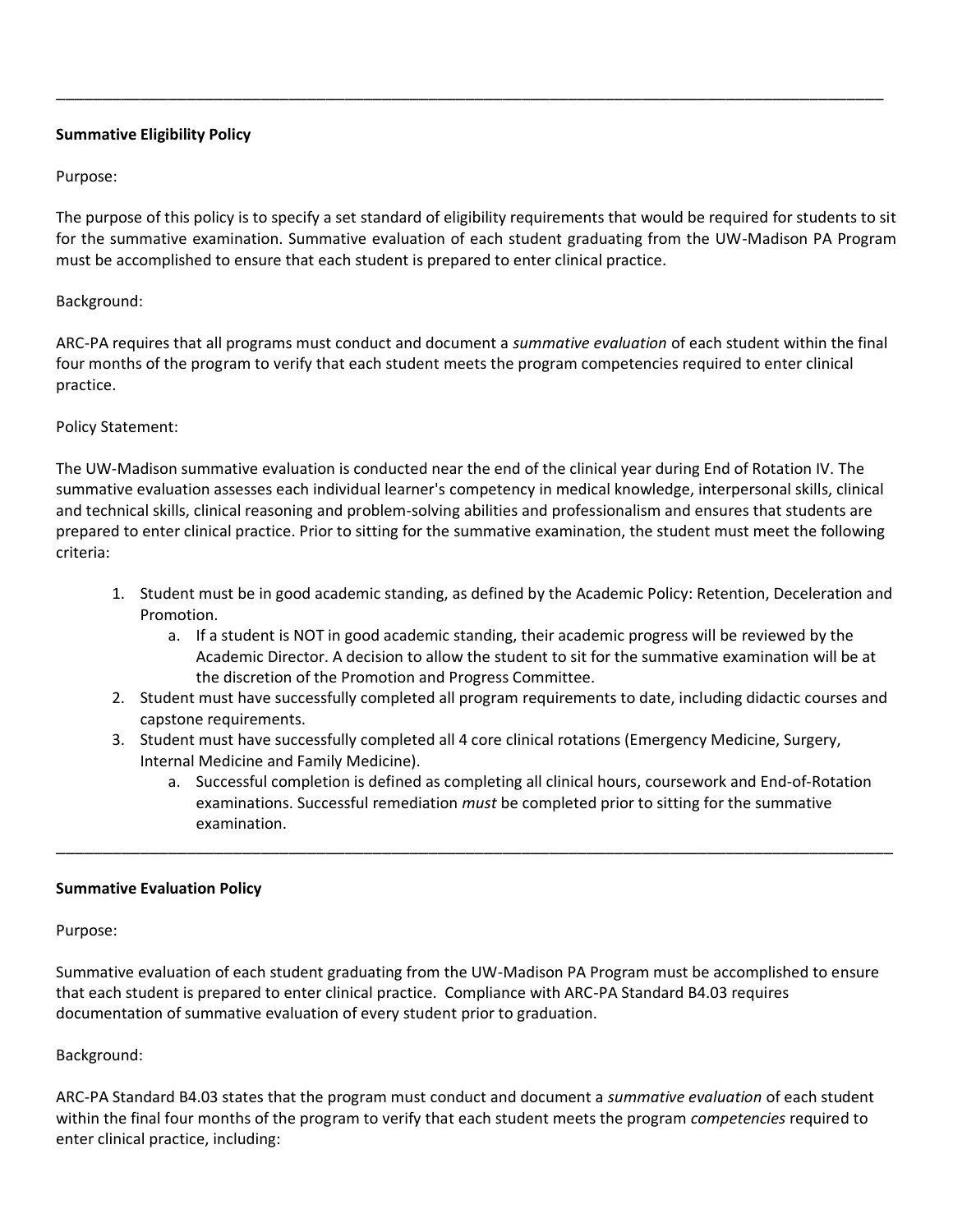- a) Clinical and technical skills,
- b) Clinical reasoning and problem-solving abilities
- c) Interpersonal skills
- d) Medical knowledge, and
- e) Professional behaviors.

According to ARC-PA, the definition of a summative evaluation is "an assessment of the learner conducted by the program to ensure that the learner has the knowledge, interpersonal skills, patient care skills, and professionalism required for entry into the profession. This evaluation must consist of more than a listing and review of student outcomes otherwise obtained in the course of the program."

## Policy Statement:

The UW-Madison summative evaluation is conducted near the end of the clinical year during End of Rotation IV. The summative evaluation assesses each individual learner's competency in medical knowledge, interpersonal skills, clinical and technical skills, clinical reasoning and problem-solving abilities and professionalism and ensures that students are prepared to enter clinical practice. The summative evaluation consists of the following four components (below); a student must achieve a faculty-approved minimal performance (greater than or equal to 70%) on each of the scored components (clinical knowledge, clinical diagnosis and clinical skills components) and each student must be evaluated as 'meeting expectations' for professionalism behavioral indicators for successful completion of the summative evaluation.

- 1. **Medical Knowledge Component** a multiple-choice comprehensive exam that emphasizes clinical presentations and a primary care approach to patients. Knowledge is also assessed throughout the entire summative exam, except in the Professionalism assessment.
- 2. **Interpersonal Skills Component** a physical examination station using a standardized patient with a specified clinical presentation; this assesses the student's competency in physical exam technique through direct observation, the student's capability for devising and utilizing a focused examination and the student's communication/interpersonal skills while interacting with the patient. This station is followed by a related written note station, which includes the student's development of an overall assessment, differential diagnosis and specific plan that incorporates diagnostics, patient education, instructions and follow-up. This station includes a component which assesses interpersonal, Clinical reasoning and problem-solving abilities and communication skills.
- 3. **Clinical and Technical Skills Component** a series of Objective Structured Clinical Examination (OSCE) stations to assess each student's clinical skills; examples may include: a) patient education, b)interpretation of diagnostic testing, and/or, c) other stations as seen fit by the PA faculty.
- 4. **Professionalism Behaviors Assessment** a review of each student's professionalism by PA faculty. This review is based upon the PA Program 'Behavioral Indicators of Professionalism' instrument that is consistently used by faculty throughout the didactic and clinical years. Each student will be assessed by two faculty members.

After each of the four components have been assessed, the Promotion and Progress Committee reviews the data and votes on whether the evidence is sufficient to assure that the student is prepared to enter clinical practice. Each student must successfully complete all components of the summative evaluation to graduate. Should a student score <70% on any portion of the summative evaluation, the student's examination will be reviewed by another faculty. An average of the scores will be used to determine competency.

Should a student be unsuccessful (receiving <70% on any component) in passing the summative evaluation on the first attempt, according to program policy, the Promotion and Progress Committee will make the decision as to whether a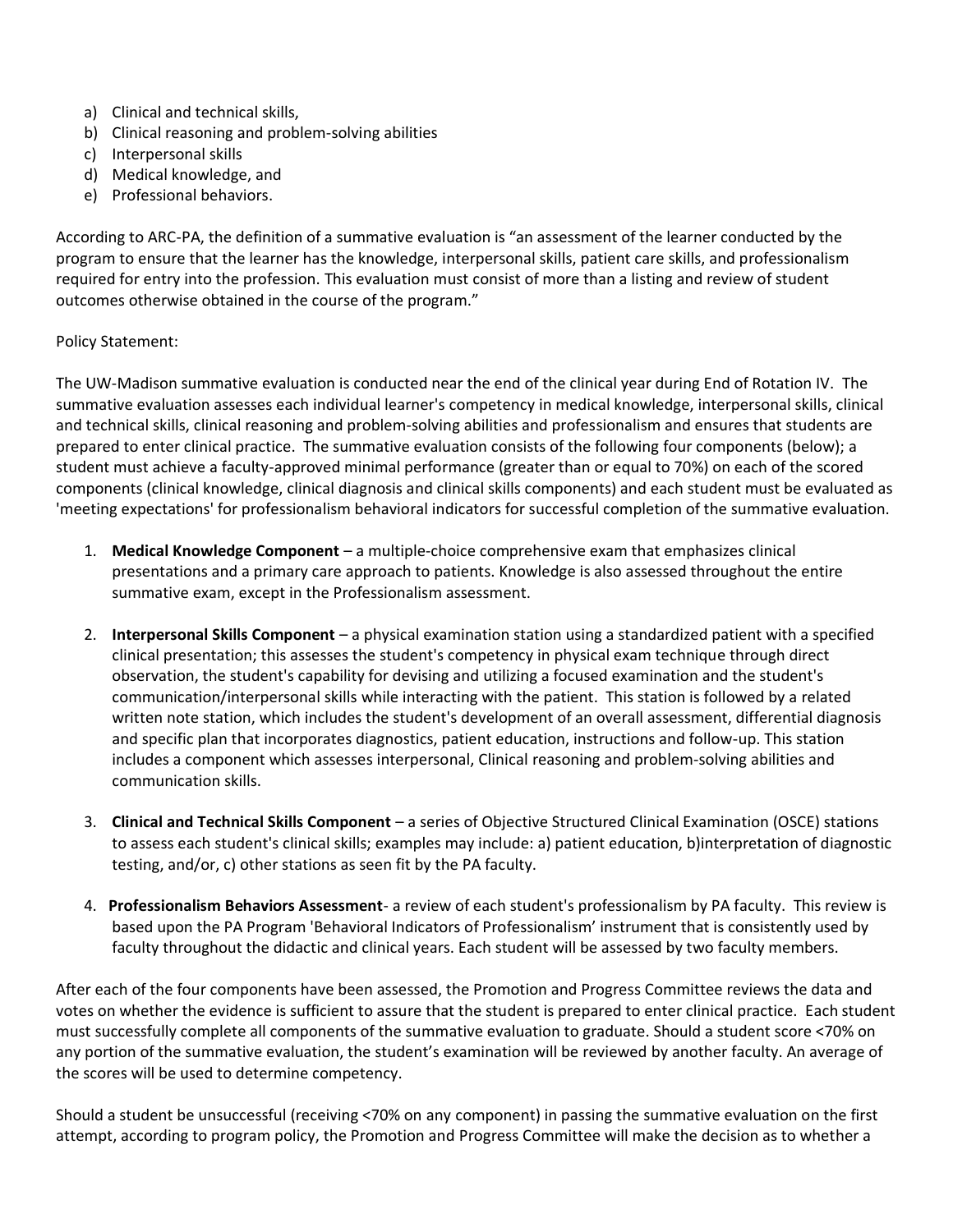student will have the option of repeating the entire summative evaluation, components of the summative that were deemed below competency level, or the student may be dismissed from the program. This is determined by Promotion and Progress Committee vote.

If the decision is made to allow the student to demonstrate competency in any component of the summative evaluation, the following protocol will be followed:

- a) The student will be advised of the timeline to prepare for a retake of a summative evaluation. The timeline will be determined by the Promotion and Progress Committee and will not exceed two months after EOR V. The Promotion and Progress Committee will decide whether the student must repeat an entire summative evaluation or specific components of the evaluation in which the student did not demonstrate competency.
- b) If the student fails the summative evaluation on the second attempt, the Promotion and Progress Committee will make the decision as to whether a student will have the option of repeating the entire summative evaluation, or components of the summative that were deemed below competency level, or the student may be dismissed from the program. If the decision is to allow a retake, the timeline will be determined by the Promotion and Progress Committee and will not exceed three months from the last summative evaluation.
- c) Should the student fail the summative evaluation a third time, that individual will be dismissed from the program.

The results of the summative evaluation as well as the results of Promotion and Progress review are documented in each student's permanent file.

**\_\_\_\_\_\_\_\_\_\_\_\_\_\_\_\_\_\_\_\_\_\_\_\_\_\_\_\_\_\_\_\_\_\_\_\_\_\_\_\_\_\_\_\_\_\_\_\_\_\_\_\_\_\_\_\_\_\_\_\_\_\_\_\_\_\_\_\_\_\_\_\_\_\_\_\_\_\_\_\_\_\_\_\_\_\_\_\_\_\_\_\_\_\_\_\_**

## **Technical Standards**

A candidate for the Physician Assistant Program at the University of Wisconsin-Madison must be able to fully perform all essential functions in each of the following categories: Observation, Communication, Motor, Intellectual, and Behavioral/Social. We recognize that degrees of ability vary widely between individuals. Those with a disability are encouraged to discuss this with the Student Services Program Manager, Erin McCarthy Orth, so that jointly, they may consider technological and other facilitating mechanisms necessary to train and function effectively as a physician assistant. The UW Madison PA Program is committed to enabling its students to complete the course of study leading to the physician assistant degree by any reasonable means or accommodations. The following skills are required, with or without accommodation.

**Observation:** Candidates must have sufficient sensory capacity to observe in the lecture hall, the laboratory, the outpatient setting, and the patient's bedside. Sensory skills adequate to perform a physical examination are required. Functional vision, hearing and tactile sensation must be adequate to observe a patient's condition and to elicit information through procedures regularly required in a physical examination, such as inspection, auscultation and palpation.

**Communication:** Candidates must be able to communicate effectively in both academic and health care settings. Candidates must show evidence of effective written and verbal communication skills.

**Motor:** The ability to participate in basic diagnostic and therapeutic maneuvers and procedures (e.g. palpation, auscultation) is required. Candidates must have sufficient motor function to execute movements reasonably required to provide care to patients. Candidates must be able to negotiate patient care environments and must be able to move between settings, such as clinic, classroom building, and hospital.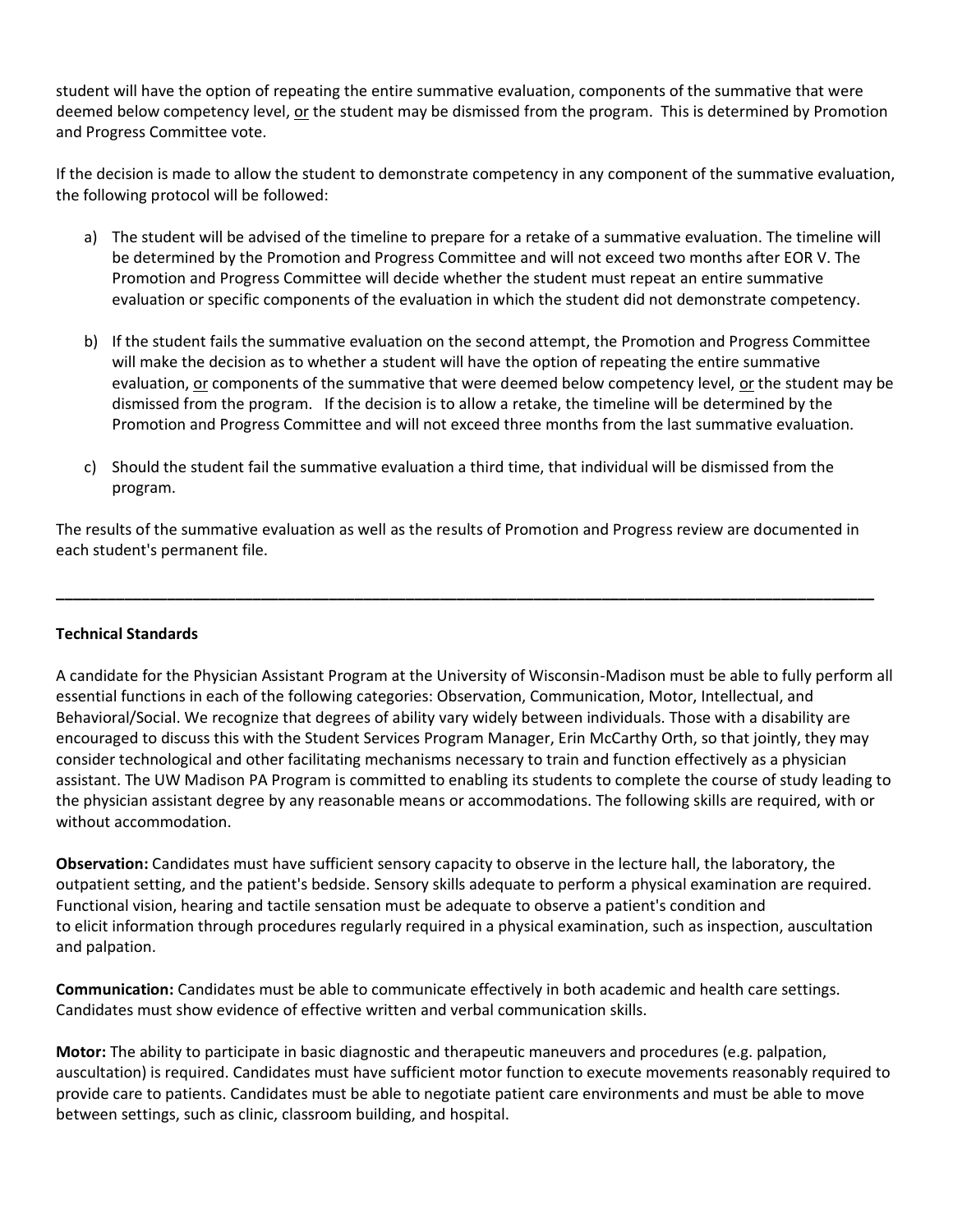Physical stamina sufficient to complete the rigorous course of didactic and clinical study is required. Long periods of sitting, standing, or moving are required in classroom, laboratory, and clinical experiences.

**Intellectual:** Candidates must be able to measure, calculate, reason, analyze and synthesize. Problem solving, one of the critical skills demanded of physician assistants, requires all of these intellectual abilities. In addition, candidates should be able to comprehend three-dimensional relationships and understand the spatial relationships of structures. Candidates must be able to read and understand medical literature. In order to complete the Physician Assistant degree, candidates must be able to demonstrate mastery of these skills and the ability to use them together in a timely fashion in medical problem-solving and patient care.

**Behavioral and social attributes:** Candidates must possess the emotional health required for full utilization of their intellectual abilities, the exercise of good judgement, and the prompt completion of all academic and patient care responsibilities. The development of mature, sensitive and effective relationships with patients and other members of the health care team are essential. The ability to function in the face of uncertainties inherent in clinical practice, flexibility, compassion, integrity, motivation, interpersonal skills, and concern for others are all required.

**\_\_\_\_\_\_\_\_\_\_\_\_\_\_\_\_\_\_\_\_\_\_\_\_\_\_\_\_\_\_\_\_\_\_\_\_\_\_\_\_\_\_\_\_\_\_\_\_\_\_\_\_\_\_\_\_\_\_\_\_\_\_\_\_\_\_\_\_\_\_\_\_\_\_\_\_\_\_\_\_\_\_\_\_\_\_\_\_\_\_\_\_\_\_\_\_**

## **UW-Madison PA Program Mission, Vision, and Guidelines**

## MISSION STATEMENT:

The mission of the University of Wisconsin-Madison Physician Assistant Program is to educate primary health care professionals committed to the delivery of comprehensive, preventative and therapeutic health care in a culturally and ethnically sensitive manner, with an emphasis on primary health care for populations and regions in need.

#### VISION STATEMENT:

The Physician Assistant Program will prepare and educate physician assistants to provide comprehensive quality health care to all. In addition, the program will serve as an academic and professional leader in the physician assistant profession by contributing its strengths in education, distance education, technology, community-based training and grant initiatives.

#### GUIDING PRINCIPLES:

To hold an attitude of high respect for self and others, and to acknowledge and value the talents and skills of everyone.

To demonstrate a genuine commitment and dedication to improving the health and welfare of patients and respect individual patient circumstances and wishes throughout life and death.

To strive for excellence in all we do.

To maximize resources and through continued, life-long learning and critical-thinking, continue to advance knowledge and skills that will lead to the well-being of all persons.

To demonstrate personal integrity and ethical conduct.

To foster and model professionalism.

To embrace individual differences and to enhance cultural awareness.

To instill the value of leadership, particularly as it relates to meeting healthcare demands in areas of need.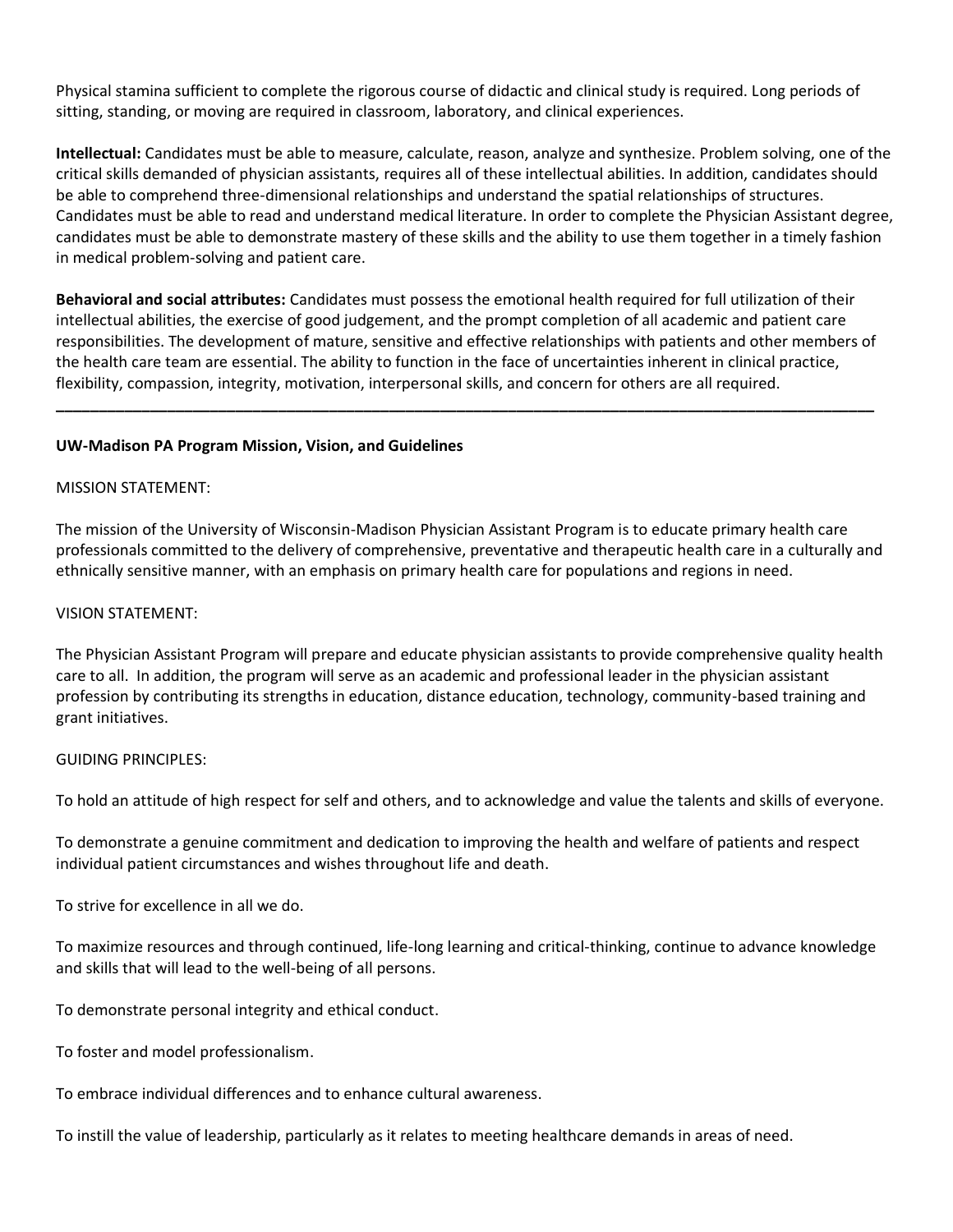To promote an interprofessional, team-based, collaborative approach in providing high quality, efficient and effective healthcare.

To enhance advocacy aptitude and core advocacy skills with a commitment to patient-centeredness, quality care and access, cultural competency, and health literacy.

To encourage contributions to the PA profession through education, scholarship, leadership, and the promotion of public health.

To engage in interprofessional education that will enhance patient-/population-centered care, collaboration, communication, teamwork, and leadership in the clinical setting.

To educate students at a distance with intent to promote service in regions of need. To promote an opportunity of international service learning.

PROGRAM GOALS:

Train assistants to physicians who are skilled personnel, qualified by academic and clinical training, to provide primary care patient services under the supervision of a licensed Doctor of Medicine or osteopathy.

Provide an achievement-oriented course of study consistent with a professional educational preparation, which will provide graduates with the knowledge of mental and physical disease and the ability to accurately and reliably perform functions and duties ascribed to the profession.

Provide instruction encompassing the many areas of concern including, but not limited to, the social, economic, and ethical aspects of health care.

Provide instruction stressing the role of the Physician Assistant relative to health maintenance and preventive medicine in primary care.

Provide instruction that promotes the development of basic moral, intellectual, ethical, and professional attitudes to generate trust and respect of the patient population served by the Physician Assistant/Physician team.

Provide educational experiences that promote an understanding of the interdependence of health professionals whereby they may participate in shared educational experiences that conceptualize and encourage the interdisciplinary approach to the delivery of primary medical care.

Provide didactic and clinical experiences sufficient to give Physician Assistants the technical capabilities, behavioral characteristics, and judgment necessary to perform in a professional capacity.

Provide educational experiences that prompt an intellectual approach to the science of medicine and foster the active participation of the student in the acquisition of such knowledge.

Promote the intellectual, behavioral, and social skills necessary to provide high quality health care, provide comprehensive services, maintain an atmosphere of trust among the patient, family, and the health care team, and to improve the continuity of care within the health care system.

Promote a behavior of life-long learning incorporating the use of evidence-based learning critical assessment of one's own practice.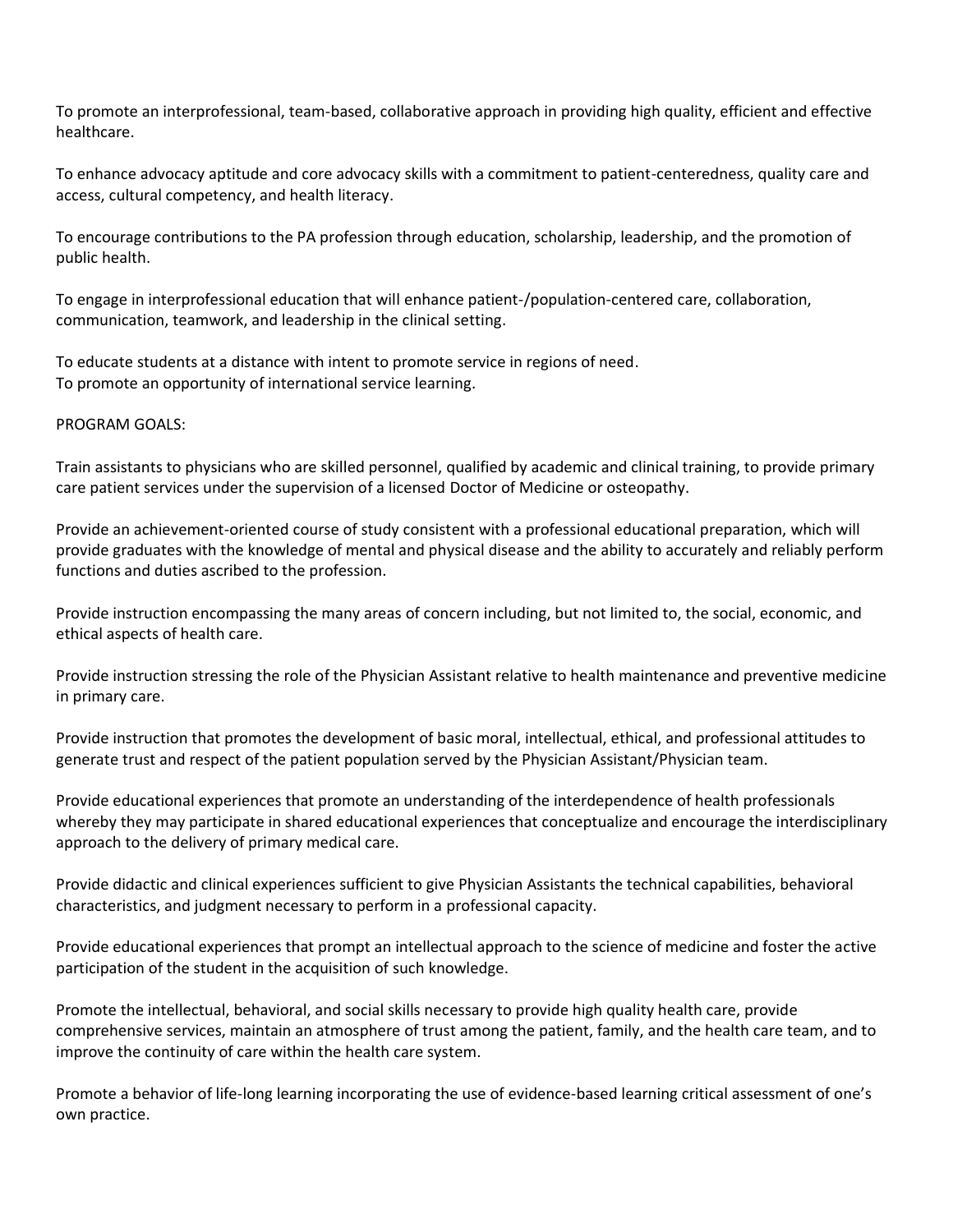To enhance advocacy aptitude and core advocacy skills with a commitment to patient-centeredness, quality care and access, cultural competency and health literacy.

Promote scholarship by advancing medical research and education.

Contribute to the profession by continually advancing scholarship and quality of programs.

## COMPETENCY-BASED EDUCATION:

Competency-based education focuses on learner performance (learning outcomes) in reaching specific objectives (goals and objectives of the curriculum). The UW-Madison PA Program is committed to providing a training experience that facilitates development and enhancement of the following curricular objectives and outcomes. Additionally, in accordance with recommendation from PA professional organizations, the program will place emphasis on the preparation of skilled professionals in the areas of the six PA professional competencies (paralleling the six general ACGME competencies): medical knowledge, patient care, practice-based learning and improvement, systems-based practice, professionalism, and interpersonal and communication skills.

## SUMMARY OF PRIMARY OBJECTIVES:

HISTORY: Elicit an appropriate complete, interval, or acute history from patients of any age, gender, or sex in any setting.

PHYSICAL EXAMINATION: Perform, as appropriate, a complete or partial physical examination of a patient of any age, sex, or condition in any setting.

DIAGNOSTIC STUDIES: Identify, perform and/or interpret routine diagnostic procedures based on history and physical examination findings and be able to assist the physician with other diagnostic procedures as directed.

DIFFERENTIAL DIAGNOSIS/DIAGNOSTIC IMPRESSION: Develop a differential diagnosis and diagnostic impression considering the database.

THERAPEUTICS: Identify, perform and/or order routine physician delegated therapeutic procedures and as directed, assist the physician with other therapeutic procedures.

EMERGENCY SKILLS: Recognize life-threatening emergencies and manage them in the absence of the physician.

COMMUNICATION: Communicate in a medically professional manner both orally and in writing.

ATTITUDE: Appreciate the health problems of the individual patient as well as those of population groups and approach each with an attitude of professional concern.

PROFESSIONALISM: Demonstrate the skills, attributes and behaviors of a competent physician assistant and serve as a member of the professional medical community.

EVIDENCE BASED LEARNING: Engage in critical analysis of one's own practice experience, medical literature, and other information sources for the purpose of self- improvement.

INTERPROFESSIONAL EDUCATION and PRACTICE: Engage in interprofessional education that will enhance patient- /population-centered care, collaboration, communication, teamwork, and leadership in the clinical setting.

OBJECTIVE I: PHYSICAL HISTORY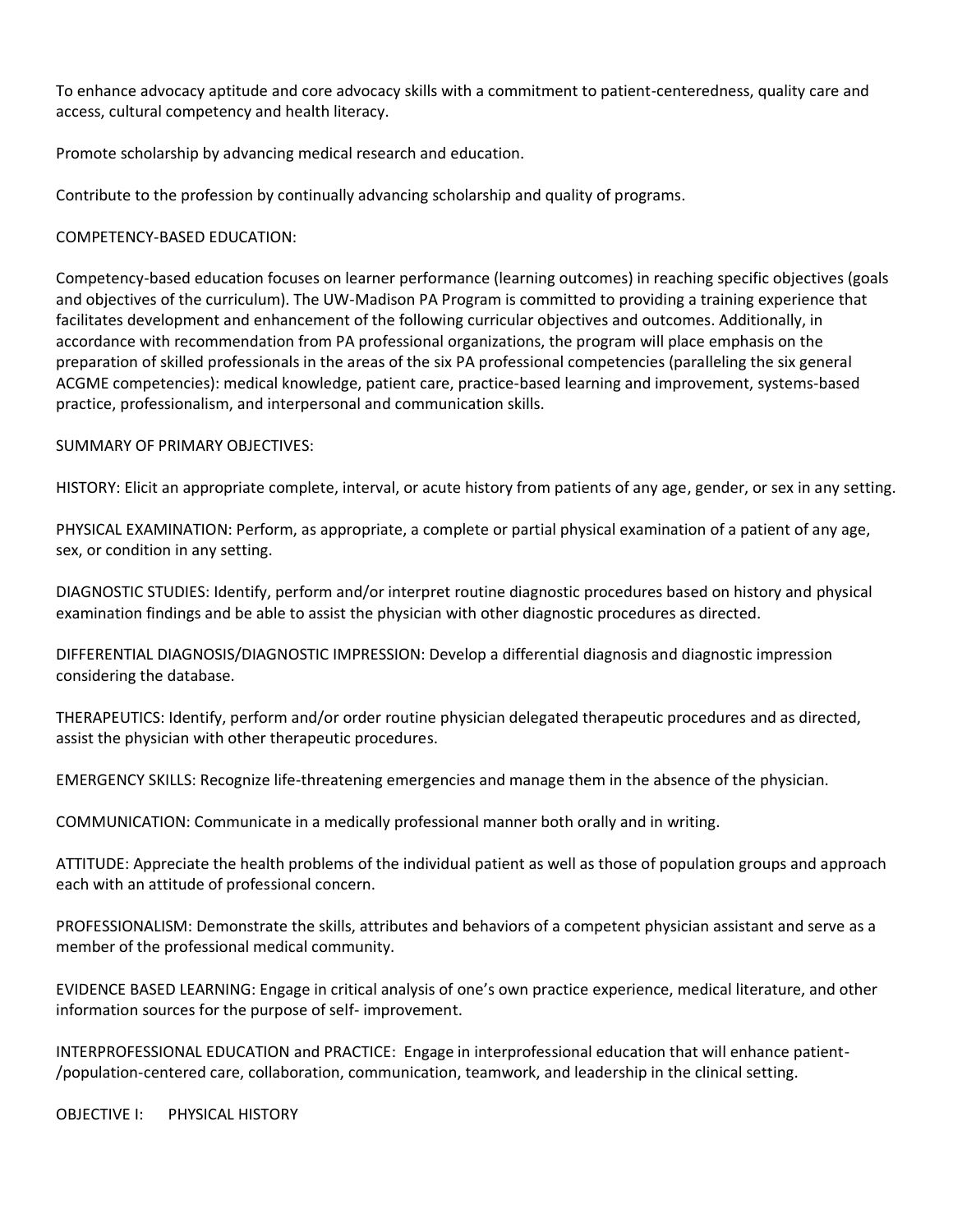Elicit an appropriate complete, interval, or acute history from patients of any age, gender, or sex in any setting.

## LEARNING OUTCOMES

By the end of their PA education, students will be able to:

- 1.01 Obtain a clear, concise chief complaint and history of the present illness.
- 1.02 Obtain a complete past medical history including illnesses, hospitalizations, surgery, trauma, and childhood diseases.
- 1.03 Obtain a history of allergies, transfusion reactions, and reactions to medications.
- 1.04 Obtain a pertinent social history including occupation, current life situation, and nutrition, as well as use of tobacco, alcohol, and other drugs.
- 1.05 Obtain a list of current medications along with details as to use, dose, and schedules, including the use of overthe-counter medications.
- 1.06 Obtain a family history pertaining to exposure to illness, familial predisposition to disease, or genetic transmission.
- 1.07 Obtain a pertinent review of body systems.
- 1.08 Record all pertinent historical data on the defined data base in a clear, concise, and relevant manner.
- 1.09 Establish effective rapport with the patient and their family.

## OBJECTIVE II: PHYSICAL EXAMINATION

Perform, as appropriate, a complete or partial physical examination of a patient of any age, sex, or condition in any setting.

## LEARNING OUTCOMES

By the end of their PA education, students will be able to:

- 2.01 Demonstrate ability to gain the patient's confidence and provide reassurance about the examination.
- 2.02 Demonstrate appropriate use of the instruments for the physical examination.
- 2.03 Perform a complete, logical, and sequential physical examination.
- 2.04 Demonstrate ability to alter the sequence and content of examination according to the special need of the individual patient.
- 2.05 Record all normal and abnormal findings on the defined data base.
- 2.06 Demonstrate professionalism with all patients.

## OBJECTIVE III: DIAGNOSTIC STUDIES

Identify, perform and/or interpret routine diagnostic procedures based on history and physical examination findings and be able to assist the physician with other diagnostic procedures as directed.

## LEARNING OUTCOMES

By the end of their PA education, students will be able to:

- 3.01 Identify the diagnostic tests available and appropriate for a particular problem, based on history and physical examination findings.
- 3.02 Identify and discuss indications and contradictions of the various diagnostic tests.
- 3.03 Identify and describe the risks, costs, and patient inconvenience of various diagnostic tests.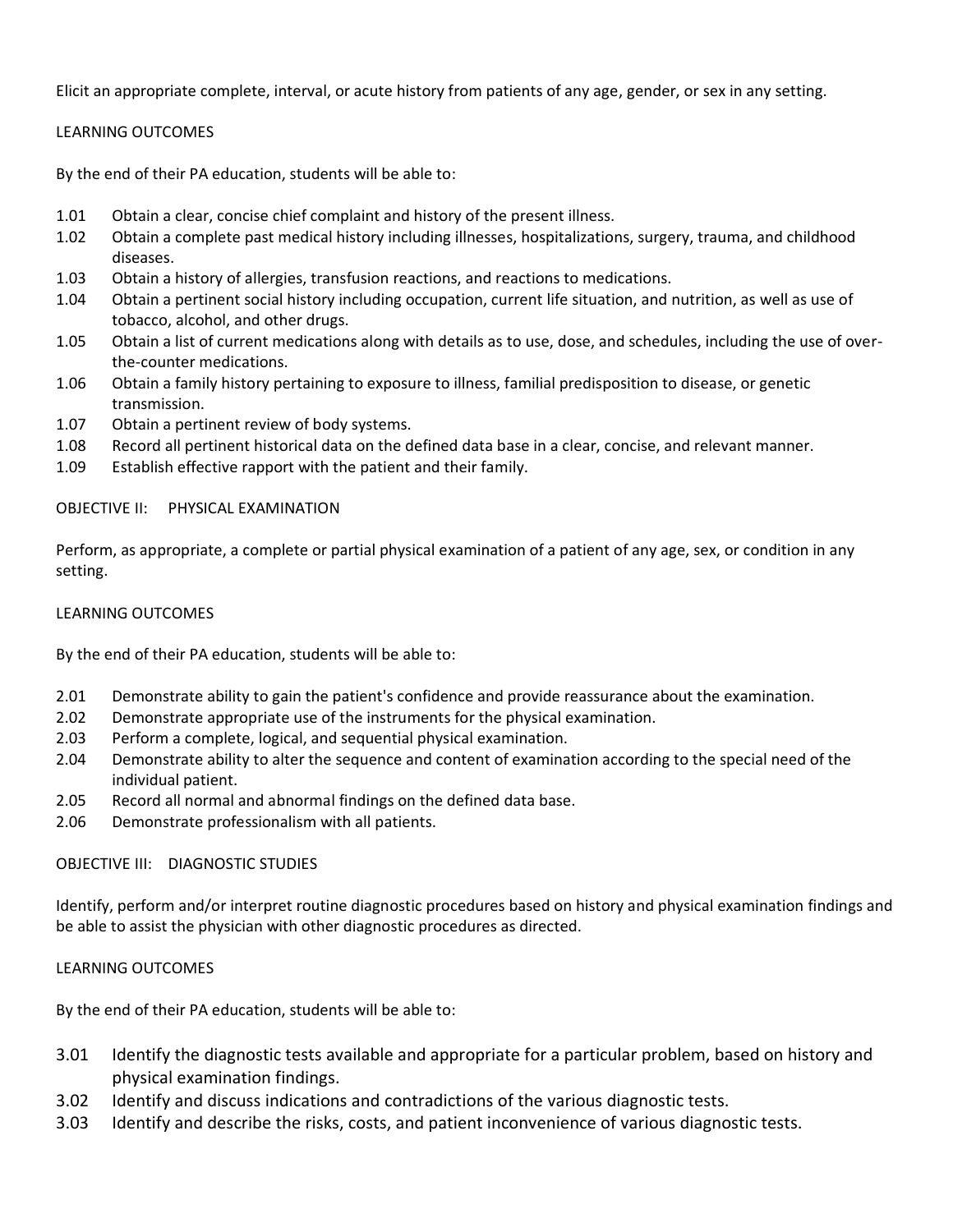- 3.04 Demonstrate skills required to collect various routine specimens.
- 3.05 Demonstrate skills necessary to perform (within the scope of federal and state guidelines) and interpret basic laboratory and other tests.
- 3.06 Recognize the signs and symptoms of complications of diagnostic procedures performed or ordered.
- 3.07 Identify, perform, order and/or interpret routine pre- and post-operative diagnostic studies.
- 3.08 Identify specialized tests utilized in obstetrics, pediatrics, and geriatrics.

OBJECTIVE IV: DIFFERENTIAL DIAGNOSIS/DIAGNOSTIC IMPRESSION

Develop a differential diagnosis and diagnostic impression considering the data base.

## LEARNING OUTCOMES

By the end of their PA education, students will be able to:

- 4.01 Develop a differential diagnosis and diagnostic impression at each stage of data collection.
- 4.02 Demonstrate ability to organize and integrate data from the medical history, physical examination, and diagnostic studies.
- 4.03 Demonstrate sound medical judgment in formulating a differential diagnosis and reaching a diagnostic impression.
- 4.04 Demonstrate the skills necessary to accurately record and present data in a manner appropriate to the setting.
- 4.05 Describe the common medical problems and their modes of presentation.

## OBJECTIVE V: THERAPEUTICS

Identify, perform and/or order routine physician delegated therapeutic procedures and, as directed, assist the physician with other therapeutic procedures.

## LEARNING OUTCOMES

By the end of their PA education, students will be able to:

- 5.01 Administer intravenous infusions utilizing appropriate equipment.
- 5.02 Administer injections by a variety of routes including intradermal, subcutaneous, intramuscular, and intravenous.
- 5.03 Explain normal nutritional requirements and dietary treatment of health problems including weight reduction, diabetic, low fat, low cholesterol, and low sodium diets.
- 5.04 Describe the drugs used most frequently in treatment or health problems including basic modes of action, indications, contraindications, and complications.
- 5.05 Discuss the management of common medical problems.
- 5.06 Perform various therapeutic skills involved in all medical fields including obstetrics and gynecology, pediatrics, geriatrics, surgery, and orthopedics.
- 5.07 Perform wound closures and wound care.

OBJECTIVE VI: EMERGENCY SKILLS

Recognize and manage life-threatening emergencies in the absence of the physician.

#### LEARNING OUTCOMES

By the end of their PA education, students will be able to: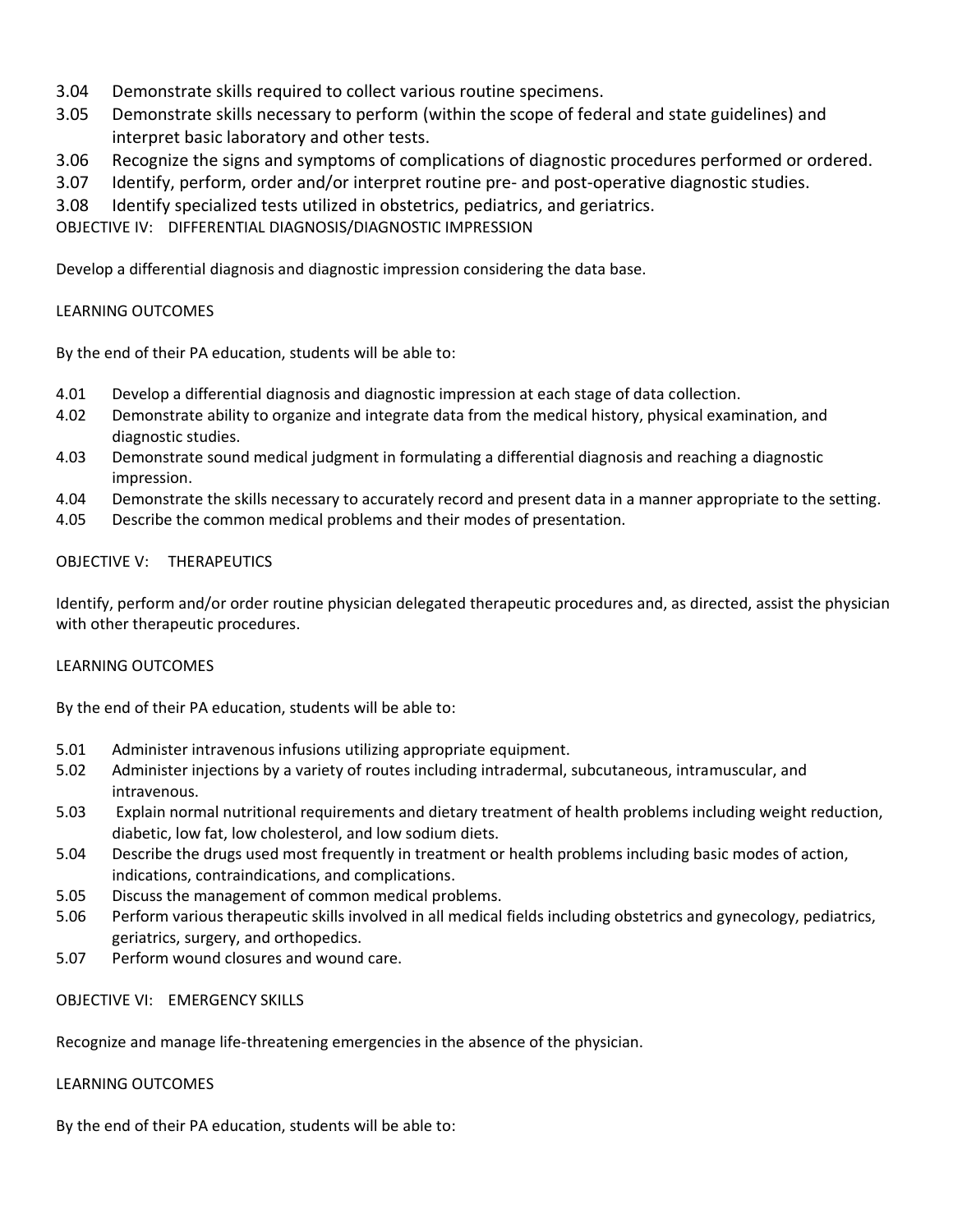- 6.01 Recognize signs and symptoms of common emergencies and take appropriate action to sustain life.
- 6.02 Apply basic techniques of cardiopulmonary resuscitation.
- 6.03 Assist with or perform other techniques frequently indicated in life- threatening situations.
- 6.04 Describe the use of and indications for standard emergency medications and administer if appropriate.
- 6.05 Describe triage procedures in mass casualty situations.
- 6.06 Respect the decision of the patient and/or family for no advanced life support procedures.

## OBJECTIVE VII: COMMUNICATION

Communicate in a medically professional manner both orally and in writing to patients and their families, and other healthcare professionals.

## LEARNING OUTCOMES

By the end of their PA education, students will be able to:

- 7.01 Effectively present a synopsis of the patient's present illness, pertinent positive and negative findings, and the diagnostic and therapeutic regimen instituted.
- 7.02 Communicate effectively with both patient and family by using a vocabulary familiar to all concerned.
- 7.03 Counsel patient and family regarding the health problem including an explanation of the disease process, therapy and its rationale, therapeutic options, prognosis, and health care services available.
- 7.04 Write in S.O.A.P. format, clear, concise, and relevant progress notes including diagnostic, therapeutic, and patient education plans.
- 7.05 Fill out routine laboratory test, EKG, and x-ray request slips and note pertinent data.
- 7.06 Discuss preventive health care measures with the patient and family.
- 7.07 Explain the format for writing an interval note, including electronic documentation.
- 7.08 Explain format for dictating or writing a discharge or narrative summary.
- 7.09 Give emotional support to both patient and family.
- 7.10 Counsel the surgical patient regarding surgical risks and complications, surgery, and the consideration of a second opinion.

## OBJECTIVE VIII: ATTITUDE

Demonstrate an understanding of the health problems of the individual patient as well as those of population groups. Approach each with the concern of a professional.

## LEARNING OUTCOMES

By the end of their PA education, students will be able to:

- 8.01 Discuss the physical, psychic, social, and economic distress created by the health problem.
- 8.02 Maintain the objectivity necessary to permit logical perspective, assessment, and solution of the health problem.
- 8.03 Develop a personal philosophy, including your own definition of, perceived role in, and goals regarding health care.
- 8.04 Recognize the importance of patient education in effecting change in the health status of both individuals and groups.
- 8.05 Discuss the difficulty frequently encountered by patients in their attempts to comply with therapeutic regimens and the health care delivery system.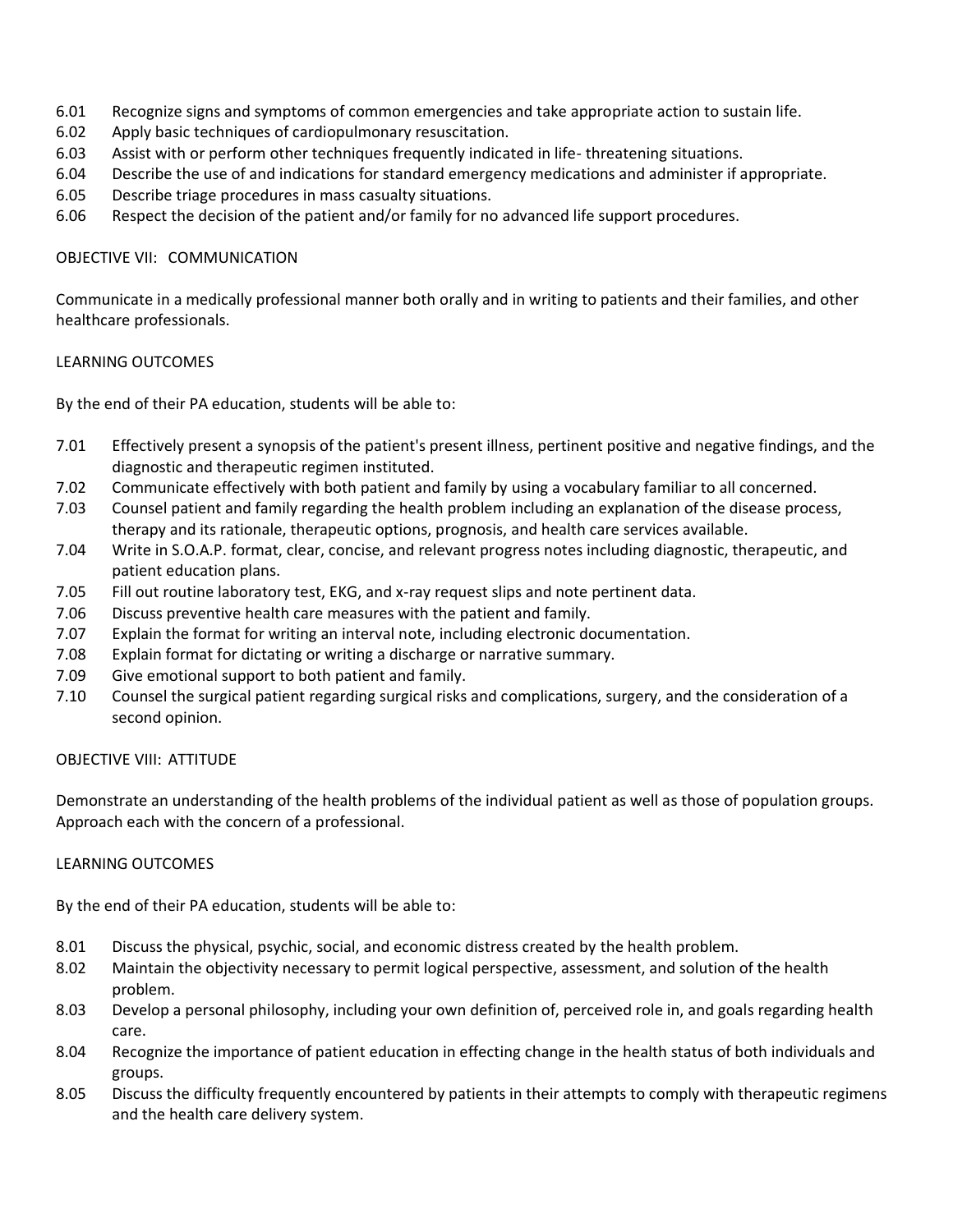- 8.06 Explain the usefulness of prepared patient education materials as well as the importance of documenting such teaching/counseling efforts in the individual patient's medical record.
- 8.07 Respect the right of the patient as health care consumer to be informed regarding his physical status, therapy, costs, therapeutic alternatives, prognosis, and services available.
- 8.08 Respect the patient's rights to individuality and privacy and treat confidential information gained with professional discretion.

## OBJECTIVE IX: PROFESSIONALISM

Possess the skills, attributes, and behaviors necessary to function as a physician assistant and as a member of the professional medical community.

## LEARNING OUTCOMES

By the end of their PA education, students will be able to:

- 9.01 Adhere to and follow statues and regulatory guidelines.
- 9.02 Successfully complete the PANCE exam.
- 9.03 Recognize the importance and responsibility of participating as a member of the professional medical community.
- 9.04 Demonstrate effective communication to patients, families and other medical professionals.
- 9.05 Recognize the importance of being respectful to patients' individual needs and cultural diversity.

## OBJECTIVE X: EVIDENCE-BASED LEARNING

Engage in critical analysis of one's own practice experience, medical literature and other information sources for the purpose of self- improvement.

## LEARNING OUTCOMES

By the end of their PA education, students will be able to:

- 10.01 Understand the hierarchy of sources and the steps of evidence-based medicine and its importance in patient care.
- 10.02 Utilize critical thinking and research skills in the process of lifelong learning.
- 10.03 Locate clinical evidence using primary and secondary sources.
- 10.04 Recognize types of clinical questions and formulate a clinical question in PICO format utilizing a patient scenario.
- 10.05 Describe common study designs, understanding the major strengths and limitations of each.
- 10.06 Interpret medical literature to maintain a critical, current, and operational knowledge of new medical findings.
- 10.07 Assess studies for validity.
- 10.08 Convey scientific information accurately and effectively; particularly sharing evidence with patients.
- 10.09 Recognize types of clinical questions and formulate a clinical question in PICO format utilizing a patient scenario.

## OBJECTIVE XI: INTERPROFESSIONAL EDUCATION

Engage in interprofessional education that will enhance patient-/population-centered care, collaboration, communication, teamwork, and leadership in the clinical setting.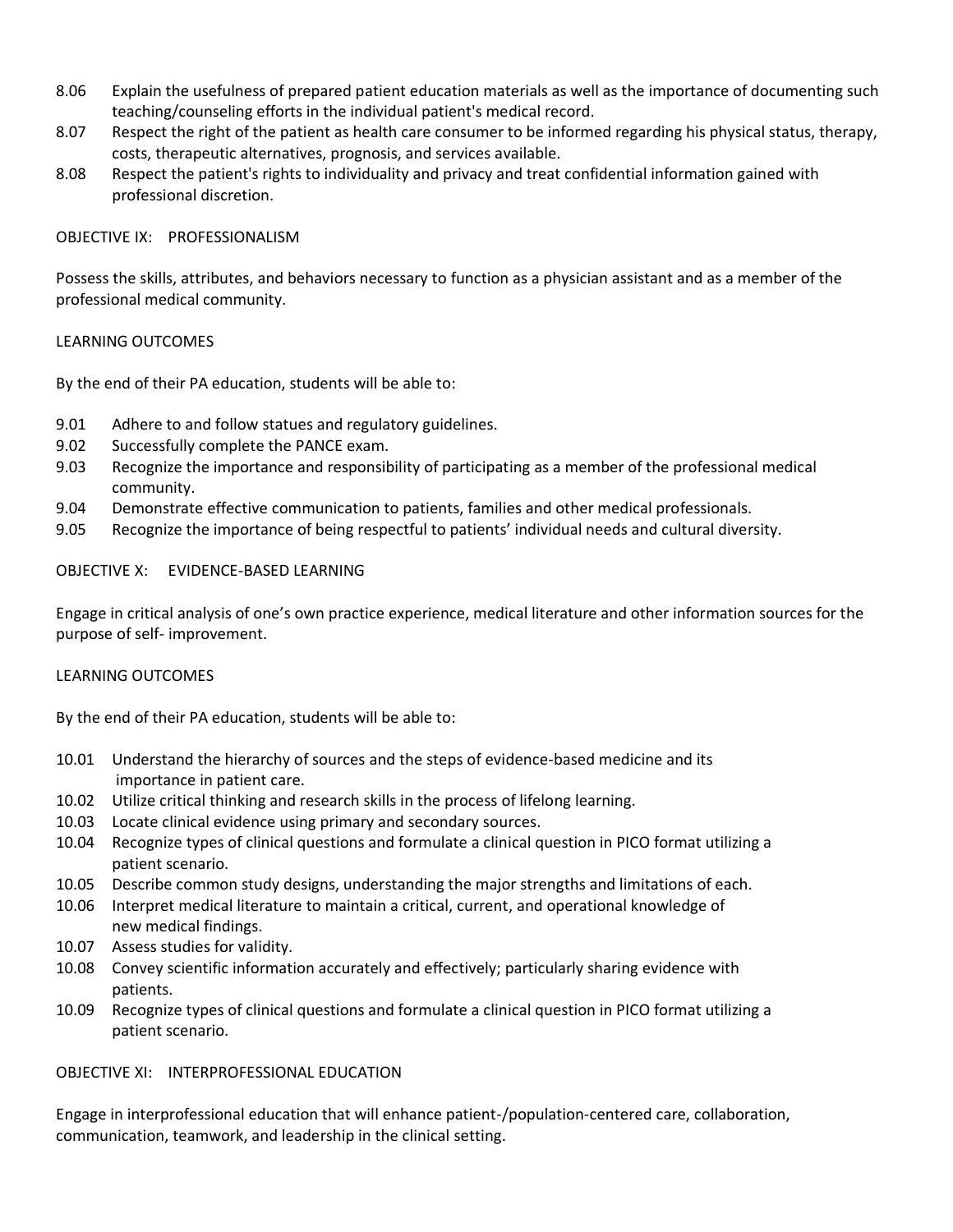## LEARNING OUTCOMES

By the end of their PA education, students will be able to:

- 11.01 Place patient care and population care at the center of interprofessional health care delivery.
- 11.02 Integrate the knowledge, skills, abilities, and experiences of other professions to provide quality and safe patient care through informed decision-making.
- 11.03 Respect and embrace the unique roles/responsibilities, values, and cultures of other health professions.
- 11.04 Work cooperatively with all who receive care, provide care, and work to improve care through research, prevention, and health services.
- 11.05 Act with honesty and integrity in building trusting relationships with patients, families, colleagues, and members of other professions/teams.
- 11.06 Demonstrate effective communication to facilitate team function and quality care.
- 11.07 Apply teamwork skills to support collaborative practice and team effectiveness in interprofessional health care.
- 11.08 Utilize self-reflection toward self-improvement to enhance team skills.
- 11.09 Apply problem-solving and effective decision-making toward the efforts of the team in a specific care situation.
- 11.10 Provide patient- and population-centered care that is ethical and equitable.

The UW-Madison Physician Assistant Program is dedicated to the preparation and education of knowledgeable, competent, professional, and compassionate physician assistants to meet the healthcare needs of Wisconsin (and beyond) through excellence in education, research, patient care and service, while significantly contributing to and advancing the PA profession.

**\_\_\_\_\_\_\_\_\_\_\_\_\_\_\_\_\_\_\_\_\_\_\_\_\_\_\_\_\_\_\_\_\_\_\_\_\_\_\_\_\_\_\_\_\_\_\_\_\_\_\_\_\_\_\_\_\_\_\_\_\_\_\_\_\_\_\_\_\_\_\_\_\_\_\_\_\_\_\_\_\_\_\_\_\_\_\_\_\_\_\_\_\_\_\_\_**

**\_\_\_\_\_\_\_\_\_\_\_\_\_\_\_\_\_\_\_\_\_\_\_\_\_\_\_\_\_\_\_\_\_\_\_\_\_\_\_\_\_\_\_\_\_\_\_\_\_\_\_\_\_\_\_\_\_\_\_\_\_\_\_\_\_\_\_\_\_\_\_\_\_\_\_\_\_\_\_\_\_\_\_\_\_\_\_\_\_\_\_\_\_\_\_\_**

## **SMPH POLICIES & PROCEDURES**

#### **Advancement and Graduation Standards**

Purpose:

The purpose of this policy is to establish that all health profession program students must meet the requirements of their program to advance and graduate from UW SMPH.

#### Definition:

Health Profession Program: Any of the SMPH Doctor of Physical Therapy, Master of Genetic Counselor Studies, Master of Physician Assistant Studies, and Master of Public Health Programs (each, a "Program").

The written academic and professional requirements of a particular Health Profession Program apply uniformly to all student s enrolled in that program.

The requirements of a Health Profession Program comprise that Health Profession Program's single set of standards which must be met in order to graduate.

Health Profession Program students must meet the requirements of the program under which they matriculated in order to advance in that program and graduate.

Health Profession Program students must maintain compliance with standards of professional conduct as established by their program.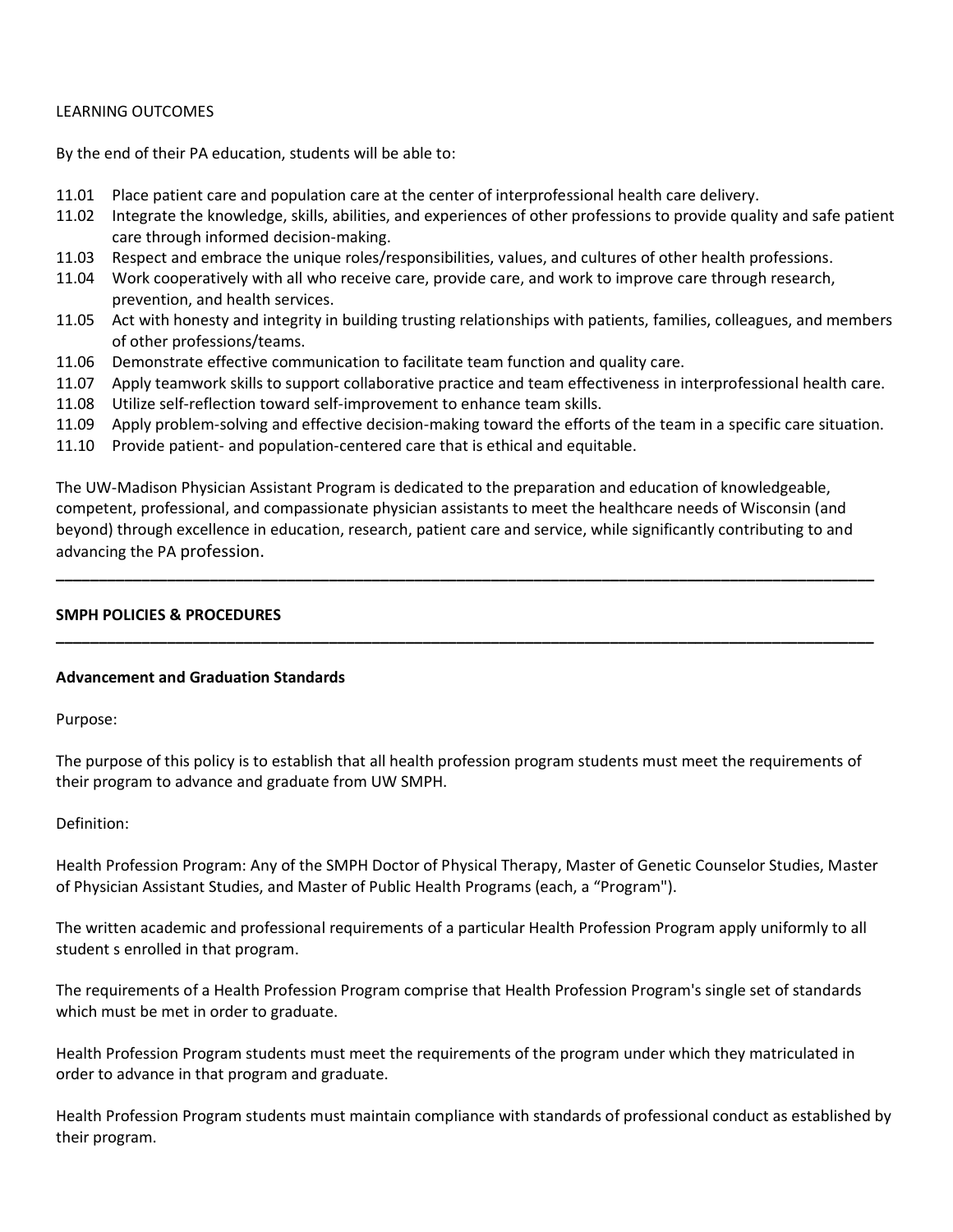Information on degree requirements shall be included in each Health Profession Program's Student Handbook.

**\_\_\_\_\_\_\_\_\_\_\_\_\_\_\_\_\_\_\_\_\_\_\_\_\_\_\_\_\_\_\_\_\_\_\_\_\_\_\_\_\_\_\_\_\_\_\_\_\_\_\_\_\_\_\_\_\_\_\_\_\_\_\_\_\_\_\_\_\_\_\_\_\_\_\_\_\_\_\_\_\_\_\_\_\_\_\_\_\_\_\_\_\_\_\_\_**

## **Antidiscrimination Policy**

Purpose:

The purpose of this policy is to express UW SMPH's commitment to providing an environment free of discrimination on the basis of age, creed, gender identity, national origin, race, sex, or sexual orientation. Definition

Discrimination : Conduct that adversely affects any aspect of an individual's UW SMPH employment, education, or participation in UW SMPH activities or programs, or has the effect of denying equal privileges or treatment to an individual on the basis of one or more characteristics of that individual' s protected status or category as defined in University of Wisconsin System Regent Policy Document 14-6: Discrimination , Harassment, and Retaliation

Policy:

UW SMPH follows the University of Wisconsin System Regent Policy Document 14-6: Discrimination, Harassment, and Retaliation.

No student may be denied admission to, or pa1ticipation in or the benefits of, or be discriminated against in any service , program, course or facility of UW SMPH on the basis of race, color, creed, religion, age, sex, sexual orientation, gender identity or expression, national origin, ancestry, disability, pregnancy, marital or parental status, or any other category protected by law, including physical condition or disability as defined in Wisconsin Statutes §51.0 I (5).

Incidents of alleged discrimination against student s will be reviewed on a case-by-case basis by the UW SMPH assistant dean for students or appropriate program director in accordance with the procedures enumerated in the program's Student Handbook. Due consideration will be given to the protection of individual First Amendment rights to freedom of speech, expression, and academic freedom.

**\_\_\_\_\_\_\_\_\_\_\_\_\_\_\_\_\_\_\_\_\_\_\_\_\_\_\_\_\_\_\_\_\_\_\_\_\_\_\_\_\_\_\_\_\_\_\_\_\_\_\_\_\_\_\_\_\_\_\_\_\_\_\_\_\_\_\_\_\_\_\_\_\_\_\_\_\_\_\_\_\_\_\_\_\_\_\_\_\_\_\_\_\_\_\_\_**

## **Caregiver Background Check**

Under the authority of Wisconsin Act 27, known as the Caregiver Law, background checks are required of licensed caregivers and others associated with health and childcare facilities in Wisconsin, including students receiving clinical training at these facilities. For more information about Wisconsin Act 27, please see the Department of Health and Family Services website [https://www.dhs.wisconsin.gov/caregiver/index.htm.](https://www.dhs.wisconsin.gov/caregiver/index.htm)

All students in the School of Medicine and Public Health are required to go through a background check. The information obtained by this check will be used by the program's clinical training facilities to determine the individual's eligibility to train within the facility. Background checks will be conducted in any state(s) in which an applicant has resided within the last three years.

Background check reports are received by the School of Medicine and Public Health (SMPH), and the results may be sent to clinical training facilities. Results that contain certain types of convictions, arrests, or a history of improper behavior that demonstrate the potential for harm to a vulnerable population, will be evaluated by the facilities to determine the individual's eligibility for training at that site. The Caregiver Law identifies numerous "serious crimes" that automatically bar an individual from participation in clinical experiences, unless the individual completes the Wisconsin Department of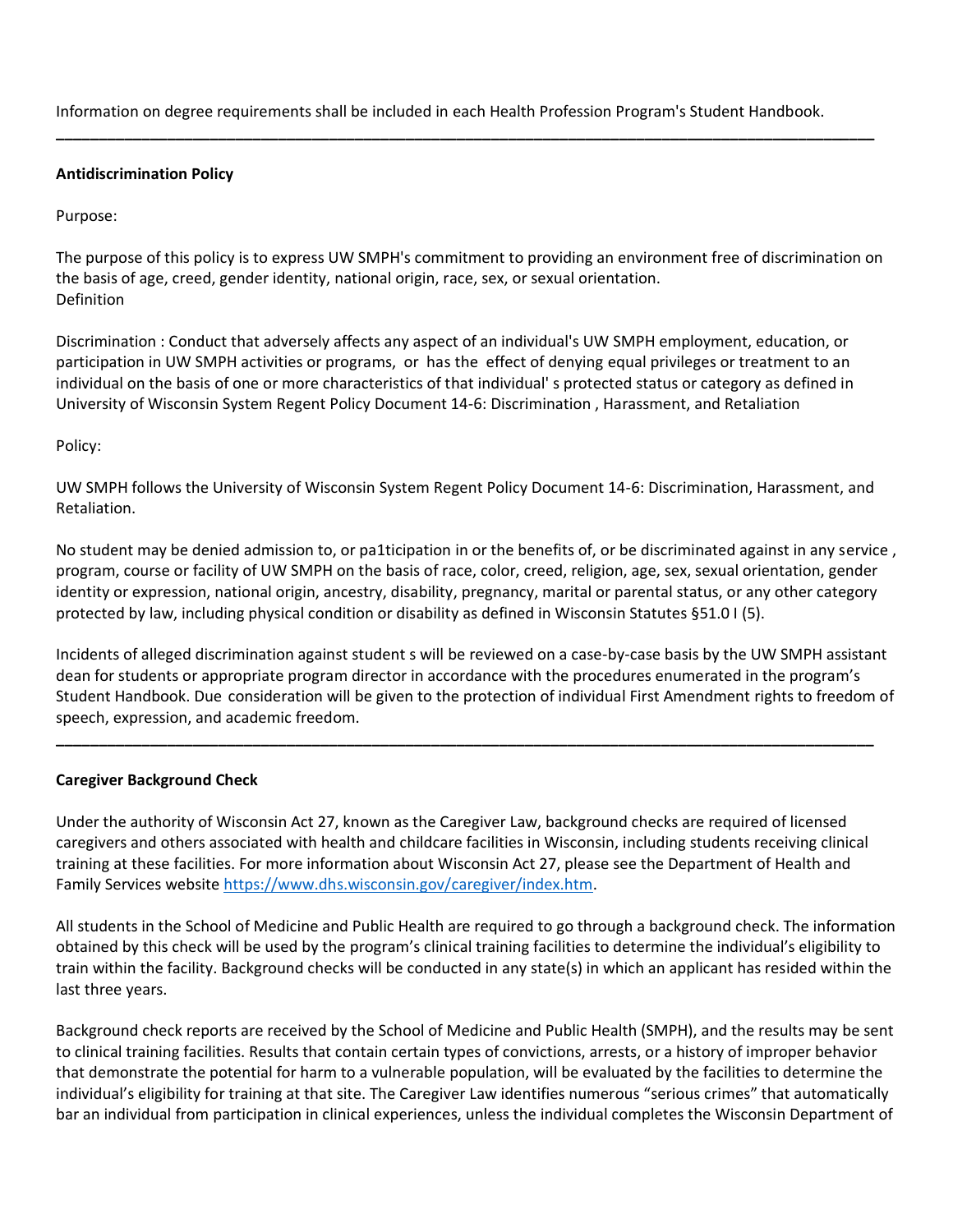Health and Family Services rehabilitation review process. The list of "serious crimes" can be found at: [https://www.dhs.wisconsin.gov/publications/p0/p00274.pdf.](https://www.dhs.wisconsin.gov/publications/p0/p00274.pdf)

The initial background check will be in effect for four years. If, during that four-year period, the individual notifies the program that he/she has been convicted of a crime, or is under investigation for a crime, or if the program learns of this information from another source, another background check will be conducted. Likewise, if an individual remains in the program for more than four years, another background check is required. Please note that an individual who is deemed ineligible to participate in clinical training based on the results of the check may not be able to complete the requirements for the degree.

University of Wisconsin – Madison School of Medicine and Public Health has partnered with Castle Branch to manage its background checks. All fees associated with background checks are the student's responsibility. Upon admission into the PA Program, students are given a link to CastleBranch to initiate the process.

Additional background checks may be required by some clinical sites. The fees associated with these background checks will be the student's responsibility.

You may contact Juli Loker at 608.263.5621 or email [loker@wisc.edu f](mailto:loker@wisc.edu)or assistance.

## **NON-MD Professionalism & Misconduct Policy**

Purpose

Health Profession Program students are expected to make good judgments and ethical decisions in academic and professional environments. This policy and related guidelines provide uniform guidance to Health Profession Program students, along with potential repercussions in the event of an infraction.

**\_\_\_\_\_\_\_\_\_\_\_\_\_\_\_\_\_\_\_\_\_\_\_\_\_\_\_\_\_\_\_\_\_\_\_\_\_\_\_\_\_\_\_\_\_\_\_\_\_\_\_\_\_\_\_\_\_\_\_\_\_\_\_\_\_\_\_\_\_\_\_\_\_\_\_\_\_\_\_\_\_\_\_\_\_\_\_\_\_\_\_\_\_\_\_\_**

#### Definitions

Health Profession Program: Any of the SMPH Doctor of Physical Therapy, Master of Genetic Counselor Studies, Master of Physician Assistant Studies, and Master of Public Health Programs (each, a "Program").

#### Policy

The Programs expect the highest level of academic integrity and professional, ethical, and respectful conduct in all interactions. Students should conduct themselves according to the standards expected of members of the health profession to which they aspire.

All Program students are subject to the rules and regulations contained in the University of Wisconsin System Administrative Code (UWS) chapters 14, 17, and 18, governing student academic and nonacademic conduct and disciplinary procedures, and to all other applicable state and federal laws as well as any Program-specific policies.

Students should avoid even an appearance of improper behavior or lack of ethical standards in their role as health professional students, in all professional settings, and in their personal lives. Students may be disciplined or dismissed from their Program for misconduct or disregard for professional conduct expectations regardless of their academic standing.

In addition to Program level penalties for misconduct or lack of professionalism, a student may face UW disciplinary action for the same offense as noted in UWS 14, 17 and 18 including probation, suspension, or expulsion.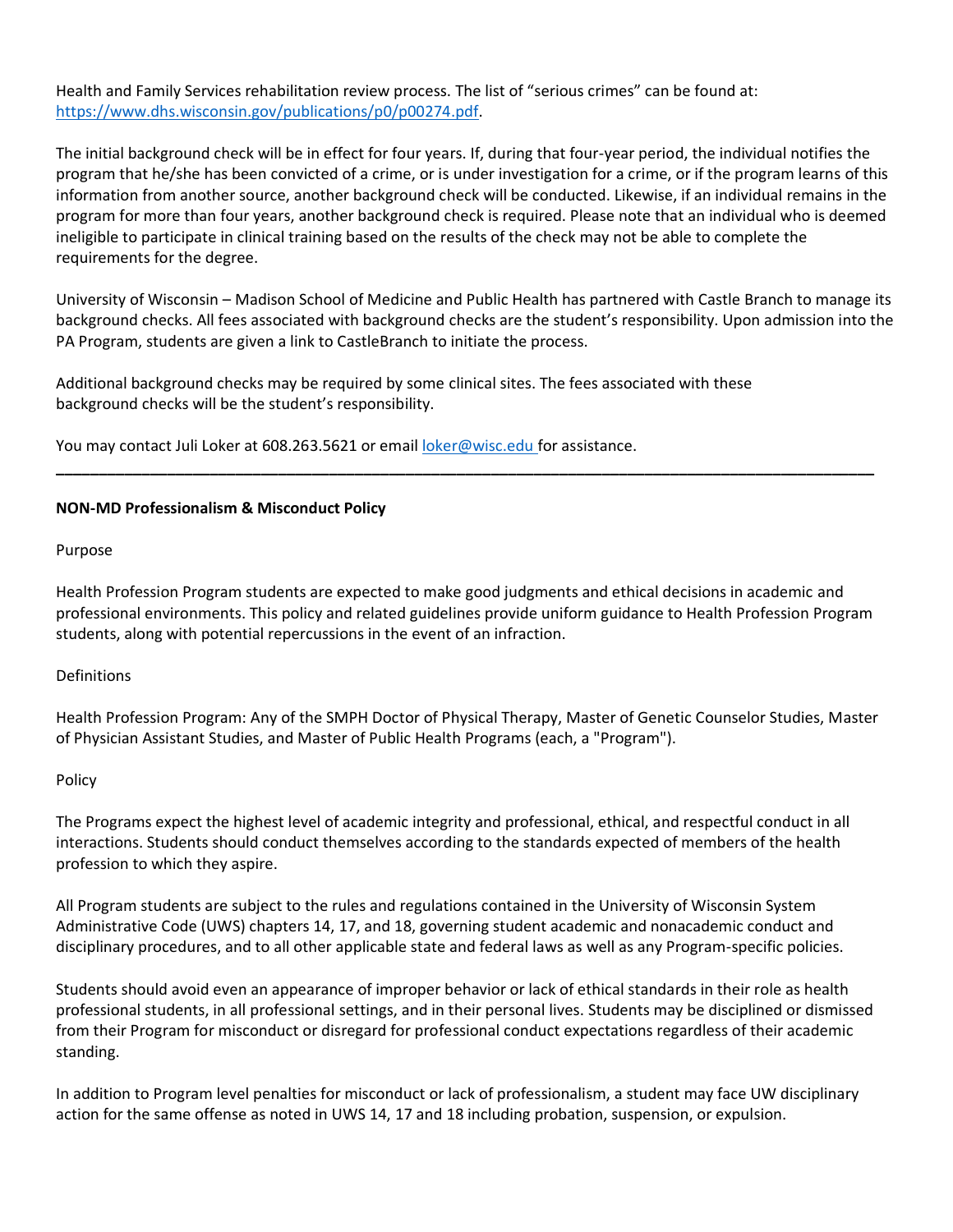Students are responsible for reading the information here as well as the information published on all the relevant web sites. Lack of knowledge of this information does not excuse any infraction.

Health Profession Programs (non-MD) Academic and Non-Academic Misconduct Guidelines

Note: Terms used in this procedure document are defined in Health Profession Programs (non-MD) Professionalism and Misconduct Policy (above.)

This document includes examples of Academic and Non-academic Misconduct; however, it is important to understand that these examples are not all-inclusive, and in fact represent a few brief illustrations. Not all violations are considered equal and the severity of the penalty will determine the sanction. Serious offenses may lead to prompt dismissal from the program. Every attempt will be made to fairly and consistently apply the misconduct guidelines in all situations.

**Academic misconduct**: Academic misconduct (UWS 14.03(1)) is an act in which a student:

- seeks to claim credit for the work or effo1ts of another without authorization or citation;
- uses unauthorized materials or fabricated data in any academic exercise;
- forges or falsifies academic documents or records;
- cheats on an exam;
- intentionally impedes or damages the academic work of others;
- engages in conduct aimed at making false representation of a student's academic performance; or
- assists other students in any of these acts.

Examples of violations:

- cutting and pasting text from the Web without quotation marks or proper citation;
- paraphrasing from the Web without crediting the source;
- using notes or a programmable calculator in an exam when such use is not allowed;
- using another person's ideas, words, or research and presenting it as one's own by not properly crediting the originator;
- stealing examinations or course materials;
- changing or creating data in a lab experiment;
- altering a transcript;
- signing another person's name to an attendance sheet;
- hiding a book knowing that another student needs it to prepare for an assignment;
- collaboration that is contrary to the stated rules of the course; or
- tampering with a lab experiment or computer program of another student

**Non-Academic Misconduct -** SMPH may discipline a student in non-academic matters in the following situations:

- conduct which constitutes a serious danger to the personal safety of a member of the university community or guest;
- stalking or harassment;
- conduct that seriously damages or destroys university prope1iy or attempts to damage or destroy university property, or the prope1iy of a member of the university community or guest;
- conduct that obstructs or seriously impairs university-run or university-authorized activities, or that interferes with or impedes the ability of a member of the university community, or guest, to participate in university-run or university-authorized activities;
- unauthorized possession of university prope1iy or prope1iy of another member of the university community or guest;
- acts which violate the provisions of UWS 18, Conduct on University Lands;
- knowingly making a false statement to any university employee or agent on a university- related matter, or for refusing to identify oneself to such employee or agent;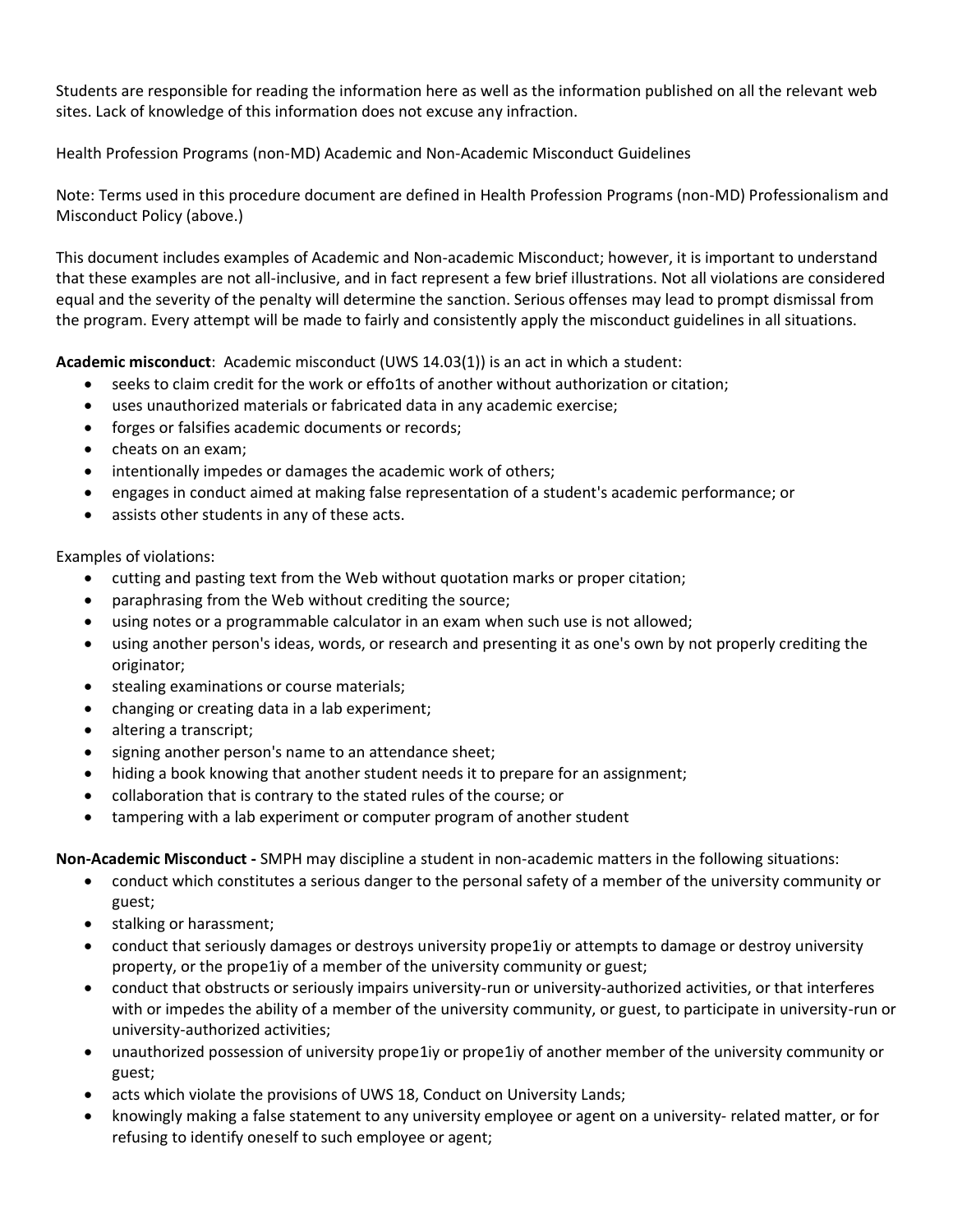• violating a standard of conduct, or other requirement or restriction imposed in connection with disciplinary action.

Examples of violations:

- engaging in conduct that is a crime involving danger to property or persons, as defined in UWS 18.06(22)(d);
- attacking or otherwise physically abusing, threatening to physically injure, or physically intimidating a member of the university community or a guest;
- attacking or throwing rocks or other dangerous objects at law enforcement personnel, or inciting others to do so;
- selling or delivering a controlled substance, as defined in 161 Wis. Stats., or possessing a controlled substance with intent to sell or deliver;
- removing, tampering with, or otherwise rendering useless university equipment or property intended for use in preserving or protecting the safety of members of the university community, such as fire alarms, fire extinguisher, fire exit signs, first aid equipment, or emergency telephones; or obstructing fire escape routes;
- preventing or blocking physical entry to or exit from a university building, corridor, or room;
- engaging in shouted interruptions, whistling, or similar means of interfering with a classroom presentation or a university-sponsored speech or program;
- obstructing a university officer or employee engaged in the lawful performance of duties;
- obstructing or interfering with a student engaged in attending classes or participating in university-run or university-authorized activities;
- knowingly disrupting access to university computing resources or misusing university computing resources.

University of Wisconsin School of Medicine and Public Health (SMPH) Health Profession Programs (non-MD) Professional Behavior Code

Note: Terms used in this procedure document are defined in Health Profession Programs (non-MD) Professionalism and Misconduct Policy (above.)

The Professional Behavior Code includes examples of violations; however, it is important to understand that these examples are not all-inclusive, and in fact represent a few brief illustrations. Not all violations are considered equal and the severity of the penalty will determine the sanction. A serious breach of ethics, including dishonest acts, unethical behavior, discrimination, or confidentiality, may lead to prompt dismissal from the program. Every attempt will be made to fairly and consistently apply the Professional Behavior Code in all situations.

**Honesty and Integrity**: Students shall demonstrate honesty and integrity as shown by challenging themselves in academic pursuits; honesty and ethics in research and Institutional Review Board applications-including honesty in interpretation of data and documenting research activities, protecting subject/client confidentiality, and complying with regulations concerning protected health information. Students shall follow-through and pull their weight in group activities and understand where collaboration among students is or is not allowed; not plagiarize others or past work (self-plagiarism), cheat, or purposefully undermine the work of others; and avoid conflicts of interest for the duration of their time in the program. As a professional, honesty and integrity also extends to personal behavior in life outside of the academic setting by realizing that students are representatives of the program, UW-Madison, and the profession as a whole.

Examples of violations:

- Plagiarism
- Falsifying application materials to the university or the professional program
- Making an asse1tion that intentionally deceives or misleads
- Obtaining assistance with coursework submitted as one's own, copying the answers of another student on an examination or using unauthorized print or technology-assisted resources during an exam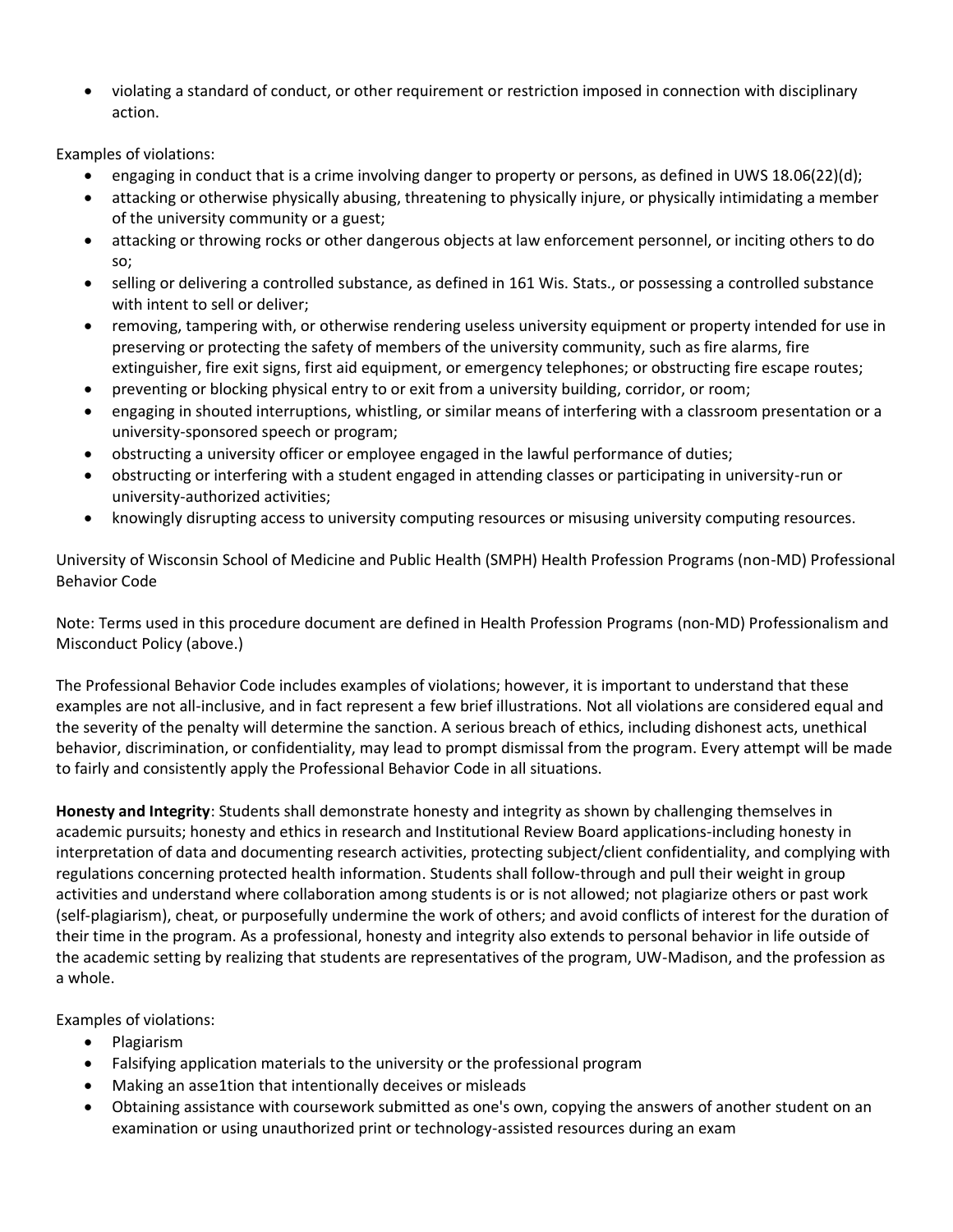- Providing another student with unauthorized materials or answers on an examination to aid that student with his/her coursework
- Denying other students authorized preparatory material
- Feigning illness or crisis to postpone an examination
- Accessing or having possession of unauthorized medical records when not directly involved in patient care
- Falsifying patient records
- Discussing patients in public, including public areas of hospitals and clinics
- Failing to be truthful and forthright in all dealings with patients, faculty, fellow students, staff, and the public

**Interpersonal and Workplace Relationships**: Students shall interact with peers, faculty, staff and those they encounter in their professional capacity (e.g., patients) in a manner that is respectful, considerate, and professional. This includes and is not limited to attending all scheduled meetings, honoring agreed upon work schedules, being on-time and prepared for work/meetings, contributing collaboratively to the team, keeping lines of communication open, offering prompt response to inquiries, and employing respectful use of available equipment/technology/ resources. Chronic or unexplained absences are unprofessional in the workplace and could be grounds for dismissal or removal of funding. To facilitate the free and open exchange of ideas, any criticism shall be offered in a constructive manner, and students shall show respect for a diversity of opinions, perspectives and cultures.

Examples of Violations:

- Interfering with the learning process by belittling a presenter or classmate, carrying on an audible conversation during a lecture or making or receiving cell phone calls
- Discriminating against, stalking or harassing patients, fellow students, faculty, or staff
- Making comments, or using humor, with fellow students, instructors, staff, patients and the public in a manner that could be considered offensive or intimidating
- Engaging in violent, abusive, indecent, profane, unreasonably loud, or other behavior that causes a disturbance on university property, in a clinical setting, or in public
- Arguing for a higher grade after an instructor or clinical preceptor has made a final decision.
- Interacting with the program or dean's office staff in a rude or demanding way
- Dating a patient or otherwise exploiting the trainee/patient relationship
- Making inappropriate or demeaning references about patients or others, such as appearance, ethnicity, physical appearance, background, intelligence, mental status, etc.

**Commitment to Learning**: Students are expected to meet their educational responsibilities at all times. Be actively prepared for class and be ready for questions and answers. Be on time for every class and always show courtesy during class or if you have to leave class early. If possible, students should notify the instructor at least one day in advance of a planned absence. Students who are unable to attend class are responsible for finding out what occurred that day and should not expect instructors to give them individual instruction. Recognizing that the pursuit of knowledge is a continuous process, students shall show commitment to learning by persevering despite adversity and seeking guidance in order to adapt to change. Students shall strive for academic excellence and pursue and incorporate all critique, both positive and negative, in the acquisition of knowledge in order to understand and respect the community in which they work. Students must meet all obligations for participation in program-based orientations and activities during the clinical rotations or fieldwork experiences. During preceptorships, clinical rotations, or fieldwork, students are expected to participate at the level required by the preceptors to whom they are assigned. They can anticipate required attendance beyond the usual classroom/clinical schedule in order to fully participate in all patient- care activities.

Examples of Violations:

- Missing or being late for an examination; failure to contact the instructor
- Attendance or punctuality behaviors for classes, orientations, or End of Rotation activities that violate standards set by instructors or preceptors
- Being under the influence of alcohol or non-prescription drugs while participating in any educational activities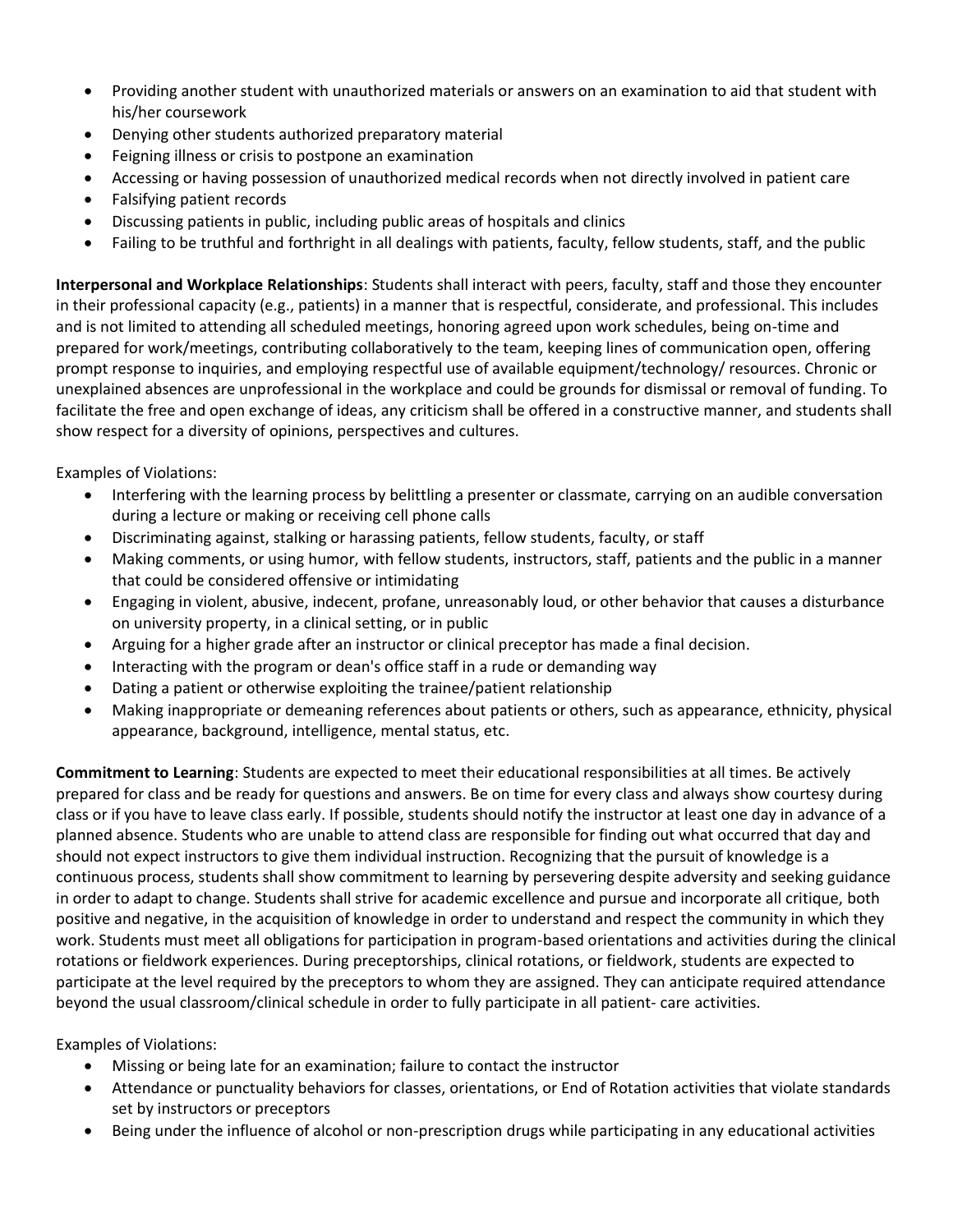- Creating a disturbance in the classroom or clinical setting
- Failing to contact your clinical preceptor and program faculty/staff for permission to take care of personal business that interrupts your clinical duties

**Professional Appearance in the Classroom and Professional Setting**: Students represent their Program and profession in the classroom and the professional/clinical setting. They shall maintain a physical appearance and personal hygiene that is conducive to developing effective relationships with instructors, physicians, staff, fellow students, and patients. In the classroom, dress may be casual, but should promote a positive image of the Program. In fieldwork/clinical settings, clothing and appearance should be appropriate for the work environment and professional duties (including safety protocols and protective clothing in environments that require them).

Examples of violations:

- Wearing wrinkled, dirty, or inappropriate clothing
- Having offensive body odor
- Having an odor of cigarette smoke or other tobacco products
- Continuing to wear jewelry or perfume/cologne despite being notified that it is potentially offensive to patients or clients

**\_\_\_\_\_\_\_\_\_\_\_\_\_\_\_\_\_\_\_\_\_\_\_\_\_\_\_\_\_\_\_\_\_\_\_\_\_\_\_\_\_\_\_\_\_\_\_\_\_\_\_\_\_\_\_\_\_\_\_\_\_\_\_\_\_\_\_\_\_\_\_\_\_\_\_\_\_\_\_\_\_\_\_\_\_\_\_\_\_\_\_\_\_\_\_\_**

## **NON-MD Student Appeals Policy**

Purpose:

This Policy codifies the right of any student appeal their dismissal from a Health Profession Program (non-MD) at the UW SMPH for failure to meet academic standards or for professional/academic misconduct.

Definitions:

Health Profession Program: Any of the UW SMPH Doctor of Physical Therapy, Master of Genetic Counselor Studies, Master of Physician Assistant Studies, and Master of Public Health Programs (each, a "Program").

Policy:

Students who are dismissed from a Program have the right to appeal that decision for review at the Program level by the Review Committee. The student and Review Committee will follow the "SMPH Health Profession Program Appeals Procedure."

Students who are denied reinstatement after a Program level appeal may file an SMPH level appeal in accordance with the procedure set forth in the "Health Profession (non- MD) Student Appeals Hearing Committee: Structure, Function and Operation."

University of Wisconsin School of Medicine and Public Health (SMPH) Health Profession Student (non-MD) Program Level Appeals Procedure

Note: Terms used in this procedure document are defined in Health Profession Program (non-MD) Student Appeals Policy (above.)

Any student wishing to appeal a dismissal decision must submit a petition for appeal within seven (7) calendar days of receiving written notification of dismissal from the Program Director. Written notification of dismissal may be provided by the Program Director either by hand or by certified letter. Petitions for appeal must be submitted via email, by hand,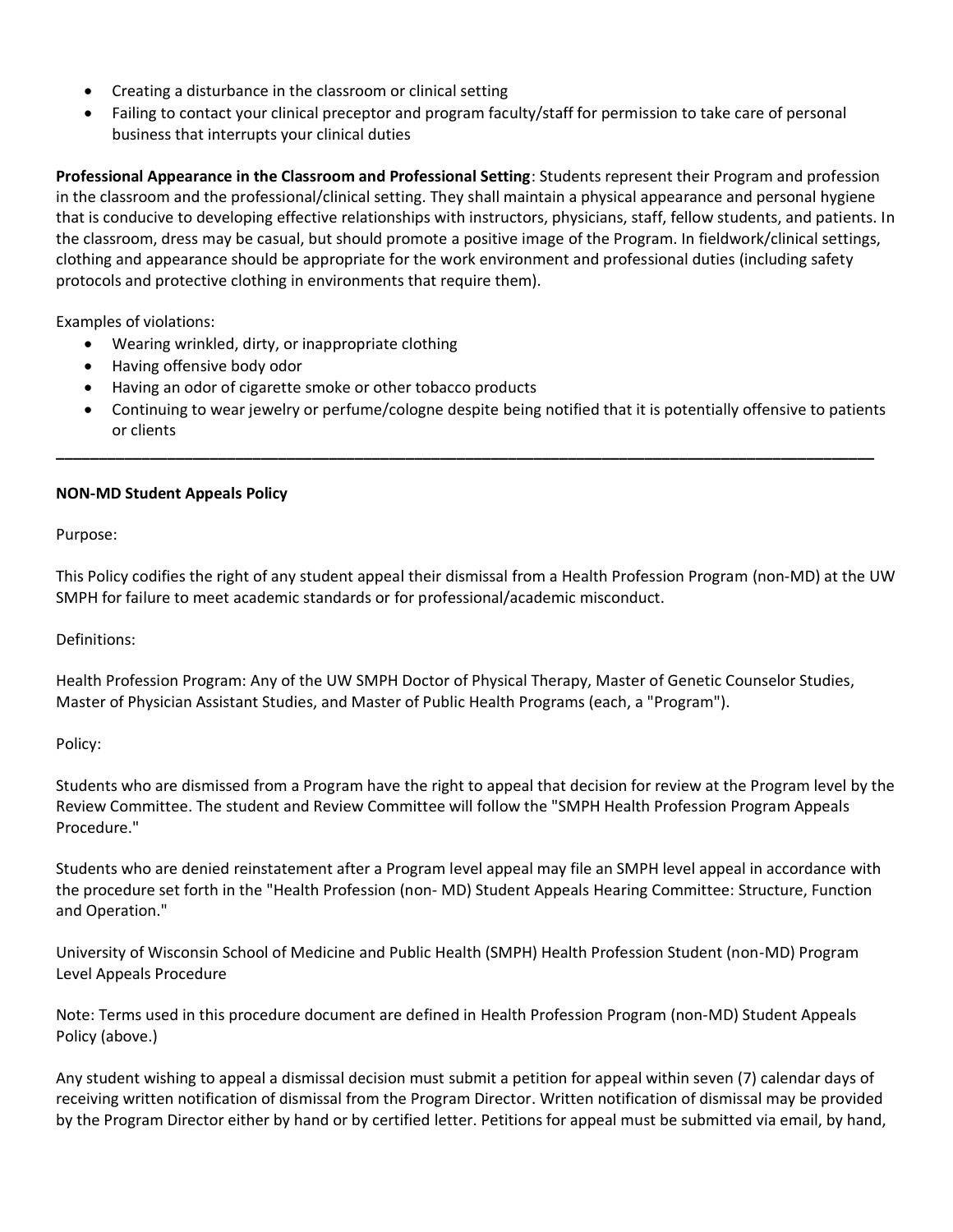or by certified letter. Petitions submitted after 7 days will not be considered. For clarity, a student receiving written dismissal notification on a Tuesday has until midnight on the following Tuesday to submit their petition.

Petitions for appeal must outline the student's basis for appeal, including a statement of the specific reason(s) for disagreement with the dismissal or explanation of the extenuating circumstances that interfered with the student's academic performance and/or professionalism.

The student's status shall remain that of dismissed throughout the appeals process, and they shall have no active standing in SMPH during the appeal process.

The Review Committee shall be comprised of members selected by the Program.

The student's in-person attendance at the appeal hearing is mandatory. The Program Director will endeavor to schedule the hearing within four (4) weeks of the student's request for an appeal and at a time that is mutually agreeable to the student and all Review Committee members.

A quorum of at least two-thirds (2/3) voting Review Committee members must be able to attend the appeal hearing in person.

At least three (3) full business days before the appeal hearing, the student must submit a written statement, maximum three (3) pages (excluding relevant appendices) to the Program Director, describing the basis of the appeal, steps taken to alleviate the circumstances that led to dismissal, and a proposed plan for improvement along with any supporting documentation or evidence.

The student may be accompanied by one support person during the appeal hearing. This person and his or her relationship to the student must be identified in the written statement.

The Program Director will provide the Review Committee members with copies of the student's notification of dismissal, a summary of the basis of the dismissal, the student's petition for appeal, and any materials provided by the student at least one full business day before the hearing.

The Review Committee members shall have access to the student's relevant SMPH records before the hearing.

The student's support person may speak to the student during the appeal hearing to provide support and consultation, but not address the Review Committee.

Only voting and ex officio members of the Review Committee and the student and his or her support person may be present during the appeal hearing.

The Program Director shall act as Chairperson of the Review Committee. The appeal hearing will proceed as follows:

- Introduction of the student and committee members
- Chairperson assigns one person to take minutes and describes the basis of the dismissal, including applicable policy
- The student has a reasonable amount of time (15 minutes) to make a statement to the Review Committee and present supporting evidence
- The Review Committee can ask the student relevant questions
- The student may make a final statement and is then dismissed
- The Review Committee deliberates in closed session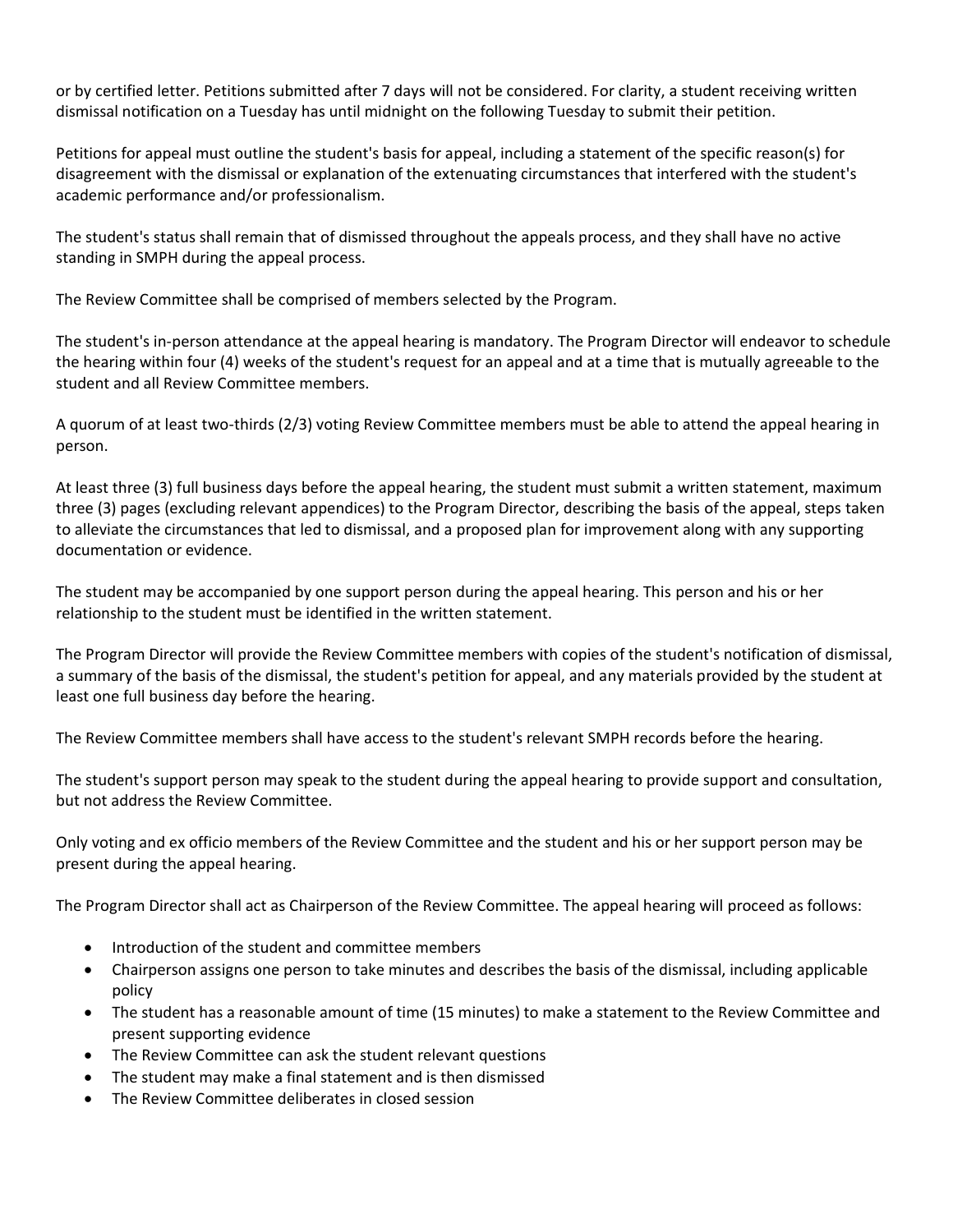Appeals determinations are made by simple majority vote of the Review Committee. The Program Director does not vote except in instances when the Review Committee is otherwise tied on whether to grant the appeal. The Program Director cannot overrule a majority decision of the Review Committee.

If the appeal is granted, the Review Committee will establish the student's obligations for reinstatement in the Program.

The Program Director will notify the student of the Review Committee's decision by telephone and/or email within 24 hours of the appeal hearing, to be followed within five (5) business days by a written letter. The Program Director shall also notify the student's faculty advisor and the Senior Associate Dean for Academic Affairs, or their designee.

Details discussed during the appeal hearing and the outcome are private and will only be disclosed as permitted by the Family Educational Rights and Privacy Act ("FERPA") 20 U.S.C. s. 1232g.

Written documentation of the Review Committee's decision will be summarized in minutes for the meeting and will include:

- Brief Summary of Events
- Brief description of the Process
- Findings of the Review Committee
- Decision of the Review Committee
- Minutes will be reviewed for accuracy by the chair within one week of the hearing and maintained confidentially by the Health Professional Program, with a copy in the student's secure record

If the Review Committee denies the appeal for reinstatement, the student may file an appeal in accordance with the process set fo1ih in the "University of Wisconsin School of Medicine and Public Health (SMPH) Health Professional (non-MD) Student Appeals Hearing Committee: Structure, Function and Operation."

Health Profession (non-MD) Student Appeals Hearing Committee: Structure, Function and Operation

Note: Terms used in this procedure document are defined in Health Profession Program (non-MD) Student Appeals Policy (above.)

A student who appeals a dismissal from their Program per the Health Profession Student (non-MD) Program Level Appeals Procedure and is denied reinstatement may request a hearing to appeal the Review Committee's decision by contacting in writing the SMPH Senior Associate Dean for Academic Affairs, or their designee, within fifteen (15) business days of the date of the decision.

The written appeal request must specifically identify the basis for appeal, such as specific reason(s) for disagreement with the dismissal or explanation of the extenuating circumstances that interfered with the student's academic performance and/or professionalism.

A Case-Specific Appeals Hearing Meeting will be convened within fifteen (15) business days of the student's request for an Appeal Hearing to minimize disruption to their desired course of study in the event of a successful appeal. However, a student may request up to fifteen (15) additional business days to prepare their appeal at the time of their request. Exceptions may be considered by the committee chair due to emergency circumstances upon consultation with university legal counsel.

Voting members for a Case-Specific Appeals Hearing Meeting will be drawn from an appointed SMPH At-Large Appeals Hearing Committee that consists of two academic leaders representing each of the Programs (academic leaders include SMPH Associate Deans, Assistant Deans, Program Directors, Associate Program Directors, and Student Service Directors). Members from the At-Large Appeals Hearing Committee will be contacted to identify a working cohort that can be convened in a timely fashion for a Case-Specific Appeals Hearing Meeting when appeals from students are requested.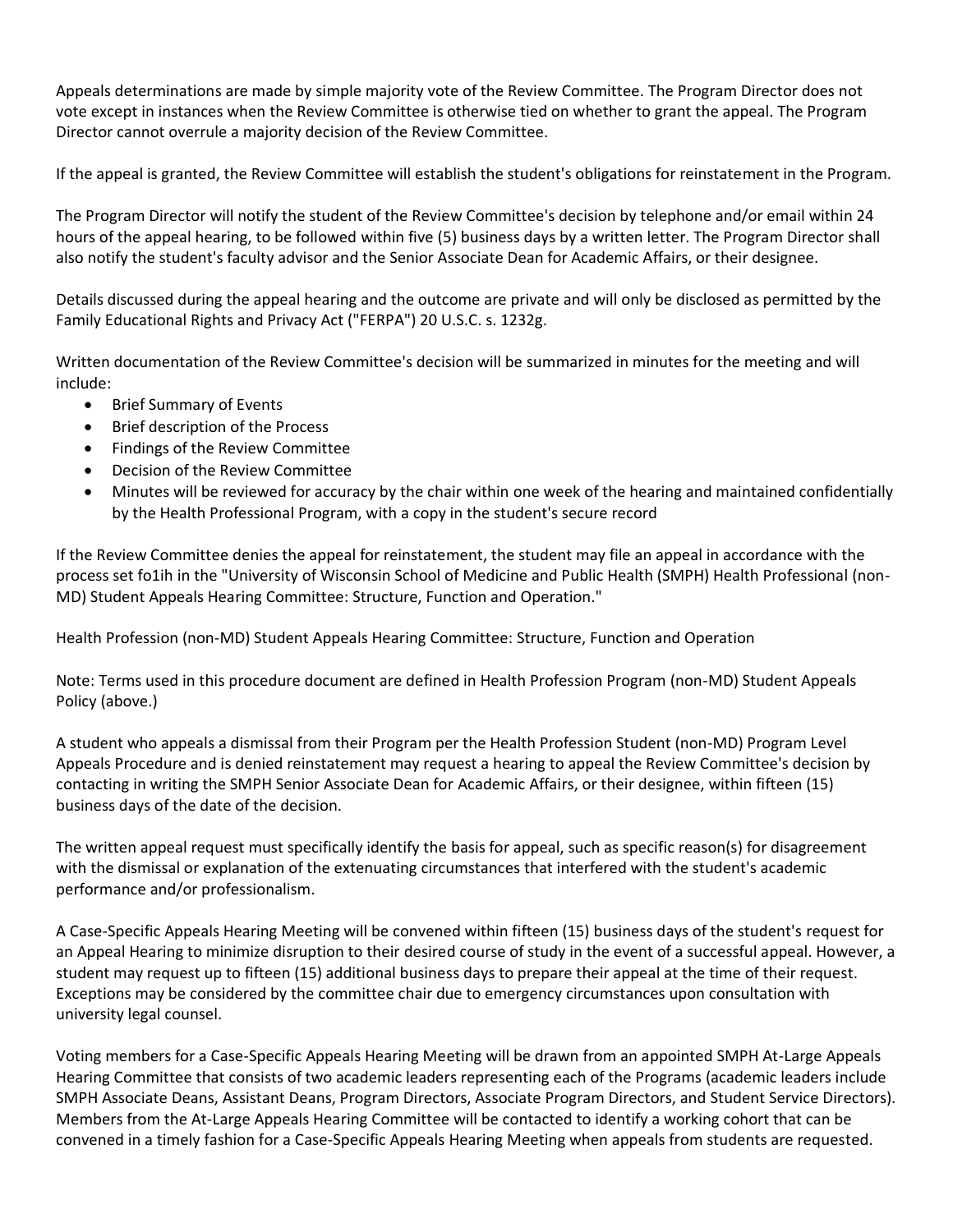Three (3) voting members from the At Large Appeals Hearing Committee will be convened for a Case-Specific Appeals Hearing Committee meeting. The voting members will represent three (3) different Programs (including Doctor of Medicine) for each case. There will be NO representation on the convened Case-Specific Appeals Hearing Committee from the Program that the student is or has been recently enrolled in. For example, if a student from Physical Therapy is recommended for dismissal by that Program due to academic standing and/or professionalism issues based on existing policies and procedures as outlined in its student handbook, Physical Therapy faculty/staff will NOT be members of the convened Case-Specific Hearing Appeals Committee for that student's appeal.

The Senior Associate Dean for Academic Affairs or their designee will serve as the non-voting chair for the At-Large Appeals Hearing Committee. The office of the Senior Associate Dean for Academic Affairs will serve as the coordinating office to convene the Case-Specific Appeals Hearing Committee and as the neutral contact for the convened committee members, the Program leadership, and the student.

At least three (3) full business days (excluding weekends and holidays) prior to the Case- Specific Appeals Hearing Committee Meeting, the Program recommending dismissal must submit to the office of the Senior Associate Dean for Academic Affairs a document describing the basis of the decision to dismiss the student. The Program's document will be distributed to members of the convened Case-Specific Appeals Hearing Committee and to the student for review. The document may not exceed three (3) pages, but relevant appendices may be attached. Related policies from the student handbook must be attached if they are being used as a basis for dismissal.

At least three (3) full business days (excluding weekends and holidays) prior to the Case- Specific Appeals Hearing Committee Meeting, the student should submit to the office of the Senior Associate Dean for Academic Affairs a document outlining the basis for their appeal. The document will be distributed to members of the convened Case-Specific Appeals Hearing Committee and to the Program leadership for review. The document may not exceed three (3) pages, but relevant appendices may be attached. Related policies from the student handbook must be attached if the student's appeal alleges that policies were not followed.

The Case-Specific Appeals Hearing Committee will still convene and render a decision even if no materials are received from the student regarding the appeal or in the event the student does not attend the hearing. The student may appear in person to present information at the Case-Specific Appeals Hearing Committee Meeting even if materials are not submitted in writing prior to the meeting.

The Student may bring one advisor or representative of the student's choice to the Case- Specific Appeals Hearing Committee Meeting. The advisor may be a lawyer. The advisor may counsel the student but may not address the committee except as authorized by the non-voting chair. The student is expected to present their own case and respond directly to any questions asked during the meeting.

The student, and their advisor or representative will be invited to attend a portion of the Case-Specific Appeals Hearing Committee Meeting. The student may present their appeal orally and will be expected to answer questions from committee members. The student will have the opportunity to provide any additional information they have to support the appeal. The student, and the student's advisor, may be present when the Program leadership presents its position to the committee.

The involved Program leadership will provide its case for dismissal to the convened committee and will be available to answer questions. They may discuss appendix information used to support its decision. They may be present for the student presentation to the committee.

After the student and the Program leadership have presented their information to the committee, they (and the student's advisor) will be excused from the meeting. The committee and the chair will discuss the case. The committee will vote to make a recommendation to the chair in closed session. The non-voting chair will accept the committee's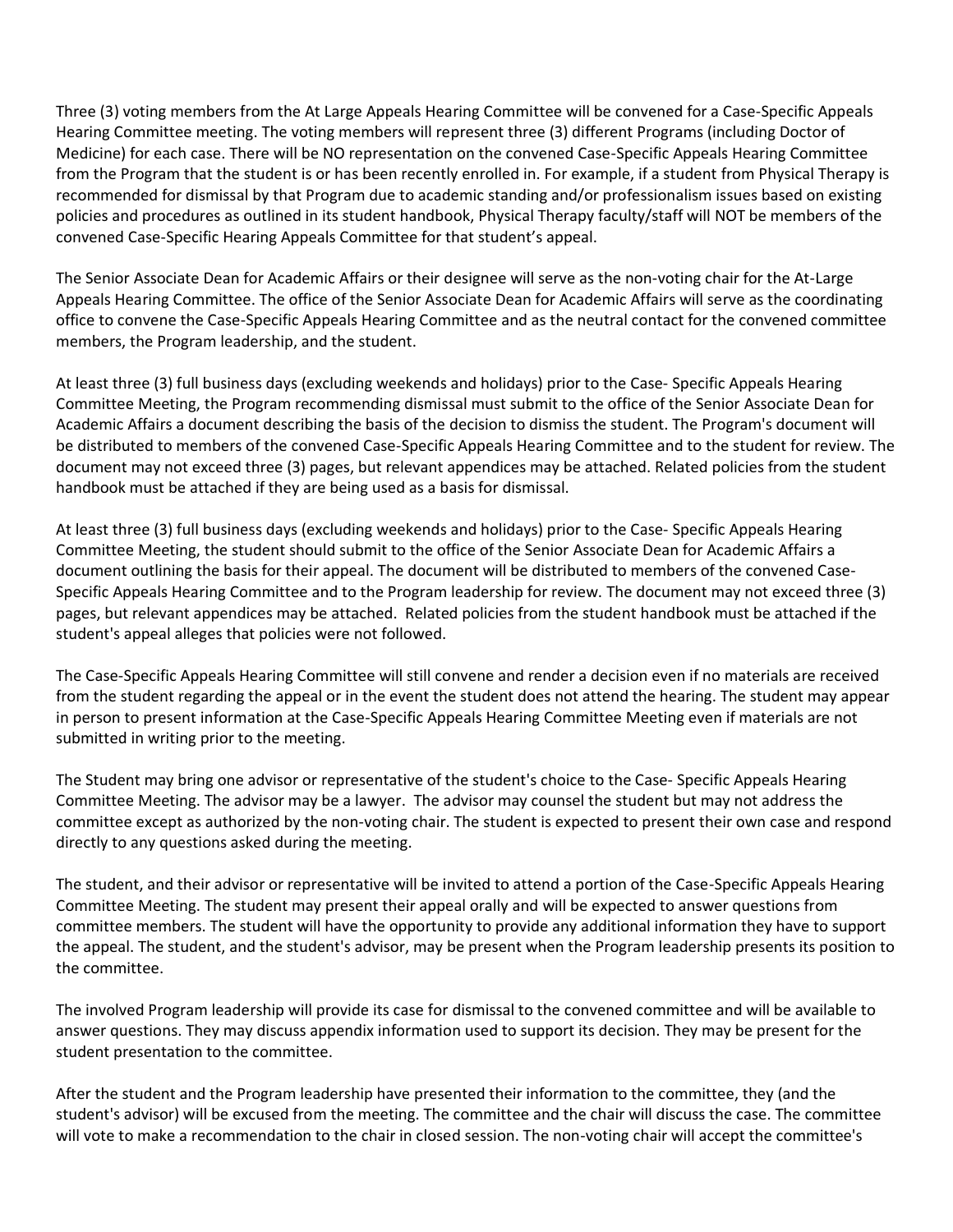recommendation based on majority committee vote unless the non-voting chair finds that the information in the record does not support the findings and recommendation of the committee; appropriate procedures were not followed by the committee; the decision was based on factors proscribed by state or federal law.

The non-voting chair may return the matter for reconsideration by the same committee or a different committee or may modify the decision on their own. The decision by the non-voting chair is final with no further right of appeal.

The non-voting chair will inform the student, the Dean of the SMPH, and the relevant Program Director of the final decision. Initial notification may be by email or phone and will be confirmed within seven (7) calendar days of the decision in a follow-up letter summarizing the outcome of the meeting and the basis for the decision.

Written documentation of the final decision will be summarized in minutes for the meeting and will include:

- a brief Summary of Events (student's position and Program's position)
- brief description of the Process.
- and the Final Decision.

Minutes will be reviewed for accuracy by the Chair and maintained confidentially in the office of the Senior Associate Dean for Academic Affairs. Details of the Case-Specific Hearing Committee Meeting and the outcome are private and will only be disclosed as permitted by the Family Educational Rights and Privacy Act ("FERPA"), 20 U.S.C. s. 1232g.

\_\_\_\_\_\_\_\_\_\_\_\_\_\_\_\_\_\_\_\_\_\_\_\_\_\_\_\_\_\_\_\_\_\_\_\_\_\_\_\_\_\_\_\_\_\_\_\_\_\_\_\_\_\_\_\_\_\_\_\_\_\_\_\_\_\_\_\_\_\_\_\_\_\_\_\_\_\_\_\_\_\_\_\_\_\_\_\_\_\_

## **Resolution of Health Professions Program Student Grievances**

## Purpose

This document states the policy granting UW SMPH Health Profession Program students the right to request a grievance hearing if the student feels he or she was graded or evaluated unfairly. This document further provides the formal procedures for objective, consistent review, and adjudication of such grievances if they cannot be resolved through preliminary informal measures.

## Definitions

Health Profession Program: Any of the UW SMPH Doctor of Medicine, Doctor of Physical Therapy, Master of Genetic Counselor Studies, Master of Physician Assistant Studies, and Master of Public Health Programs (each, a " Program")

Grievance: a complaint made by a student alleging that the student received a grade or academic evaluation that was arbitrary, capricious, or discriminatory - i.e., unfairly based on race, gender, religion, personal animus, or any other factor(s) other than objective assessment of the student's academic performance and/or the student's compliance with his or her Program's Professional Behavior Code.

Grievance Board: the committee of UW SMPH faculty and staff that provides formal review and adjudication of Grievances when informal resolution measures are unsuccessful.

## Policy

SMPH students have the right to fair and equitable treatment with respect to grading and evaluation and may dispute a grade that they feel was awarded unfairly.

Students are expected to make reasonable efforts to resolve Grievances informally and directly, but if those efforts fail, any student may file a request for a Grievance hearing.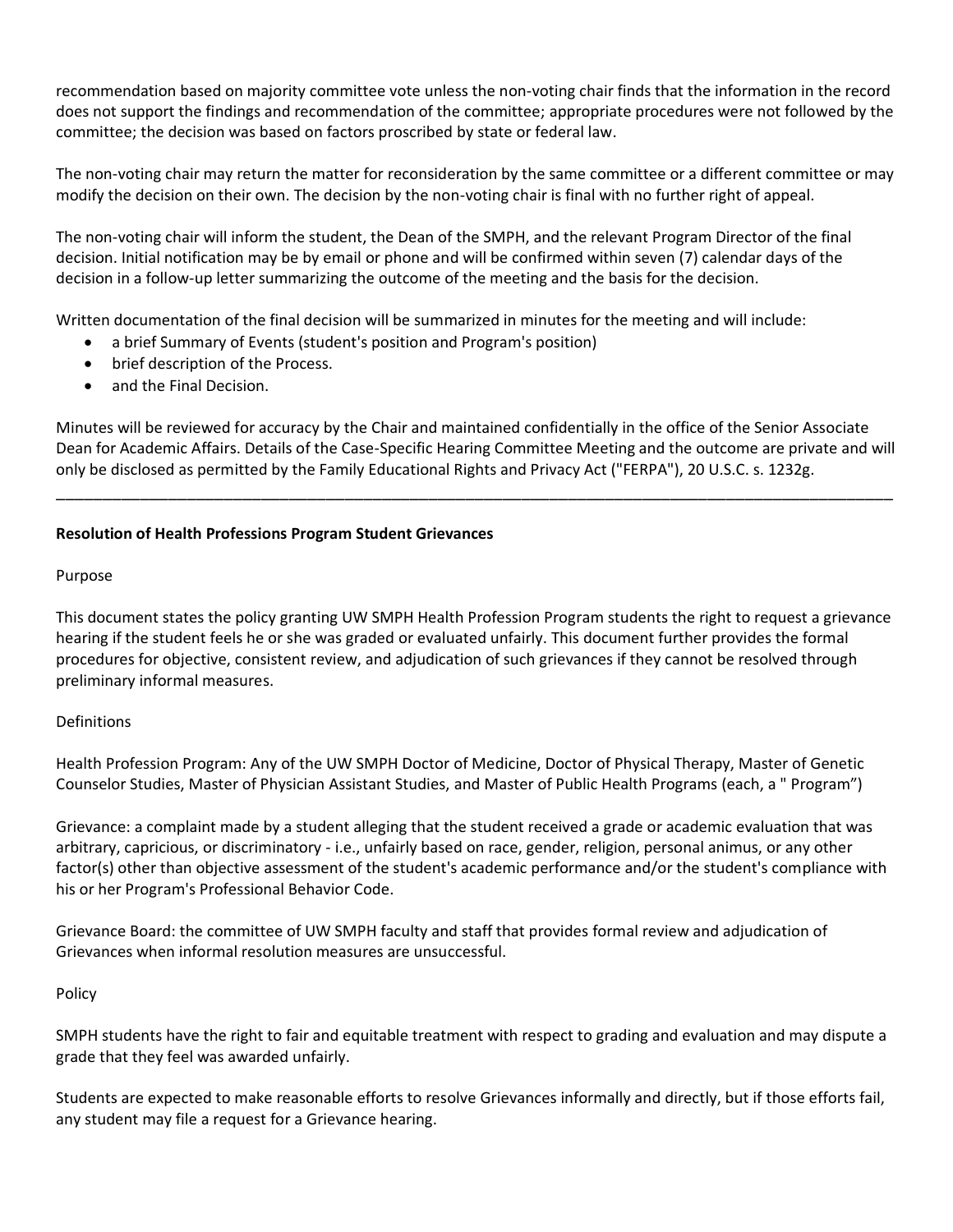The student and Program will follow the SMPH Health Profession Program Grievance Procedure for formal resolution of any Grievance.

UW School of Medicine and Public Health SMPH Health Profession Program Grievance Procedure

Note: Terms used in this procedure document are defined in UW SMPH Policy (number): Resolution of Health Profession Program Student Grievances.

## Informal Resolution

Students should first attempt to resolve a Grievance informally with the SMPH faculty or staff member directly involved in the matter within thirty (30) days of receiving the disputed grade.

If the student feels the Grievance was insufficiently addressed, or, due to the nature of the grievance, is uncomfortable interacting directly with the SMPH faculty or staff member involved, the student should contact the person responsible for the course, e.g., the course director or clerkship/clinical director/administrator, for resolution according to individual course grading policies on grade disputes.

If the course-level review process does not resolve the Grievance, the student may request a review by the appropriate Program Director or Assistant Dean for Students.

The student's request for review must be in an email or written letter and include the reasons the student believes the grade or evaluation was unfair.

The Program Director or Assistant Dean for Students will attempt to resolve the Grievance through informal mediation with the parties involved within ten (I 0) business days of receiving the student's written request for review.

Following this review, the person responsible for the course makes the final decision.

The course director will inform the student of the final decision by telephone and/or email within 24 hours of the decision, to be followed within five (5) business days by a written letter.

If the Grievance has still not been resolved to the student's satisfaction, he or she may request a formal Grievance hearing as outlined below.

## Formal Resolution

Any student wishing to request a Grievance hearing must do so in an email or written letter to their Program Director or Assistant Dean of Students. The request must be submitted within seven (7) calendar days of receiving written notification of the final decision by the course director as outlined above. Petitions received after this time will not be considered. For clarity, a student receiving written grade/evaluation notification on a Tuesday has until midnight on the following Tuesday to submit their petition.

Requests for Grievance hearings must outline the student's basis of the Grievance, the person(s) against whom the Grievance is filed ("Respondent(s)"), the informal resolution efforts made thus far, and the remedy or correction requested.

The Program Director or Assistant Dean of Students will review the student's written statement for timeliness and completeness and to determine whether grounds for reconsideration have been reasonably established. If grounds for reconsideration have not been established, the final decision of the course director will be upheld. If grounds for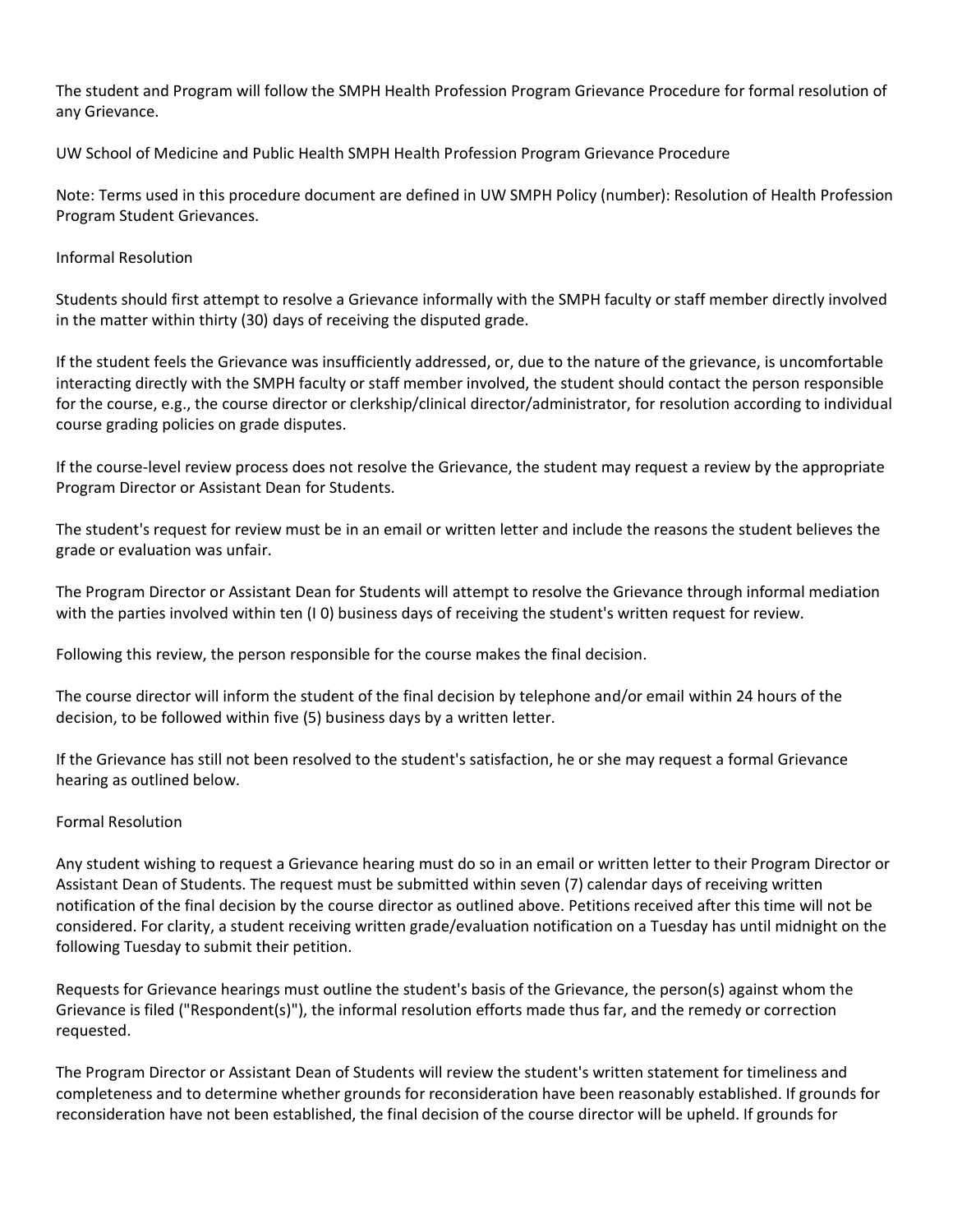reconsideration have been established, the Program Director or Assistant Dean of Students will notify the student and Respondent(s) and provide the Respondent(s) with a copy of the student's request for a hearing.

The Grievance Board shall be convened for a hearing within four (4) weeks of the student's request, at a time that is mutually agreeable to the Grievance Board members and both parties. A quorum of at least two-thirds (2/3) voting Grievance Board members must be able to attend the hearing in person.

The Grievance Board shall be comprised of the following members:

- Senior Associate Dean for Academic Affairs
- Associate Dean for Medical Student Education and Services
- Associate Dean for Public Health
- Associate Dean for Graduate Medical Education
- Director Continuing Professional Development
- Doctor of Physical Therapy Program Director
- Genetic Counseling Program Director
- Master of Public Health Associate Program Director
- Physician Assistant Program Director
- Administrative Director of Academic Affairs

The Senior Associate Dean for Academic Affairs shall serve as Chair of the Grievance Board and does not vote unless the Grievance Board is tied. The Chair cannot overrule a majority decision of the Grievance Board.

At least ten (10) business days prior to the hearing, both parties will provide the Chair of the Grievance Board with any additional documentation to be presented at the hearing. Each party may have one supp01t person at the hearing whose name and relationship to the patty must be identified in writing to the Chair at this time.

At least five (5) business days prior to the Grievance hearing, the chair will provide the parties and the Grievance Board members with the following:

- The names of the parties
- The nature of the issues to be heard and any relevant policies
- The date, time, and place of the hearing
- The names of each party's support person if any

To protect the confidentiality of the parties, the Grievance hearing shall be closed to the public unless otherwise agreed in writing by both parties. The student, Respondent(s) and any support people may attend the entire Grievance hearing other than the Grievance Board's deliberations.

The parties may confer with their respective support person, but the support person may not address the Grievance Board, question witnesses, or otherwise participate in the hearing.

The chair must recognize individuals before they speak. Once recognized, a party may speak without interruption, though the chair may announce and enforce time limits on each party to present its case.

The Grievance hearing will proceed as follows:

- Introduction of student, Respondent(s) and Grievance Board members.
- Chair assigns one person to take minutes, describes the nature of the issues at hand, including relevant policy, and reviews the hearing procedures, including time restraints, if any.
- The student makes their statement relevant to the Grievance and answers questions from the Grievance Board and Respondent(s);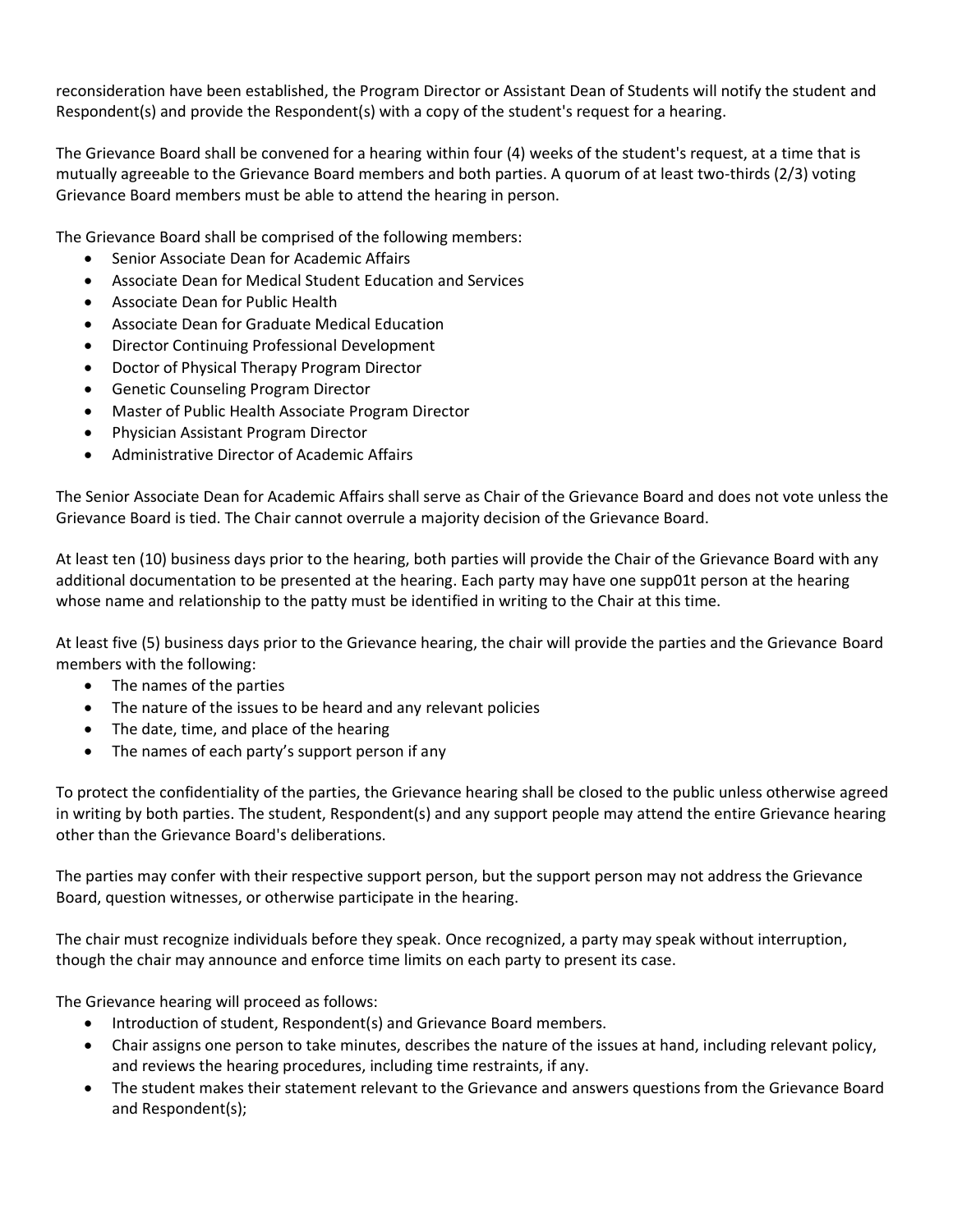- The Respondents(s) makes their statement relevant to the Grievance and answers questions from the Grievance Board and student.
- Each party may refute any statement by the other party and make a closing statement.
- Chair excuses parties and support people; and
- The Grievance Board deliberates in closed session.

Determinations of the Grievance Board are based on a "preponderance of the evidence" standard where the student bears the burden of proof. Specifically, the student must demonstrate that it is more likely than not that the grade or evaluation was based upon factor(s) other than objective assessment of the student's academic performance and/or the student's compliance with their Program's Professional Behavior Code. The Grievance Board should strive to reach consensus on a workable solution with a final determination made by simple majority as a last course of action.

If the Grievance Board finds that the student's Grievance has merit and that redress is possible, it will direct the Program Director or Assistant Dean of Students to implement an appropriate remedy. If the Grievance Board finds that the Grievance is without merit, it will so inform the Senior Associate Dean for Academic Affairs and the decision of the course director will stand final.

The Program Director or Assistant Dean of Students will notify the student of the Grievance Board's decision by telephone and/or email within 24 hours of the Grievance hearing, to be followed within five (5) business days by a written letter.

Details discussed during the Grievance hearing and the outcome are private and will only be disclosed as permitted by the Family Educational Rights and Privacy Act ("FERPA"), 20 U.S.C. s. 1232g.

Written documentation of the final decision will be summarized in minutes for the meeting and will include:

- Brief Summary of Events (student's position and Respondent(s) position
- Brief description of Process
- Findings of the Grievance Board
- Recommendations of the Grievance Board

Minutes will be reviewed for accuracy by the chair within one week of the hearing and maintained confidentially by the Health Professional Program, with a copy in the student's secure record.

**\_\_\_\_\_\_\_\_\_\_\_\_\_\_\_\_\_\_\_\_\_\_\_\_\_\_\_\_\_\_\_\_\_\_\_\_\_\_\_\_\_\_\_\_\_\_\_\_\_\_\_\_\_\_\_\_\_\_\_\_\_\_\_\_\_\_\_\_\_\_\_\_\_\_\_\_\_\_\_\_\_\_\_\_\_\_\_\_\_\_\_\_\_\_\_\_\_\_**

## **SMPH Student Mistreatment Policy**

#### Purpose

The purpose of this policy is to articulate UW SMPH's zero-tolerance stance on the mistreatment of students, to delineate reporting procedures, to articulate the institutional response to reports of mistreatment, and to ensure that mistreatment reporters experience no retaliation.

## Definitions

Mistreatment: In accordance with the American Association of Medical Colleges, UW SMPH defines mistreatment as:

- Public belittlement or humiliation
- Threats of physical harm or actual physical punishment
- Requirements to perform personal services (e.g., shopping)
- Being subjected to unwanted sexual advances
- Being asked for sexual favors in exchange for desired grades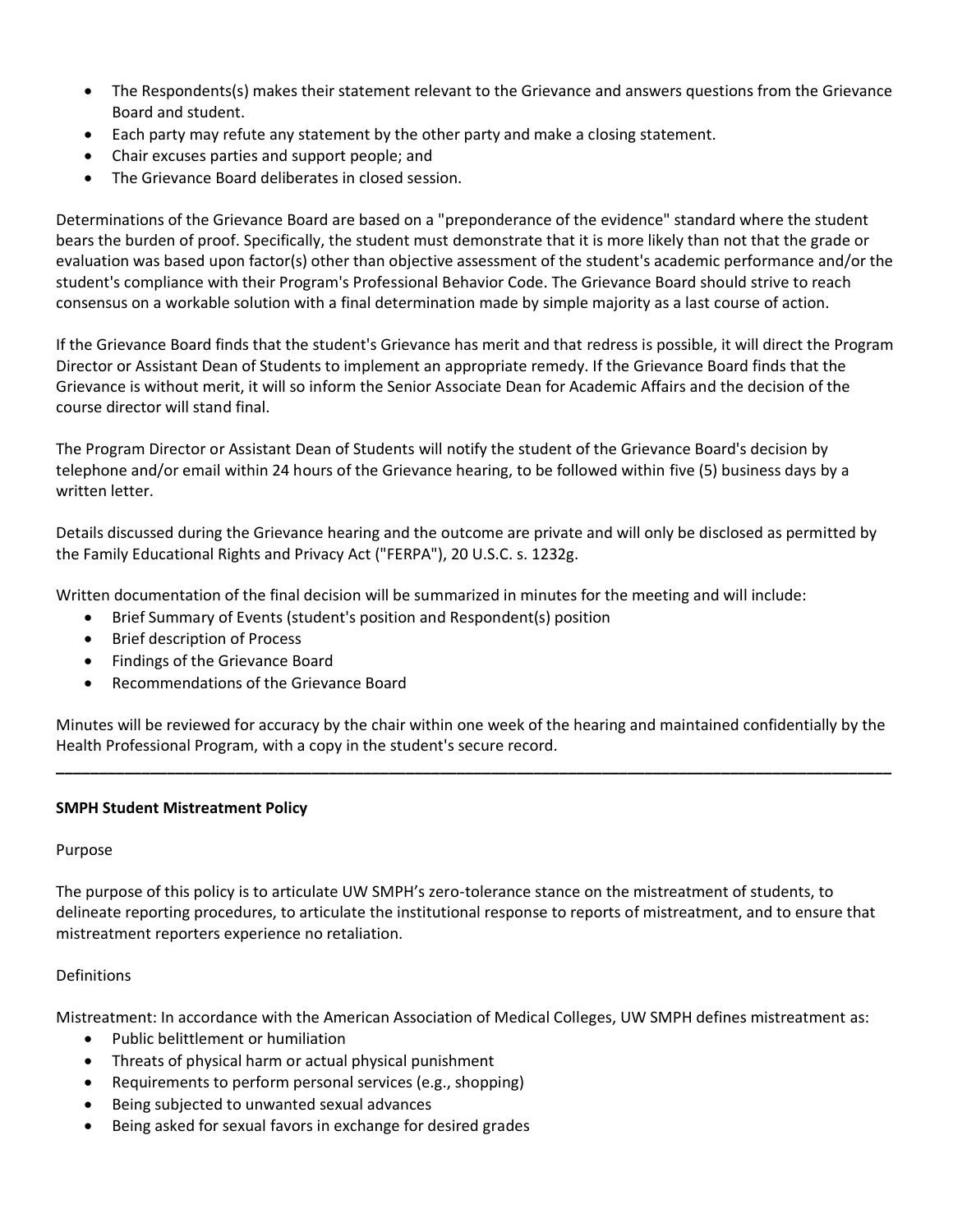- Being denied opportunities for training because of gender, race, ethnicity, or sexual orientation, physical ability, or age
- Being subjected to offensive remarks based on gender, race, ethnicity or sexual orientation
- Receiving low grades or negative evaluations because of gender, race, ethnicity, or sexual orientation

Retaliation: Adverse action taken against an individual in response to, motivated by, or in connection with an individual's complaint of mistreatment, participation in an investigation of such complaint and/or opposition of mistreatment in the educational or workplace setting

Student Mistreatment Triage Committee: A committee comprised of four, dean-appointed members holding senior leadership positions at UW SMPH; this committee triages reports of student mistreatment and ensures that reports are thoroughly investigated and resolved in a fair and timely fashion by the appropriate party; this committee also documents incident resolution information and informs the incident reporters of outcomes when appropriate.

## Policy

- UW SMPH prioritizes a safe, supportive, and professional learning environment, and as a result does not tolerate mistreatment of its students, by any individual, at any UW SMPH educational or training site.
- Anyone who witnesses or experiences student mistreatment at a UW SMPH educational or training site is strongly encouraged to report it.
- All UW SMPH faculty and staff who witness student mistreatment at UW SMPH educational and training sites are required to report it.
- No individual who in good faith reports or complains of mistreatment or provides information relevant to a mistreatment investigation or proceeding may be subjected to retaliation.
- False claims of mistreatment or unprofessionalism will not be tolerated. A person will be held accountable for making a frivolous or malicious complaint of harassment. Colleagues who on good faith assist others in raising a complaint of harassment by offering advice, moral support, or giving testimony or documentary evidence in support of a complaint of harassment are protected.
- To report a mistreatment incident, individuals may use any of the following resources:
	- o The UW SMPH online reporting form, which allows the reporter to remain anonymous if so desired: [www.med.wisc.edu/studentmistreatment](http://www.med.wisc.edu/studentmistreatment)
	- o Any of the following UW SMPH personnel:
		- Assistant Dean for Students
		- $\mathbf{r}$ UW SMPH Human Resources Manager
		- Program Director for appropriate health professional program a.
		- Any member of the Office of Student Services for appropriate program
		- $\blacksquare$ Any member of the Office of Multicultural Affairs
		- $\mathbf{r}$ Any course director
		- $\mathbf{r}$ Any course instructor
		- $\blacksquare$ Any course administrator
		- $\blacksquare$ The UW SMPH ombudsperson
		- Any member of the Student Mistreatment Triage Committee  $\blacksquare$
		- $\blacksquare$ Any of the following UW-Madison personnel:
		- UW-Madison Bias and Hate Incident Reporting  $\blacksquare$
		- Office of Compliance  $\blacksquare$
		- Title IX Coordinator
		- Dean of Students Office
- In addition to the reporting resources above, mistreatment incidents concerning UW Madison PA Program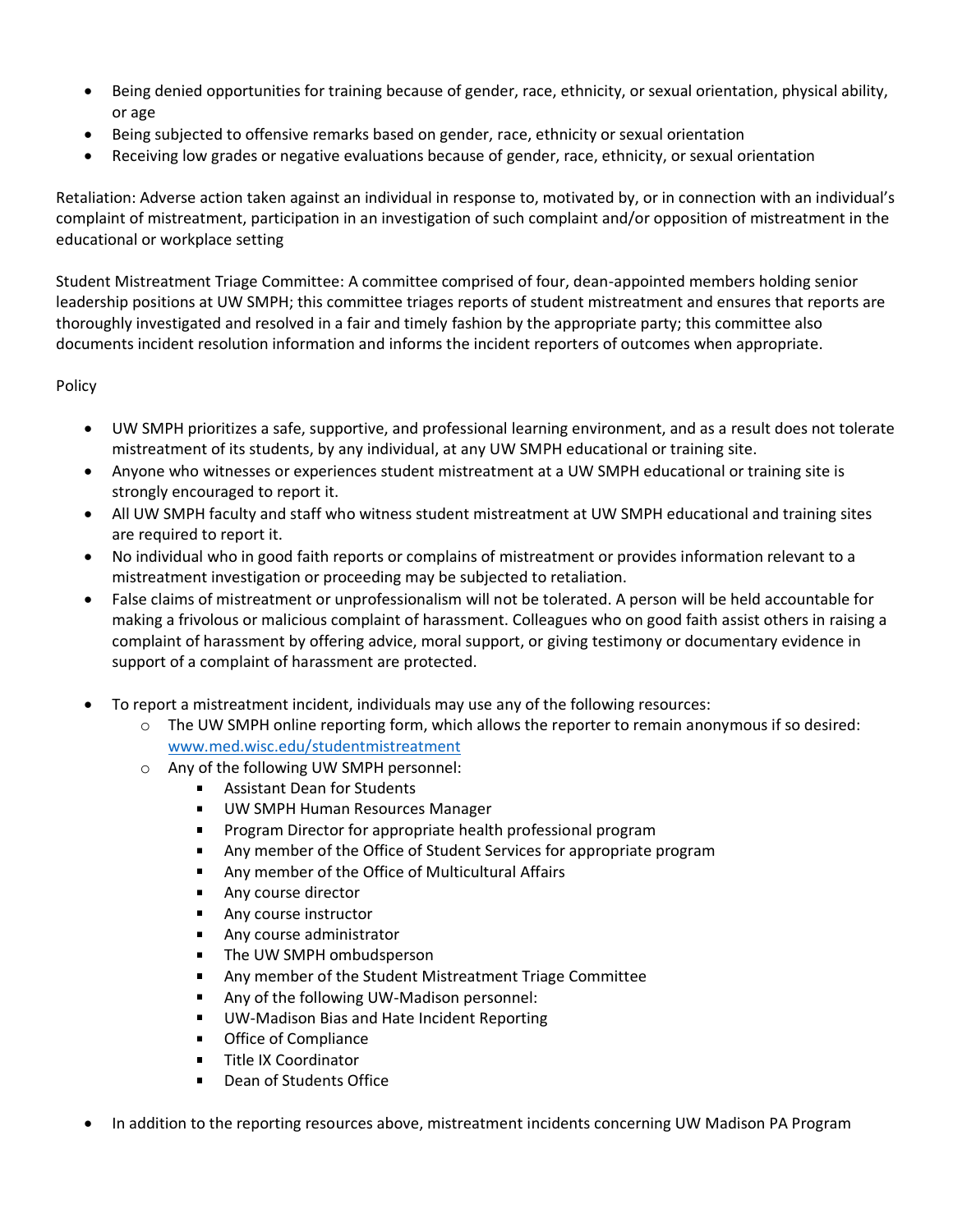students may be reported to:

- o Director of Student Services/Title IV Coordinator Erin McCarthy Orth
- o Any member of the PA Program faculty or staff
- Upon receiving a report of student mistreatment, the above personnel are required to complete the UW SMPH online reporting form if a report has not yet been submitted. Personnel submitting a report via the online form shall respect the wishes of any student to remain anonymous.
- Reports entered into the online reporting form will be automatically uploaded into a database that the Student Mistreatment Triage Committee will use for tracking and quality improvement.
- The Student Mistreatment Triage Committee will investigate reports of mistreatment and ensure that incidents of mistreatment are addressed in a manner that is timely and fair to the concerned parties.
- The Student Mistreatment Triage Committee will document incident resolution information and inform incident reporters of outcomes when appropriate.
- All students (new and continuing), resident teachers, faculty teachers, and SMPH administrative staff will receive training on identifying and reporting mistreatment on an annual basis.

**\_\_\_\_\_\_\_\_\_\_\_\_\_\_\_\_\_\_\_\_\_\_\_\_\_\_\_\_\_\_\_\_\_\_\_\_\_\_\_\_\_\_\_\_\_\_\_\_\_\_\_\_\_\_\_\_\_\_\_\_\_\_\_\_\_\_\_\_\_\_\_\_\_\_\_\_\_\_\_\_\_\_\_\_\_\_\_\_\_\_\_\_\_\_\_\_\_\_**

## **POLICY ON FLU VACCINATION**

#### PURPOSE

To provide policy and procedures for annual seasonal influenza (flu) vaccination of employees. The Centers for Disease Control and Prevention (CDC) recommends annual influenza immunization for all health care workers to prevent the spread of influenza. As a healthcare organization, the University of Wisconsin School of Medicine and Public Health (SMPH), as part of UW Health, recognizes and supports the benefits of an annual influenza program. Influenza vaccination is a key component in the prevention of influenza to patients and co- workers along with appropriate hand hygiene and standard precautions, including cough etiquette.

## POLICY

All covered persons are required to either receive an annual vaccine or provide a medical or religious waiver by December 1 of each calendar year. SMPH employees and students can receive the vaccine through the University flu vaccine clinics or through their own health care provider.

#### PERSONS AFFECTED

This policy applies to all faculty, staff, and students, both part-time and full-time, including temporary, per diem and Graduate Medical Education trainees. This policy also applies to all volunteers who regularly work in UW Health facilities, contract employees, medical students, and students on clinical rotation in UW Health facilities. For purposes of this policy, all persons affected shall be referred to as "employees" even though no employment relationship may exist. Affiliation agreements and contracts should place the responsibility for this requirement on the school or agency.

#### **PROCEDURE**

All employees are required to receive an influenza vaccine or provide documentation of medical or religious waiver by December 1 of each year. Waivers do not need to be submitted annually.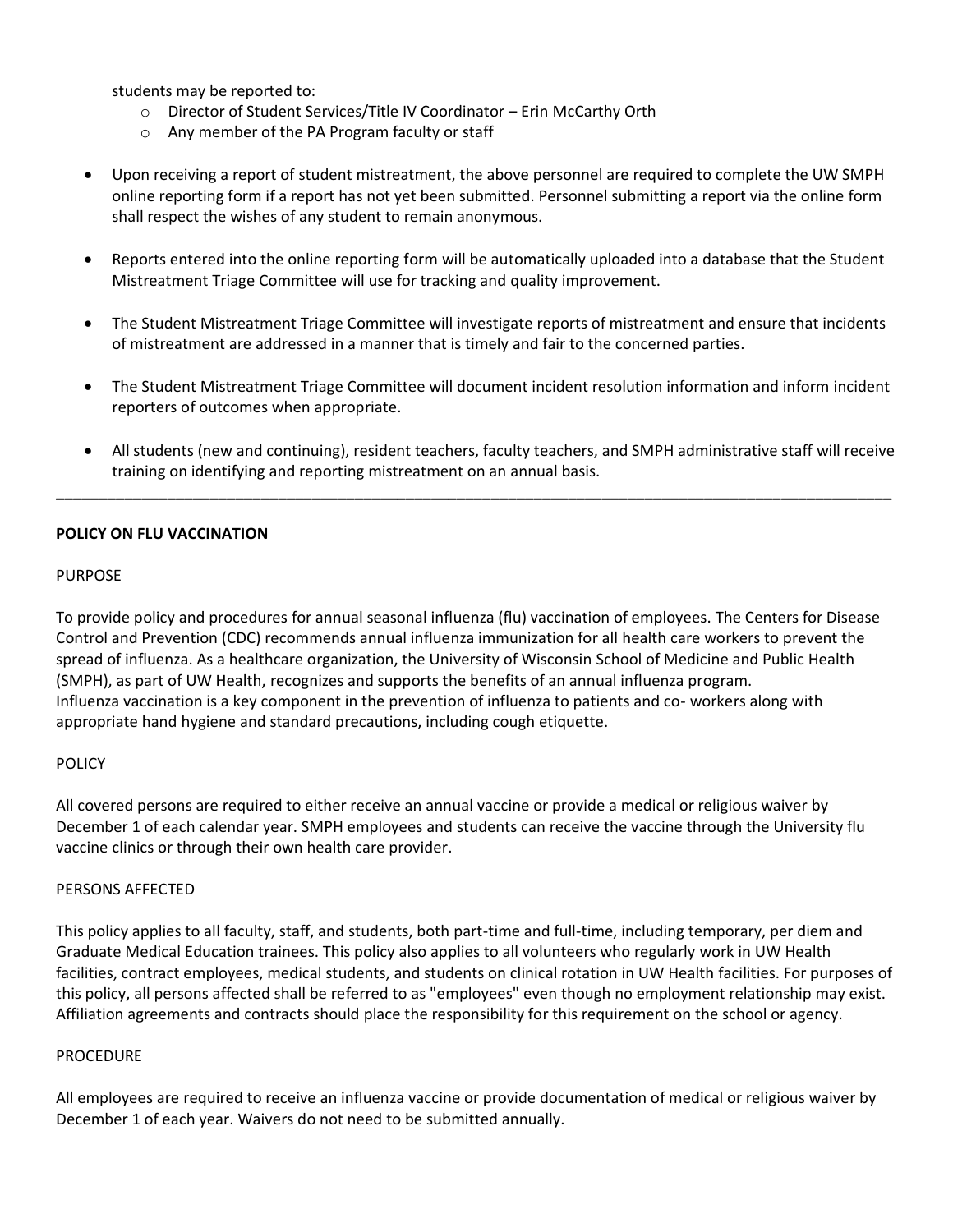- Medical Waiver: A medical waiver must be signed by the health care provider and returned to the Dean's Office Human Resources by December 1. Waivers will be considered confidential medical information and not shared with departments or supervisors.
- Religious Waiver: A religious waiver must be completed, signed and returned to the Dean's Office Human Resources by December 1.

Falsification of waivers may be cause for discipline in accordance with university policies.

Records will be maintained documenting vaccinations and waivers. If a national vaccine shortage occurs, UW Health leadership may modify, suspend, or revoke all or part of this policy.

**\_\_\_\_\_\_\_\_\_\_\_\_\_\_\_\_\_\_\_\_\_\_\_\_\_\_\_\_\_\_\_\_\_\_\_\_\_\_\_\_\_\_\_\_\_\_\_\_\_\_\_\_\_\_\_\_\_\_\_\_\_\_\_\_\_\_\_\_\_\_\_\_\_\_\_\_\_\_\_\_\_\_\_\_\_\_\_\_\_\_\_\_\_\_\_\_\_**

**\_\_\_\_\_\_\_\_\_\_\_\_\_\_\_\_\_\_\_\_\_\_\_\_\_\_\_\_\_\_\_\_\_\_\_\_\_\_\_\_\_\_\_\_\_\_\_\_\_\_\_\_\_\_\_\_\_\_\_\_\_\_\_\_\_\_\_\_\_\_\_\_\_\_\_\_\_\_\_\_\_\_\_\_\_\_\_\_\_\_\_\_\_\_\_\_\_\_**

**\_\_\_\_\_\_\_\_\_\_\_\_\_\_\_\_\_\_\_\_\_\_\_\_\_\_\_\_\_\_\_\_\_\_\_\_\_\_\_\_\_\_\_\_\_\_\_\_\_\_\_\_\_\_\_\_\_\_\_\_\_\_\_\_\_\_\_\_\_\_\_\_\_\_\_\_\_\_\_\_\_\_\_\_\_\_\_\_\_\_\_\_\_\_\_\_\_\_**

**\_\_\_\_\_\_\_\_\_\_\_\_\_\_\_\_\_\_\_\_\_\_\_\_\_\_\_\_\_\_\_\_\_\_\_\_\_\_\_\_\_\_\_\_\_\_\_\_\_\_\_\_\_\_\_\_\_\_\_\_\_\_\_\_\_\_\_\_\_\_\_\_\_\_\_\_\_\_\_\_\_\_\_\_\_\_\_\_\_\_\_\_\_\_\_\_\_\_**

## **UW POLICIES**

#### **Annual Security/Fire Safety Report**

• <https://uwpd.wisc.edu/content/uploads/2020/11/2020-ASR-FINAL-112020.pdf>

#### **FERPA Brochure**

• <https://registrar.wisc.edu/ferpa/>

#### **Academic Integrity/Academic Misconduct**

• [https://docs.legis.wisconsin.gov/code/admin\\_code/uws/14.pdf](https://docs.legis.wisconsin.gov/code/admin_code/uws/14.pdf)

#### **Nonacademic Misconduct**

- [https://docs.legis.wisconsin.gov/code/admin\\_code/uws/17/](https://docs.legis.wisconsin.gov/code/admin_code/uws/17/)
- **Conduct on University Lands**
	- [https://docs.legis.wisconsin.gov/code/admin\\_code/uws/18/](https://docs.legis.wisconsin.gov/code/admin_code/uws/18/)

#### **UW Safe Learning & Work Environment Guide**

• <https://compliance.wisc.edu/safe-learning-work-guide/>

#### **When Classwork & Religious Observance Conflict**

• <https://secfac.wisc.edu/academic-calendar/#religious-observances>

#### **RESOURCES**

#### **STUDENT SERVICES**

#### **WISCARD – UW Student ID**

<https://wiscard.wisc.edu/>

#### **Dean of Students Office**

70 Bascom Hall, 500 Lincoln Drive Madison, WI 53706-1380 Email: [dean@studentlife.wisc.edu](mailto:dean@studentlife.wisc.edu) Phone: 608-263-5700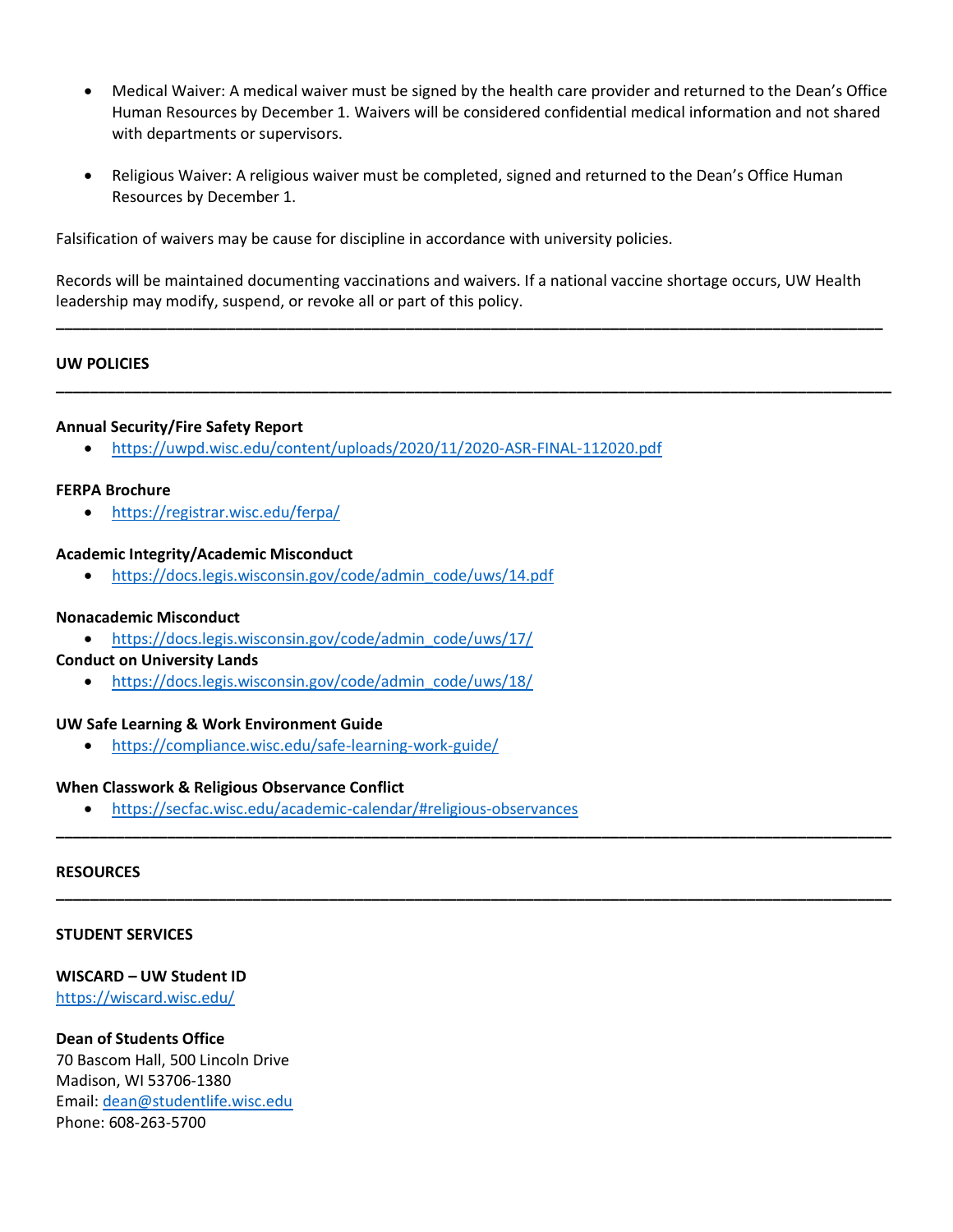Web:<https://doso.students.wisc.edu/>

#### **Report Harassment or Unprofessional Behavior**

[https://www.med.wisc.edu/education/mistreatment-discrimination-harassment-of-students/student-mistreatment](https://www.med.wisc.edu/education/mistreatment-discrimination-harassment-of-students/student-mistreatment-reporting-form/)[reporting-form/](https://www.med.wisc.edu/education/mistreatment-discrimination-harassment-of-students/student-mistreatment-reporting-form/)

## **Bursar's Office**

<https://bursar.wisc.edu/>

Information and resources on student tuition billing and payments, refunds, remissions, and loans serviced by UW-Madison

#### **Office of Student Financial Aid**

333. E. Campus Mall, #9701 Madison, WI 53715-1382 Email: [finaid@finaid.wisc.edu](mailto:finaid@finaid.wisc.edu) Phone: 608-262-3060 Web:<https://financialaid.wisc.edu/>

## **SMPH Financial Aid Advisor**

Emma Crawford Phone: 608-263-3060 [emma.crawford@wisc.edu](mailto:emma.crawford@wisc.edu)

#### **UW-Madison FAFSA School Code**: 003895

FAFSA:<https://studentaid.ed.gov/sa/fafsa>

#### **Using Student Center to Track Financial Aid**

<https://finaid.wisc.edu/pdf/studentcenter.pdf>

#### **McBurney Disability Resource Center**

702 W. Johnson Street, Suite 2104 Madison, WI 53715-1007 Phone: 608-263-2741 Email: [mcburney@studentlife.wisc.edu](mailto:mcburney@studentlife.wisc.edu) Web:<https://mcburney.wisc.edu/>

## **Gender and Sexuality Campus Center**

716 Langdon Street, Red Gym 123 Madison, WI 53706 Phone: 608-265-3344 Email: [lgbt@studentlife.wisc.edu](mailto:lgbt@studentlife.wisc.edu) Web:<https://lgbt.wisc.edu/>

#### **Campus Multicultural Student Center**

716 Langdon Street, Red Gym 2<sup>nd</sup> Floor Madison, WI 53706 Phone: 608-262-2503 <https://msc.wisc.edu/>

**SMPH Office of Multicultural Affairs** 750 Highland Avenue, HSLC 2130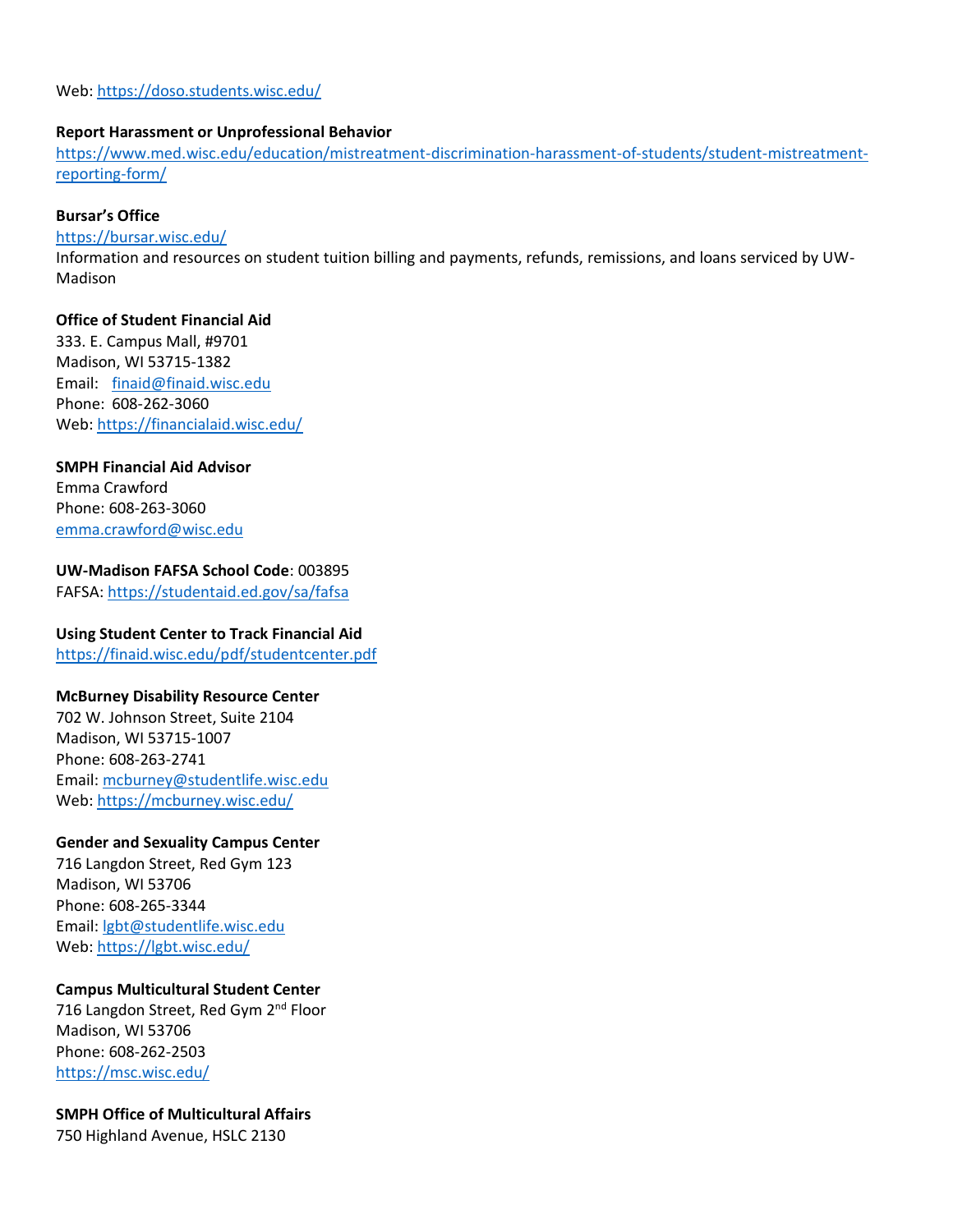Madison, WI 53705 Phone: 608-265-4867 Email: [oma@med.wisc.edu](mailto:oma@med.wisc.edu) <https://www.med.wisc.edu/about-us/diversity/students/>

## **NACHP (Native American Center for Health Professions)**

750 Highland Avenue, HSLC 1110 Phone: 608-262-7218 Email: [nachp@hslc.wisc.edu](mailto:nachp@hslc.wisc.edu) Web:<https://www.med.wisc.edu/education/native-american-center-for-health-professions/>

**\_\_\_\_\_\_\_\_\_\_\_\_\_\_\_\_\_\_\_\_\_\_\_\_\_\_\_\_\_\_\_\_\_\_\_\_\_\_\_\_\_\_\_\_\_\_\_\_\_\_\_\_\_\_\_\_\_\_\_\_\_\_\_\_\_\_\_\_\_\_\_\_\_\_\_\_\_\_\_\_\_\_\_\_\_\_\_\_\_\_\_\_\_\_\_\_**

## **HEALTH & WELLNESS**

**University Health Services** 333 East Campus Mall Web: <https://www.uhs.wisc.edu/> Phone: 608-265-5600

**After-Hours Nurse Line** 608-265-5600 (option 1)

## **SHIP (Student Health Insurance Policy)**

Web: <https://www.uhs.wisc.edu/ship/> Phone: 608-265-5232 Email: [shipmail@uhs.wisc.edu](mailto:shipmail@uhs.wisc.edu)

#### **Trans Health @ UHS**

<https://www.uhs.wisc.edu/front/trans-health/>

## **UHS Mental Health Services**

<https://www.uhs.wisc.edu/mental-health/>

## **24-Hour Mental Health Crisis Services**

608-265-5600 (option 9) If your situation is immediately life threatening, call 911 or get safely to the nearest hospital emergency room.

## **SilverCloud**

<https://www.uhs.wisc.edu/mental-health/silvercloud/>

SilverCloud is an online, self-guided, interactive mental health resource that provides UW-Madison students with accessible treatment options 24 hours a day. SilverCloud does not require a referral from a mental health or medical provider. For questions, email [silvercloud@uhs.wisc.edu.](mailto:silvercloud@uhs.wisc.edu)

#### **You@WISC**

<https://www.uhs.wisc.edu/front/you-2/>

You@WISC is a student connection portal with tools, content, and resources specific to UW-Madison student life designed to build resilience within students and foster campus connections. Succeed. Thrive. Matter.

**\_\_\_\_\_\_\_\_\_\_\_\_\_\_\_\_\_\_\_\_\_\_\_\_\_\_\_\_\_\_\_\_\_\_\_\_\_\_\_\_\_\_\_\_\_\_\_\_\_\_\_\_\_\_\_\_\_\_\_\_\_\_\_\_\_\_\_\_\_\_\_\_\_\_\_\_\_\_\_\_\_\_\_\_\_\_\_\_\_\_\_\_\_\_\_\_**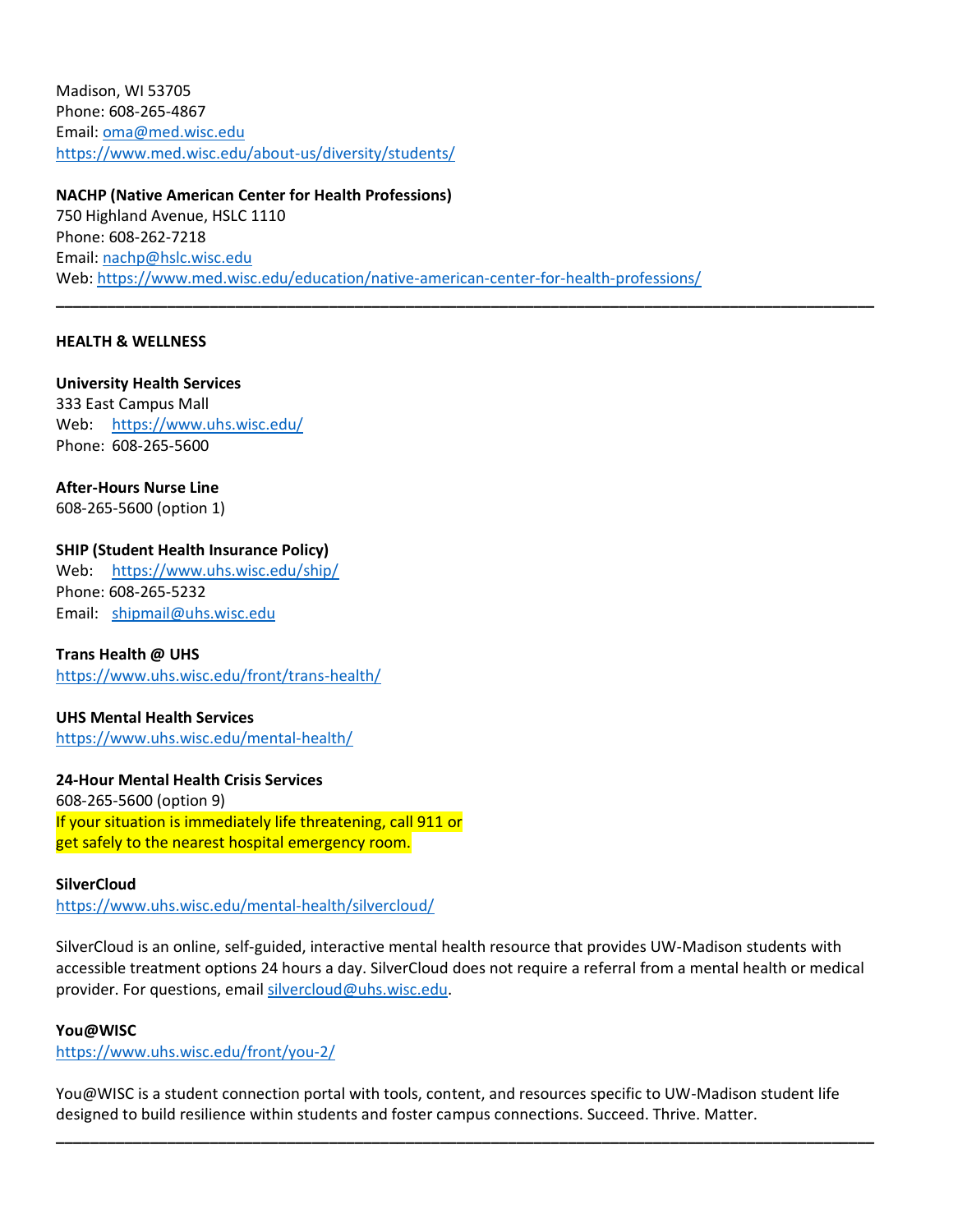## **ACADEMIC RESOURCES**

**Course Enrollment Information** <https://registrar.wisc.edu/course-enrollment/>

**MyUW** <https://my.wisc.edu/web/expanded>

**OASIS** <https://uw.oasisscheduling.com/index.html>

**Canvas Student Training Course** <https://canvas.wisc.edu/courses/13>

**Canvas** <https://canvas.wisc.edu/>

**MEDIC** – A student-led organization that runs seven free health clinics throughout the Madison area. <https://www.med.wisc.edu/education/medic/>

**\_\_\_\_\_\_\_\_\_\_\_\_\_\_\_\_\_\_\_\_\_\_\_\_\_\_\_\_\_\_\_\_\_\_\_\_\_\_\_\_\_\_\_\_\_\_\_\_\_\_\_\_\_\_\_\_\_\_\_\_\_\_\_\_\_\_\_\_\_\_\_\_\_\_\_\_\_\_\_\_\_\_\_\_\_\_\_\_\_\_\_\_\_\_\_\_**

**UW SMPH Video Library** <http://videos.med.wisc.edu/>

**UW SMPH Video Library – Livestream Password:** paprogram <http://live.videos.med.wisc.edu/>

**Student Academic Success Services (SASS)** <https://www.med.wisc.edu/education/md-program/student-resources/academic-support/>

**\_\_\_\_\_\_\_\_\_\_\_\_\_\_\_\_\_\_\_\_\_\_\_\_\_\_\_\_\_\_\_\_\_\_\_\_\_\_\_\_\_\_\_\_\_\_\_\_\_\_\_\_\_\_\_\_\_\_\_\_\_\_\_\_\_\_\_\_\_\_\_\_\_\_\_\_\_\_\_\_\_\_\_\_\_\_\_\_\_\_\_\_\_\_\_\_**

- **Sharon Marks** Learning specialist 2264 Health Sciences Learning Center 608-263-8280 [sharon.marks@wisc.edu](mailto:sharon.marks@wisc.edu)
- **Krista Zimonick** Learning specialist 2262 Health Sciences Learning Center 608-265-9666 [kzimonick@wisc.edu](mailto:kzimonick@wisc.edu)
- **Megan Malone** Learning specialist 2266 Health Sciences Learning Center 608-265-5030 [megan.malone@wisc.edu](mailto:megan.malone@wisc.edu)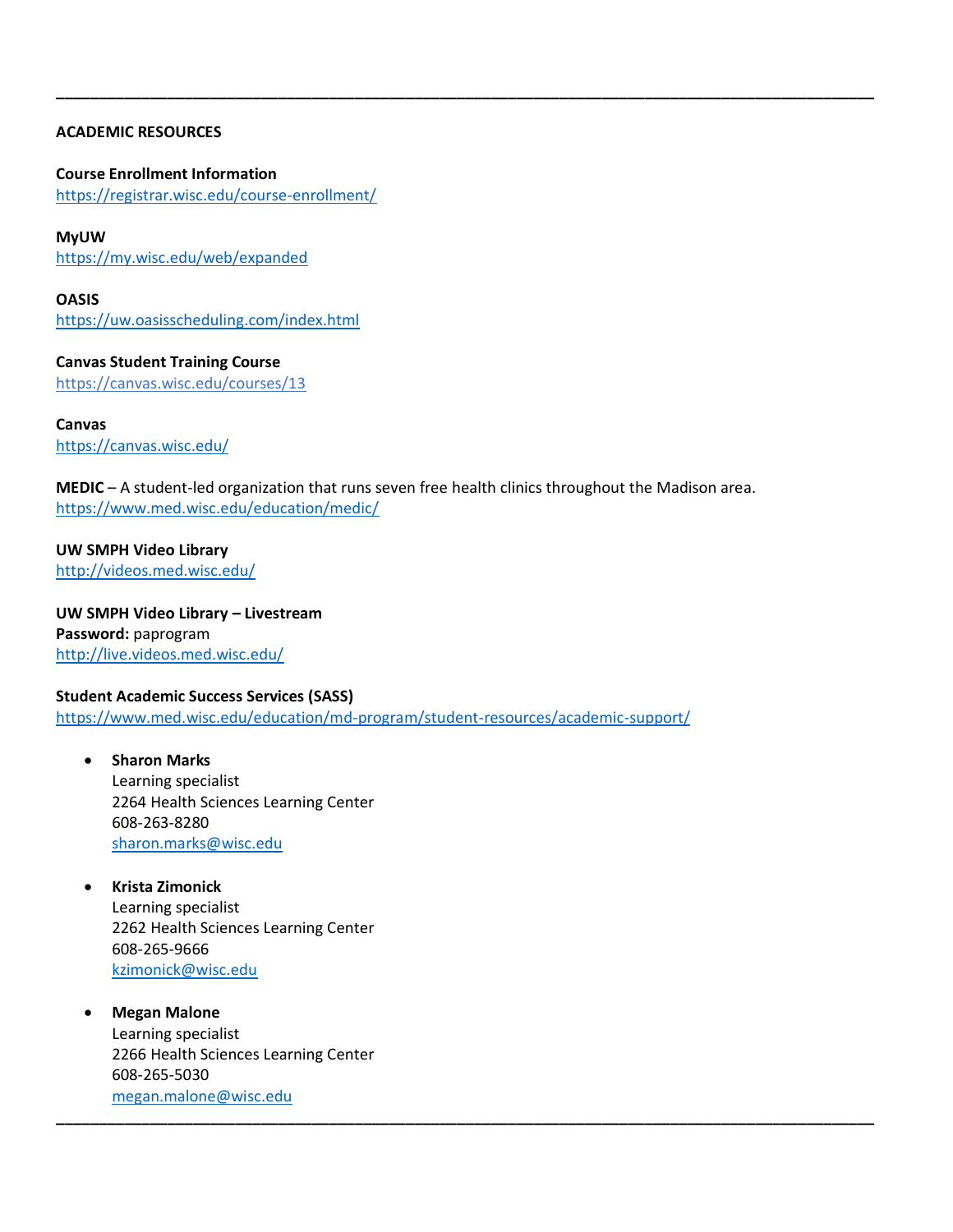## **TRANSPORTATION SERVICES**

#### **UW Transportation Services**

<https://transportation.wisc.edu/>

#### **Campus Bus Routes**

The UW campus bus routes are fare-free for all riders. All campus bus stops (with real-time pick-up info) can be found on the [interactive campus map:](http://www.map.wisc.edu/)

**\_\_\_\_\_\_\_\_\_\_\_\_\_\_\_\_\_\_\_\_\_\_\_\_\_\_\_\_\_\_\_\_\_\_\_\_\_\_\_\_\_\_\_\_\_\_\_\_\_\_\_\_\_\_\_\_\_\_\_\_\_\_\_\_\_\_\_\_\_\_\_\_\_\_\_\_\_\_\_\_\_\_\_\_\_\_\_\_\_\_\_\_\_\_\_\_**

**\_\_\_\_\_\_\_\_\_\_\_\_\_\_\_\_\_\_\_\_\_\_\_\_\_\_\_\_\_\_\_\_\_\_\_\_\_\_\_\_\_\_\_\_\_\_\_\_\_\_\_\_\_\_\_\_\_\_\_\_\_\_\_\_\_\_\_\_\_\_\_\_\_\_\_\_\_\_\_\_\_\_\_\_\_\_\_\_\_\_\_\_\_\_\_\_**

**\_\_\_\_\_\_\_\_\_\_\_\_\_\_\_\_\_\_\_\_\_\_\_\_\_\_\_\_\_\_\_\_\_\_\_\_\_\_\_\_\_\_\_\_\_\_\_\_\_\_\_\_\_\_\_\_\_\_\_\_\_\_\_\_\_\_\_\_\_\_\_\_\_\_\_\_\_\_\_\_\_\_\_\_\_\_\_\_\_\_\_\_\_\_\_\_**

- Routes [80](http://www.cityofmadison.com/Metro/schedules/Route80/) and [84](http://www.cityofmadison.com/Metro/schedules/Route84) provide daytime service. [Service calendar for Routes 80 and 84](http://www.cityofmadison.com/metro/routes-schedules/uw-service-calendar)
- Routes [80,](http://www.cityofmadison.com/Metro/schedules/Route80/) [81,](http://www.cityofmadison.com/Metro/schedules/Route81/) and [82](http://www.cityofmadison.com/Metro/schedules/Route82/) provide nighttime service. [Service calendar for Routes 81 and 82](http://www.cityofmadison.com/metro/routes-schedules/uw-service-calendar)

**SAFEWALK** <https://transportation.wisc.edu/safewalk/>

**Madison Metro** <https://www.cityofmadison.com/metro>

## **Student Bus Pass**

<https://www.asm.wisc.edu/resources/buspass/>

#### **CAMPUS RESOURCES**

**University Bookstore** <https://www.uwbookstore.com/home>

**UW Athletics** <https://uwbadgers.com/>

**Memorial Union & Union South** <https://union.wisc.edu/>

#### **UW Events Calendar** <https://today.wisc.edu/>

**Wisconsin Hoofers** <https://union.wisc.edu/events-and-activities/outdoor-uw/wisconsin-hoofers/>

#### **COMMUNITY RESOURCES**

**City of Madison** <http://www.cityofmadison.com/>

**Living in Madison** <https://madison.wisc.edu/>